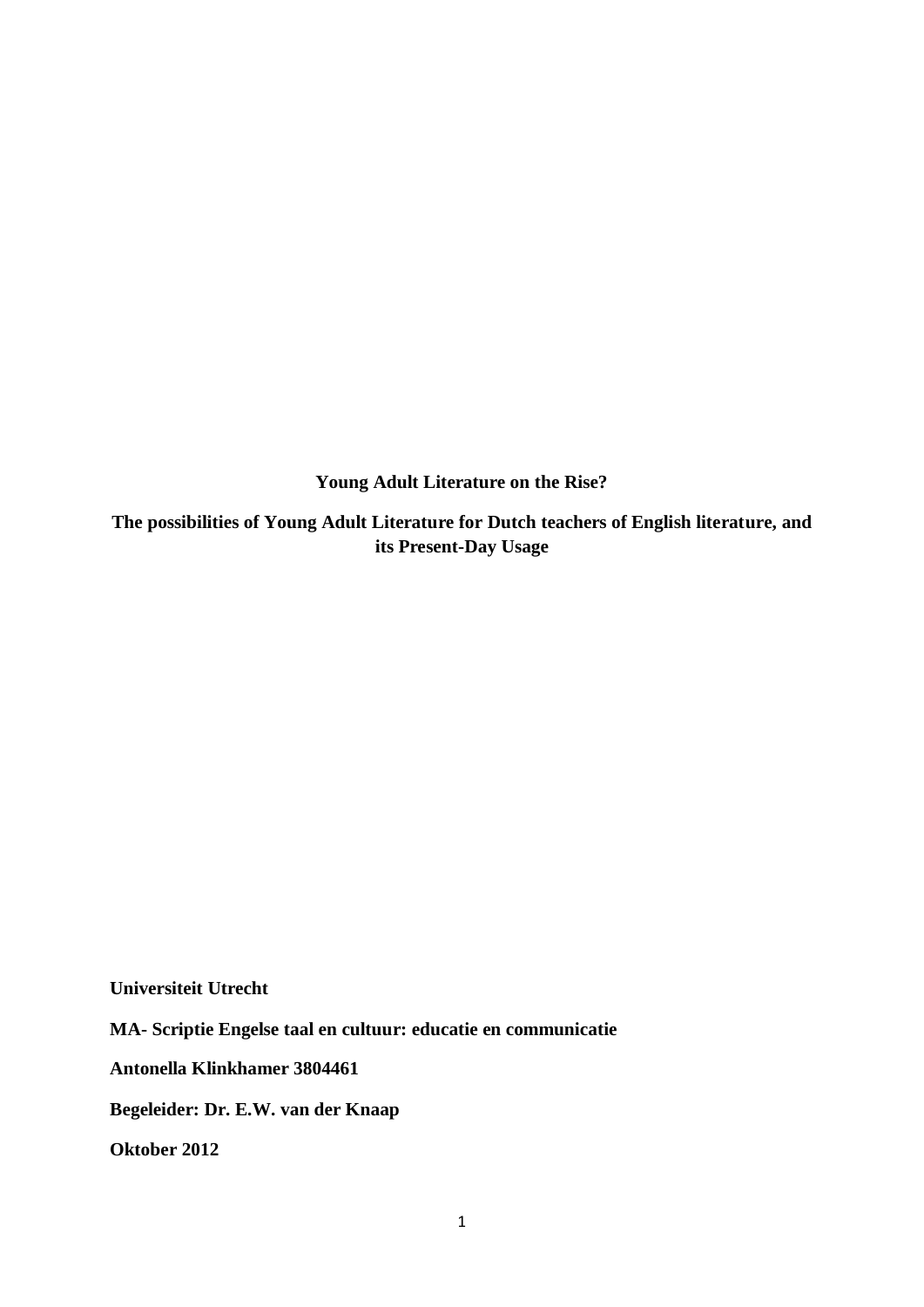This thesis has used both English and Dutch sources. For clarity reasons, all quotes from the Dutch texts have been translated into English. To look up the original versions, see the bibliography at the end of this thesis.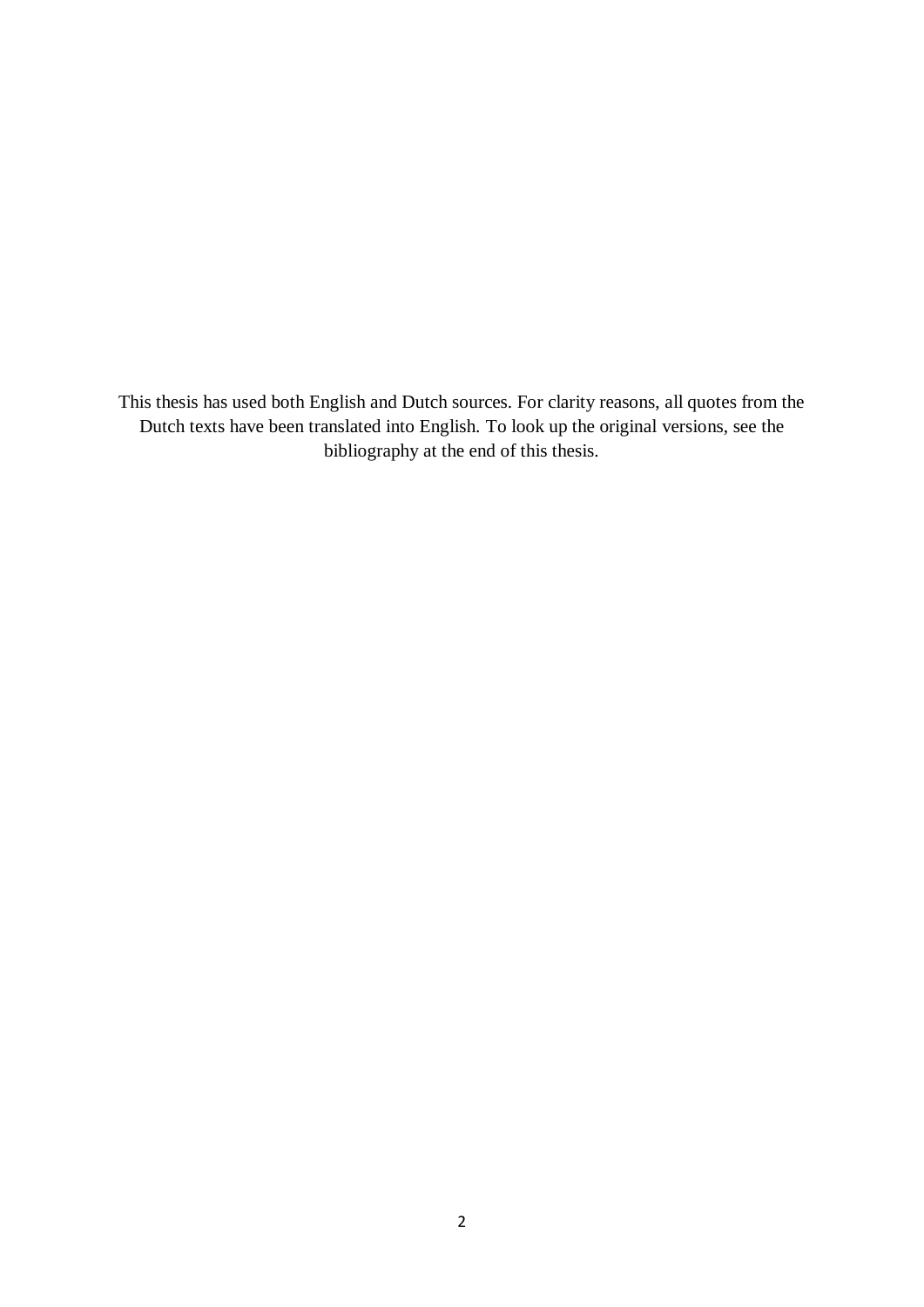# **Table of Content**

| Introduction                                                                                                                                                                                                                                                                                                                                                                                                                                                                                                                                         | 4                                                                    |
|------------------------------------------------------------------------------------------------------------------------------------------------------------------------------------------------------------------------------------------------------------------------------------------------------------------------------------------------------------------------------------------------------------------------------------------------------------------------------------------------------------------------------------------------------|----------------------------------------------------------------------|
| <b>Theoretical Framework</b>                                                                                                                                                                                                                                                                                                                                                                                                                                                                                                                         | 6                                                                    |
| A History of YAL                                                                                                                                                                                                                                                                                                                                                                                                                                                                                                                                     | 6                                                                    |
| The first YA books – Early Twentieth Century<br>1.<br>Gaining literary quality – Mid-Twentieth Century<br>2.<br>The Maturation of $YAL - 1960s$ and 1970s<br>3.<br>4. But what exactly is YAL?<br>5. Could Classics then be YAL too?<br>6. What is YAL content-wise?<br>7. Awarding YAL<br><b>English Literature Lessons in the Netherlands</b>                                                                                                                                                                                                      | 6<br>7<br>8<br>9<br>11<br>12<br>13<br>16                             |
| 1. How it all began – The Nineteenth Century<br>Changing the system $-$ The Mammoth Act<br>2.<br>3. Out with the Mammoth Act, in with the Tweede Fase<br>4. Did it all change for the best?<br>5. Existing methods of teaching literature<br>Teacher profiles<br>6.<br>7. Removing the flaws, the Tweede Fase revised<br>CEFR Guidelines for reading proficiency<br>8.<br>9. Did the guidelines help?<br>10. Students' negative attitudes towards the Classics<br>11. Climbing the reading proficiency ladder<br>12. How YAL can help students climb | 16<br>17<br>19<br>21<br>22<br>23<br>23<br>25<br>26<br>28<br>29<br>30 |
| Research                                                                                                                                                                                                                                                                                                                                                                                                                                                                                                                                             | 33                                                                   |
| Research question<br>Research method<br>Results                                                                                                                                                                                                                                                                                                                                                                                                                                                                                                      | 33<br>33<br>36                                                       |
| A comparison with results on YAL amongst teachers of Dutch literature                                                                                                                                                                                                                                                                                                                                                                                                                                                                                | 61                                                                   |
| Conclusion                                                                                                                                                                                                                                                                                                                                                                                                                                                                                                                                           | 68                                                                   |
| <b>Discussion Points</b>                                                                                                                                                                                                                                                                                                                                                                                                                                                                                                                             | 70                                                                   |
| Bibliography                                                                                                                                                                                                                                                                                                                                                                                                                                                                                                                                         | 72                                                                   |
| Appendix 1                                                                                                                                                                                                                                                                                                                                                                                                                                                                                                                                           | 80                                                                   |
| Appendix 2                                                                                                                                                                                                                                                                                                                                                                                                                                                                                                                                           | 82                                                                   |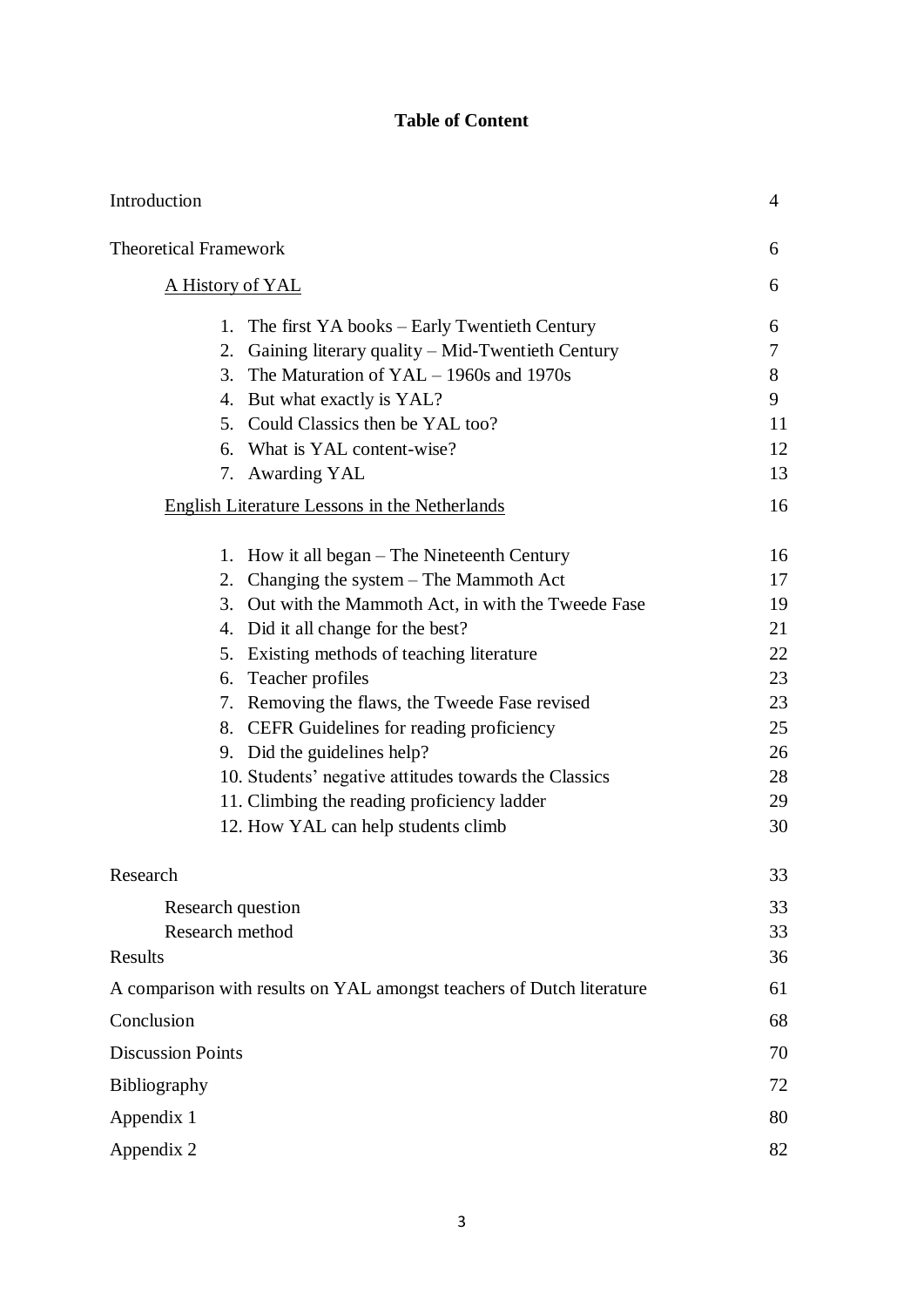# **Introduction**

In Dutch secondary schools, Dutch students are introduced to works of English literature. Students are supposed to read and study English literature, as the Dutch school system sees literature as an important element in one's cultural formation. But "literature" can have so many meanings. In general, secondary schools will regard "literature" as adult literature. Most school curricula will, additionally, only consist of Canonical works, as these books are well known by all and have passed the test of time. However, in the first three years of the two highest levels of secondary education, students can also read books of the young adult category. However, once a student enters his or her last two or three years of secondary school, he or she will usually only be allowed to read adult fiction. Why does this boundary exist? Do English teachers believe that young adult fiction cannot intellectually stimulate students enough?

Actually, young adult literature (henceforth referred to as YAL) could offer a lot to these students. Firstly, when a student reaches his fourth year of secondary education, he or she will usually have approximately the same age as protagonists of young adult fiction, and coming-of-age books in particular. This could help a student's capacity of comprehension and self-identification with a text. Both the protagonist of the book, and the student reader, will be in their teens, and students could then truly relate with most of what the protagonist goes through. Secondly, the themes of young adult books are often very alluring, entertaining and engaging for teenage readers. The books present themes that students also deal with in their personal lives, instead of themes that might still be out of reach because of a student's young age or his or her lack of experience. Adult fiction often represents an adult world, with adult problems, which teenagers might not have been in contact with. They will therefore not connect with adult texts the same way as they would with young adult ones. Furthermore,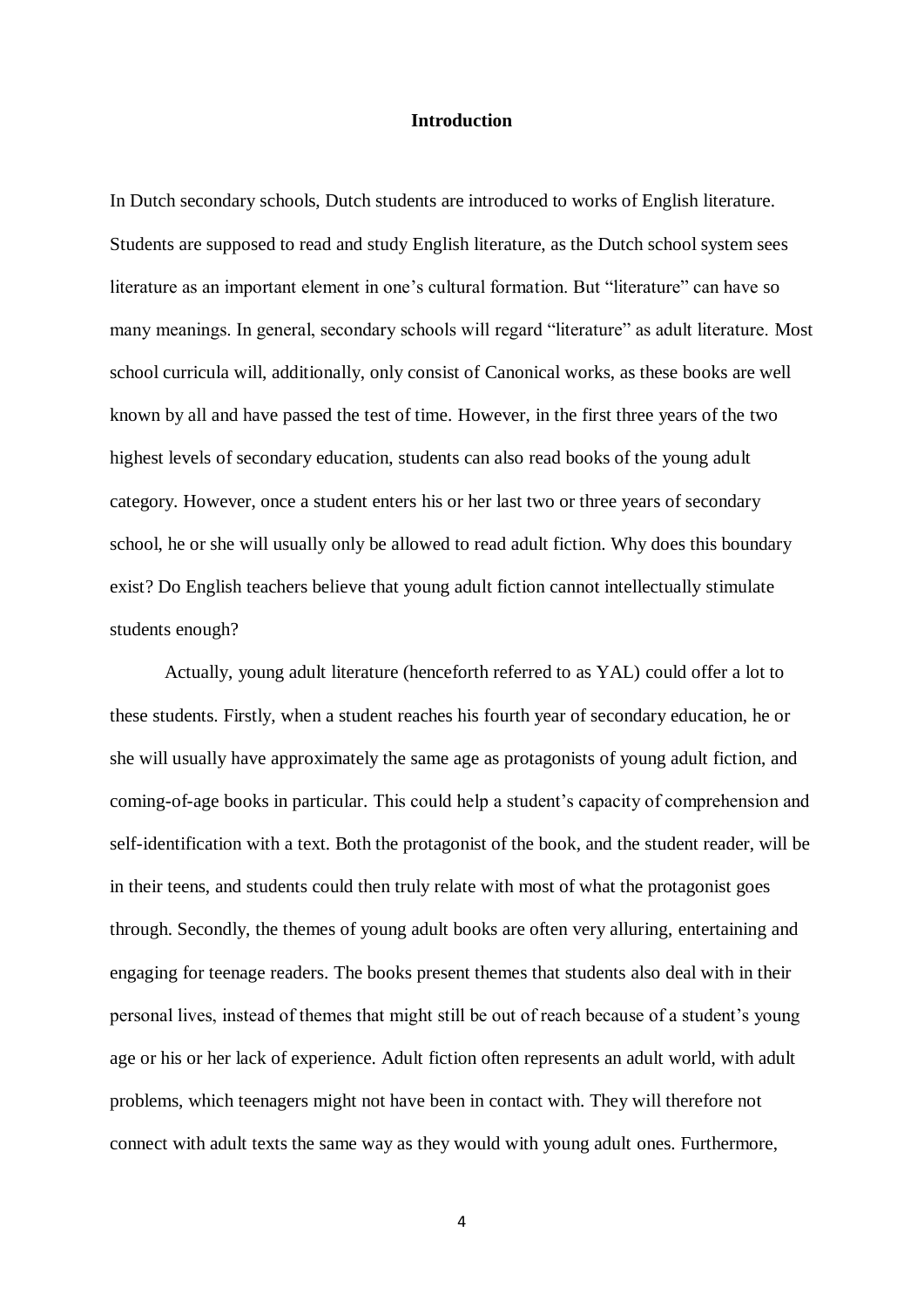students will probably be able to read young adult books better than their adult counterparts, as the language used in young adult fiction mimics the one teenagers use amongst themselves.

Young adult books could also function as stepping stones towards adult-only books. Literary researchers Helma van Lierop-Debrauwer and Neel Bastiaansen-Harks feel that YAL can function as a "bridge" between children's literature and adult fiction. The two critics believe that teenage students need this bridge to transition more easily towards adult literature. Without it, students may lose their interest in reading. Marten Stoter, Alma Kamphuis and Lisa Kamphuis have used a book list to research whether or not third-year students would prefer YAL books over their adult counterparts. Overall, students preferred the young adult books. Apparently, students would choose young adult books, if they had the liberty to do so. This study clearly demonstrates that schools should grant students the liberty to choose between both adult and young adult books. According to van Lierop-Debrauwer and Bastiaansen-Harks, the reading proficiency of students could grow by both.

Apparently, YAL could be of immense value for English literature lessons of Dutch students, but do teachers agree? This study wants to research what attitudes Dutch teachers of the English language have towards young adult fiction. First, a theoretical framework will be given, where an historical overview of YAL and an overview on literature lessons in the Netherlands will show why and where young adult fiction could fit into literature lessons. Then, the research questions and method will be explained, followed by a chapter with the results. This study was based on a report on teachers of Dutch literature, so these findings will be discussed as well. Ultimately, the conclusion and some discussion points will show the importance of this study for the education of English within the Netherlands.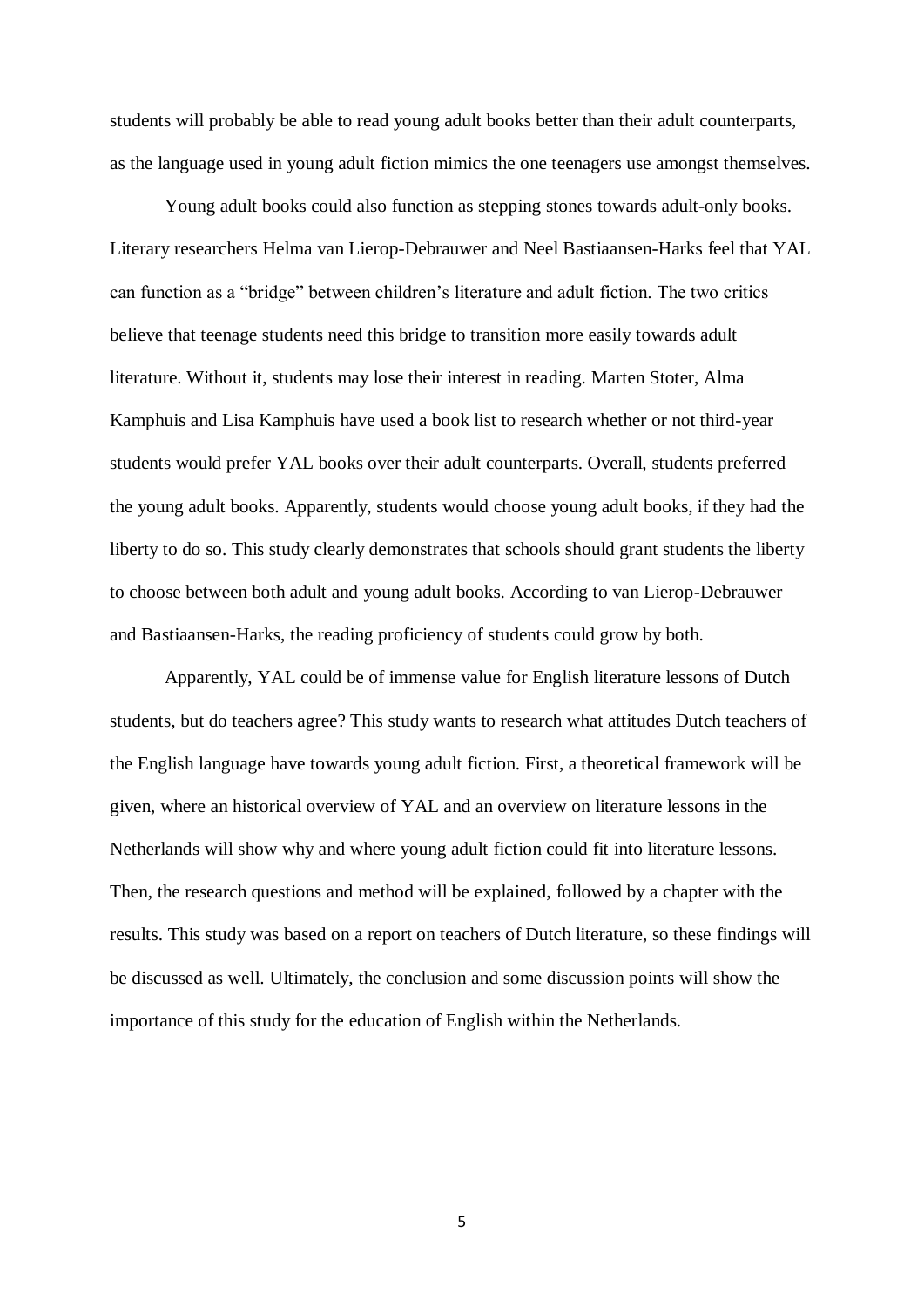# **Theoretical Framework**

#### A History of YAL

YAL has had a long and complex history. However, a precise starting point cannot be found. Numerous scholars (Leila Christenbury, Judith Hayn and Jeffrey Kaplan) claim YAL started with J. D. Salinger's 1951 *Catcher in the Rye*, while some others (Michael Cart and Jack Forman) claim that S. E. Hinton's 1967 *The Outsiders* was the first young adult book. The uncertainty on the birth of YAL is based on the fact that books written especially for teenagers were not widespread in the twentieth century. Even *Cather in the Rye* and *The Outsiders* had been written for an adult audience, but they attracted a lot of younger readers as well. But even the books that were meant for a young audience did not suffice for YAL. Literary critics claimed that certainly not all of those books could be termed 'literature', as they were very commercial and lacked literary depth and quality. Nevertheless, Michael Cart believes that even these lower quality books were important.

# **The first YA books – Early Twentieth Century**

In his book *Young Adult Literature: From Romance to Realism*, Cart believes that YAL started off in the early twentieth century. In 1904, psychologist Granville Stanley Hall first 'invented' the category of adolescent in human life. Hall claimed that adolescence was "a time of storm and stress . . . along with inner turmoil, awkwardness, and vulnerability" (cited in Cart 4). Yet, the age classification of literary categories still proclaimed 'adolescents' to fall under children's literature. From the 1920s onwards, all this started to change. Horatio Alger, Howard Pease, Rose Wilder Lane and Helen Well were all writers who wrote stories with teenage protagonists. For example, Rose Wilder Land's *Let the Hurricane Roar* (1933) told a story of two teenage pioneers while Howard Pease's *The Tattooed Man* (1926) was a boy's adventure story. Educator Margaret A. Edwards opinion on *Let the Hurricane Roar* was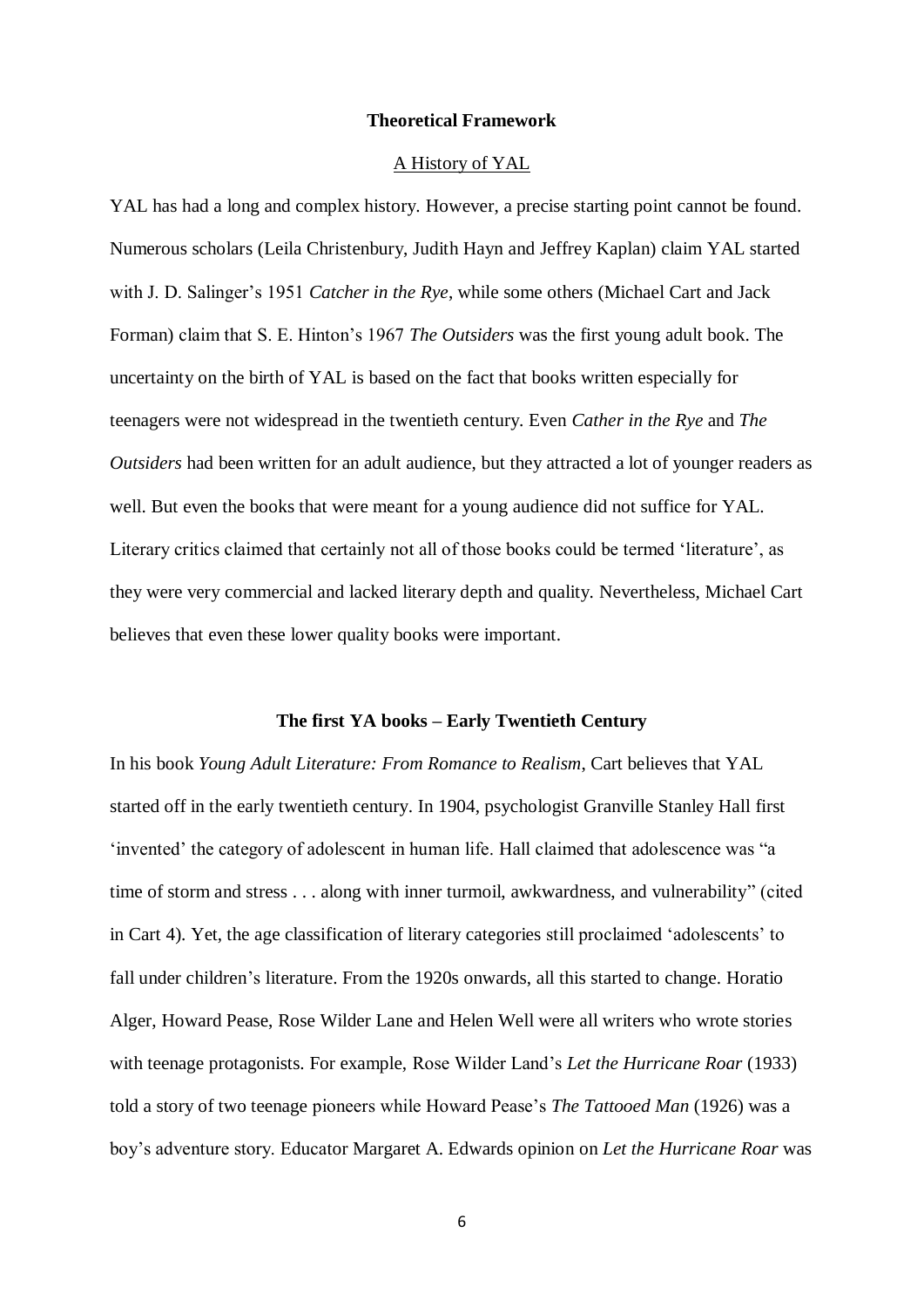the following: "While it was not a piece of literature, it was an entertaining story which did not fit into any category. It was too mature for children and too uncomplicated for adults" (88). Thus, the first books fit for adolescents were written. Others would soon follow. Maureen Daly's *Seventeenth Summer* (1942), Betty Cavanna's *Going on Sixteen* (1946) and Henry Gregor Felsen's *Hot Rod* (1953) are just three examples.

However, all of these books were more commercial by nature than truly literary. They were enjoyable and well readable for their young audience, as they talked about life experiences that all adolescents deal with, but they did not have the literary quality of adult literature. In 1956 critic Frank G. Jennings wrote that "[t[he stuff of adolescent literature, for the most past, is mealy-mouthed, gutless, and pointless" (526). Many academics agreed with him, as they felt that putting the words 'young adult' and 'literature' together would only be oxymoronic (Cart 22). Books dealing with adolescents were therefore dismissed as being inferior to adult literature.

# **Gaining literary quality – Mid-Twentieth Century**

All this changed with J. D. Salinger's *Catcher in the Rye* and S. E. Hinton's *The Outsiders*. While both books were promoted as adult fiction, they centered on adolescents. *Catcher* depicts the teenage life of Holden Caulfield and of his feelings of rebellion, loneliness and teenage confusion. *The Outsiders* tells the tale of teenage rival gangs who try to survive living off the streets. According to scholars Judith A. Hayn, Jeffrey S. Kaplan and Amanda Nolen:

The arrival of J. D. Salinger's (1951) *Catcher in the Rye* nearly 50 years ago introduced adults and adolescents to a character that had not made much of an appearance in American letters—the teenage voice. Gone was the desire for sweet and innocent fantasy (first dates, learning to drive, fun at the prom), and in came the often harsh and unforgiving reality of adolescent lives (neglectful parents, wayward youth, and abusive relationships) (177).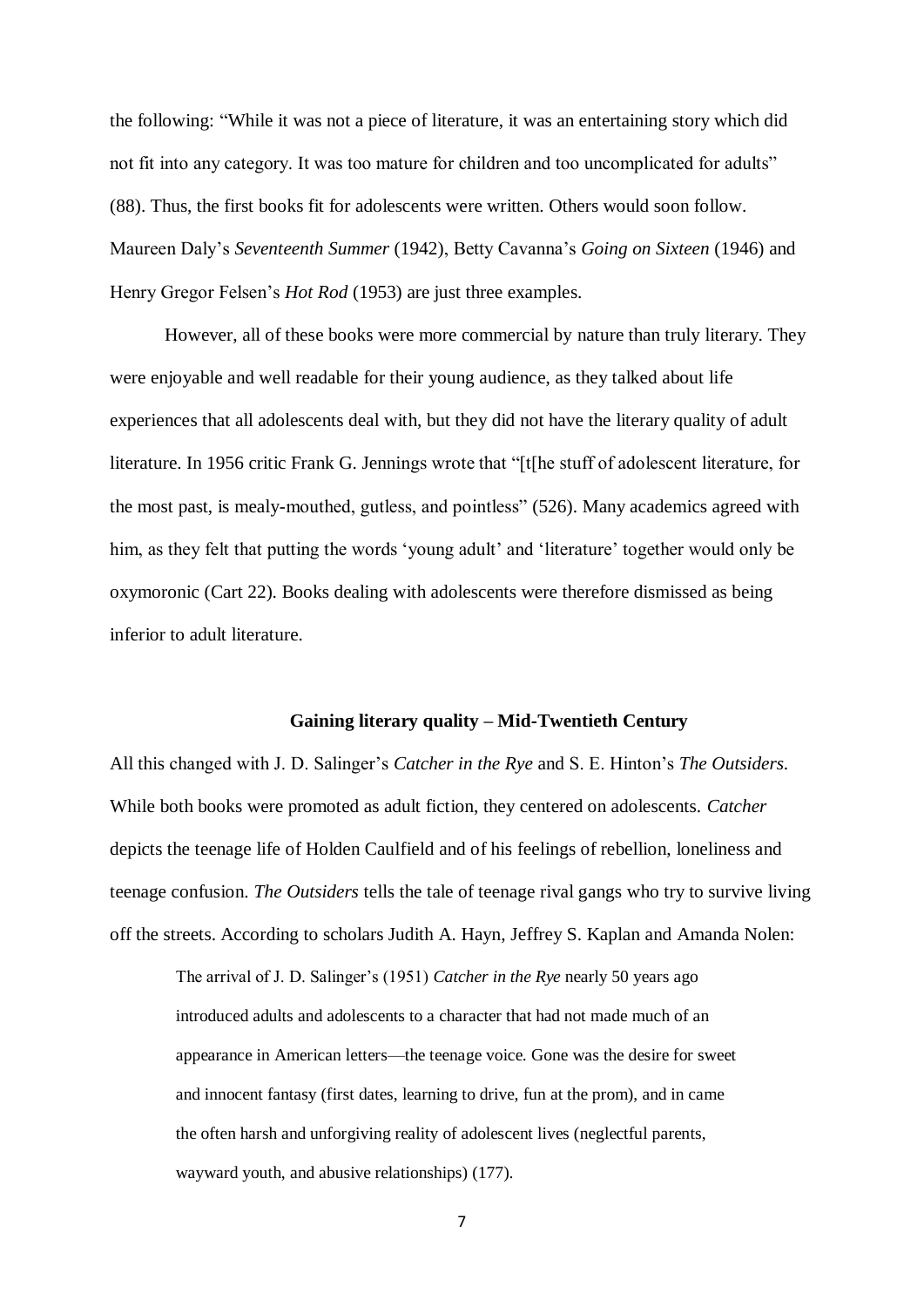Teenage life was not sugarcoated anymore, but was described in a realistic manner. The confusing emotions that came with adolescence were written down in straightforward ways. According to Cart "*Catcher*'s most powerful contribution is the idiosyncratic, first-person voice of its narrator, Holden Caulfield. But the book is also quintessentially adolescent in its tone, attitudes, and choice of narrative incidents, many of which are rite of passage . . ." (27). Both novels depicted the lives of teenagers, but were of a higher literary standard than the earlier YA books. They successfully demonstrated that tales on adolescents did not only need to be commercial. They could easily live up to the themes and narrative styles of other adult fiction.

#### **The Maturation of YAL – 1960s and 1970s**

During the 1960s and 70s, even more high quality teenage books were printed. Paul Zindel's 1968 *The Pigman* was one of the first to be published as a high quality 'young adult' novel. His novel tells the tale of two teenagers and their relationship with an elderly man. According to a study guide to *The Pigman*, the novel was credited, along with several other novels published during the 1960s, with establishing a new category of literature, the young adult (YA) novel (Glencoe Literature Library 13). Jack Forman, Zindel's biographer, explains that

'The Pigman' was a groundbreaking event because – along with S.E. Hinton's 'The Outsiders' – it transformed what had been called the teen 'junior novel' from a predictable, stereotyped story about high school sports and dances to one about complex protagonists dealing with real concerns (933).

Another young adult novel was John Donovan's 1969 *I'll Get There, It Better Be Worth the Trip*, which tackles the theme of homosexuality, as main protagonist Davy struggles to understand his sexual feelings. When Robert Cormier's *The Chocolate War* was first printed in 1974, the new literary movement of young adult literature came in full swing. Judy Blume's 1970 *Are You There God? It's Me Margaret*, Richard Peck's 1972 *Don't Look at it*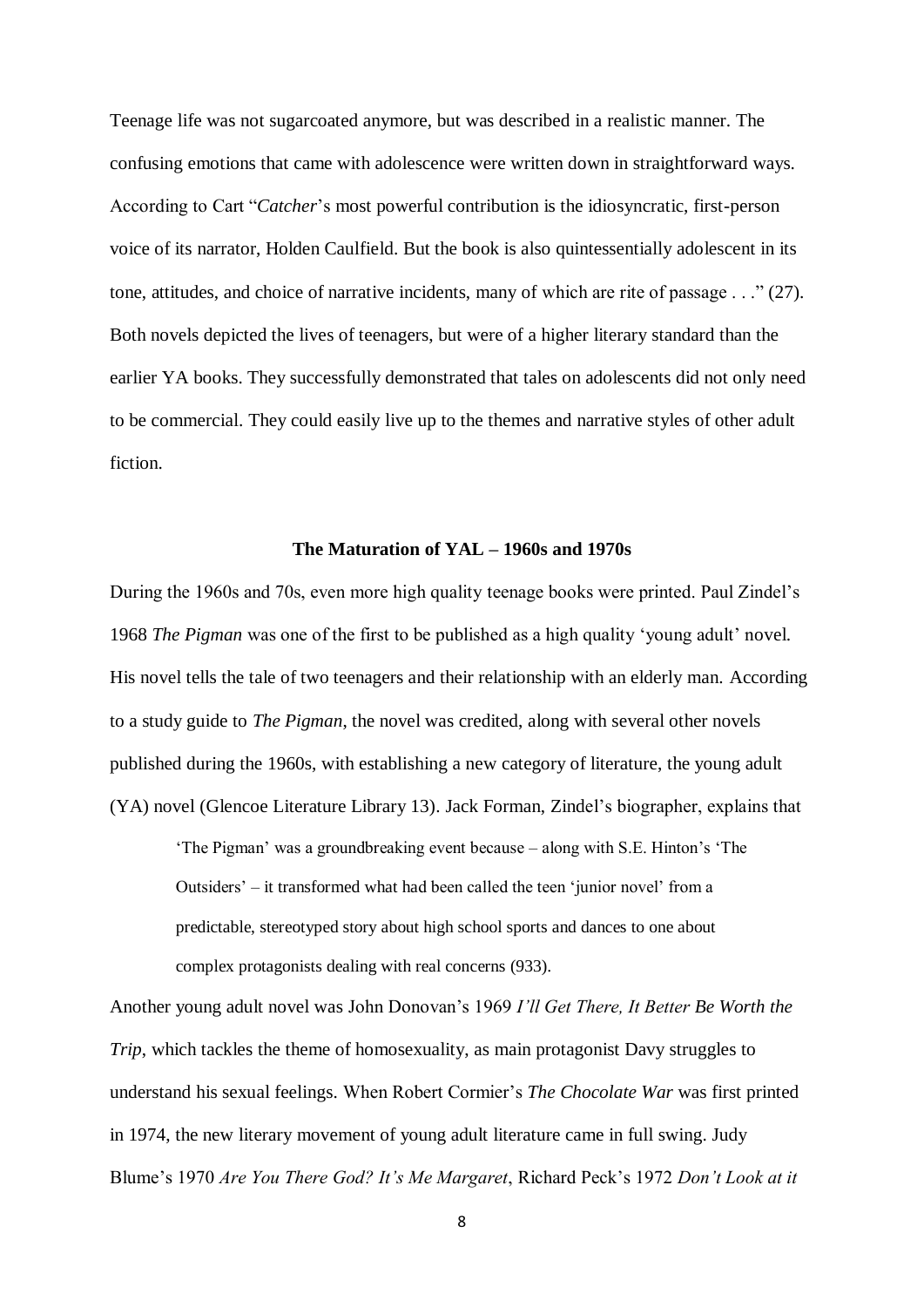*and It Won't Hurt* and Lois Duncan's 1973 *I Know What You Did Last Summer* had all been published before *The Chocolate War*, and had all contributed to YAL remarkably, but Cormier's novel proved that YAL was here to stay. According to academic Tedd Hipple and literary critics Don Gallo and Jennifer L. Claiborne, *The Chocolate War* was and remains the best young adult literature book ever published. The novel centers on Jerry Renault, a teenage student of a Christian preparatory high school. He tries to rebel against a rigid and, in his eyes, meaningless school tradition but gets beaten down by the ones in charge of the staff and the students. Ultimately, Jerry is able to change the power systems of his school. The book thus depicts teen life, with all of its struggles.

#### **But what exactly is YAL?**

But even with all these literary works, the term 'young adult literature' had still not been clarified. Were all books with teenagers now allowed? Surely not, as low quality YA novels were still being printed. *Catcher in the Rye* and *The Outsiders* had already showed that books labeled 'adult fiction' could also function as YAL. But *The Pigman* and *The Chocolate War* had demonstrated that books labeled 'young adult fiction' could have a literary standard similar to that of adult fiction as well. Apparently, labeling did not constitute enough of a barrier. But what *exactly* [emphasis added] would YAL books have to be?

As early as 1967, literature researcher Robert G. Carlson looked into what specific books would appeal to specific types of adolescent readers, and came up with a teenage audience divide in three stages. These were: (1) early adolescence, or ages eleven to fourteen; (2) middle adolescence, or ages fifteen to sixteen; and (3) late adolescence, or ages seventeen to eighteen (cited in Cart 23). Clearly, even within the term 'young adult' differences could still be made. Of course, since adolescence lasts several years, and teenagers of Carlson's first stage could hardly read books written for stage three adolescents, a gradual difference in book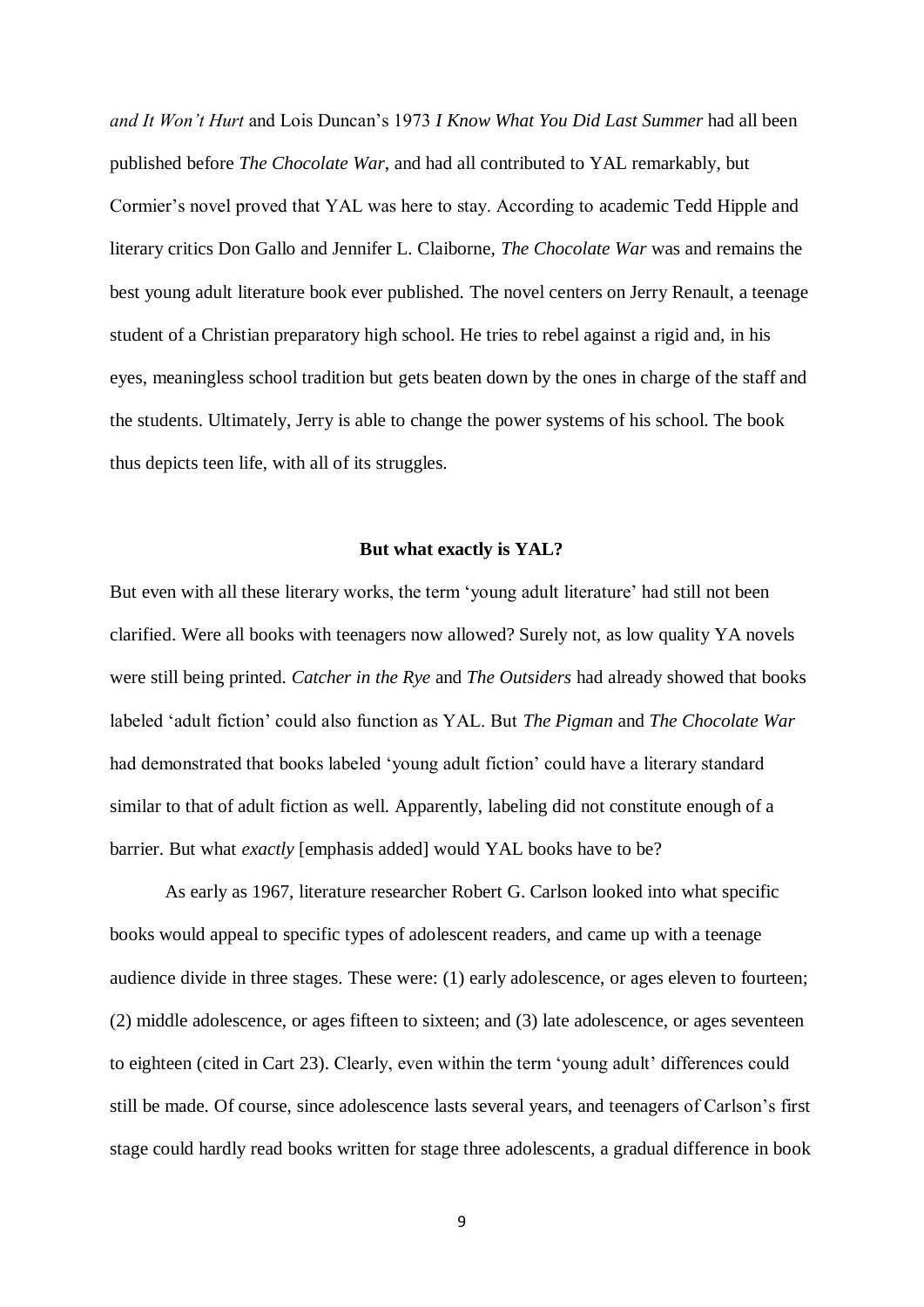type seems logical. Scholar Maureen Nimon agrees, stating that "it is important to be aware that any book for teenagers is not suitable for all people between the ages of 12 and 19" (22).

Publishers and librarians have also struggled with the age borders of YAL. While some librarians claim young adult fiction to correspond to twelve to fourteen year old readers, others believe it to be a literary category that can please ten to eighteen year olds. Critic and former librarian Patty Campbell has looked into the category of YAL at different libraries, throughout the twentieth and twenty-first centuries. "The original young adult library audience in the seventies was perceived as high school age and even a little older, but that age group has steadily fallen," elucidates Campbell. "Today most YA librarians feel that the age span for their clientele is about ten to fourteen, essentially middle school students, and booksellers see YAs as even younger, perhaps beginning as early as age nine" (364). Apparently, librarians freely modify the age borders of YAL to accommodate more or fewer books on adolescents. However, they are not the only ones to change YAL's audience age as they please. "Publishers add to the confusion with overlapping age designations for 'intermediate' and 'YA' titles  $-$  '8-12,' '10-14,' '12 and up' – all more or less addressed to young teens and preteens" (Campbell 364).

Several scholars have tried to come up with a definition as well. In her article "Connecting With Texts: Teacher Candidates Reading Young Adult Literature," writer Kelly Byrne Bull feels that YAL "consists of a wealth of genres (fiction, nonfiction, short stories, and poems) that are written for and about adolescents. YAL is rich and complex, using authentic language and addressing issues that are relevant to contemporary adolescent readers" (2011, 223). Byrne Bull has tried to define the content of YAL, instead of the suitable audience. Professor B. Joyce Stallworth adds that "young adult literature (YAL) . . . contains themes, plots, language, and characters that are consistent with young adults'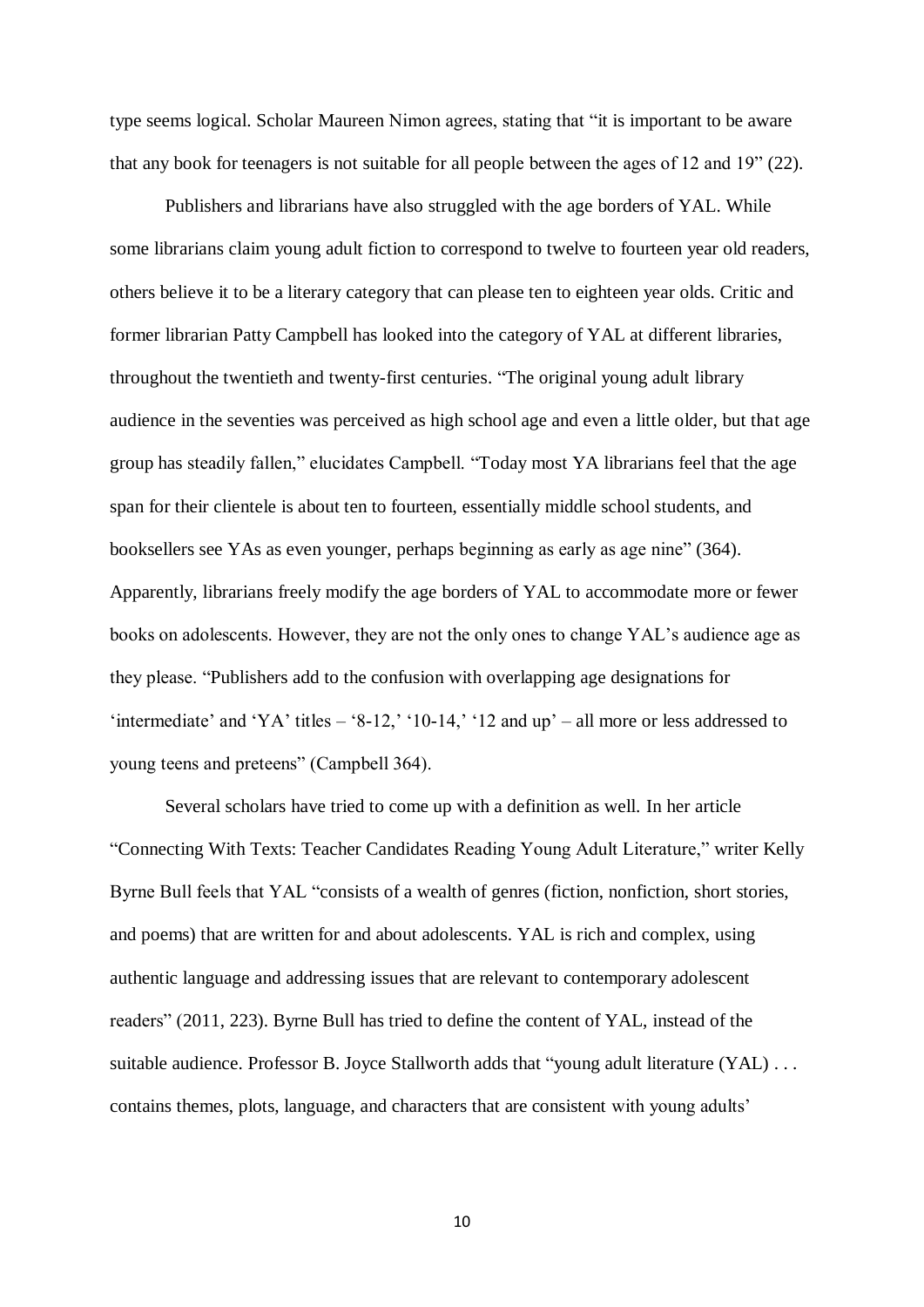experiences" (59). *Teaching Young Adult Literature* authors Jean E. Brown and Elaine C. Stephens state that

young adult literature may be defined as books written specifically for and about youth. It is a body of literature written for an adolescent audience that is, in turn, about the lives, experiences, aspirations, and problems of young people. In other words, the term "young adult literature" describes the primary audience for these works as well as the subject matter they explore (6).

Briefly put, all of these scholars claim YAL to be a literary category that holds different genres, different styles, but ultimately one subject: teenage life in all its forms.

#### **Could Classics then be YAL too?**

This definition can hold numerous books, even books that would not immediately have been labeled as YAL. Cart, for example, has already problematized this definition of YAL as he questioned if, in retrospect, Louise May Alcott's *Little Women* (1868) and Horatio Alger, Jr.'s *Ragged Dick* (1868) could not be seen as YAL. Cart underlined his argument with other work, namely Allen Pace Nilsen and Kenneth L. Donelson's book *Literature for Today's Young Adults*. Here, Nilsen and Donelson credit the two nineteenth-century writers for being the first writers for young adults to gain attention (42). However, Nilsen and Donelson only claim *Little Women* and *Ragged Dick* to be books appreciated by young adults from 1864 to 1959, not so much contemporary YAL books. In fact, the two scholars believe that *Little Women* should be read in primary school, instead of high school. But other Classics might be more problematic. Mark Twain's *Huckleberry Finn* (1884) and *Tom Sawyer* (1876) are two novels which center on teenagers and their coming-of-age. Both Huck and Tom have to go through rites of passage, through which they start to grow from teenager to adult. This specific theme, the coming-of-age of teenagers, is characteristically YAL. Scholar Jeffrey S. Kaplan claims that "[c]oming-of-age novels have been and continue to be popular among adolescents" (21).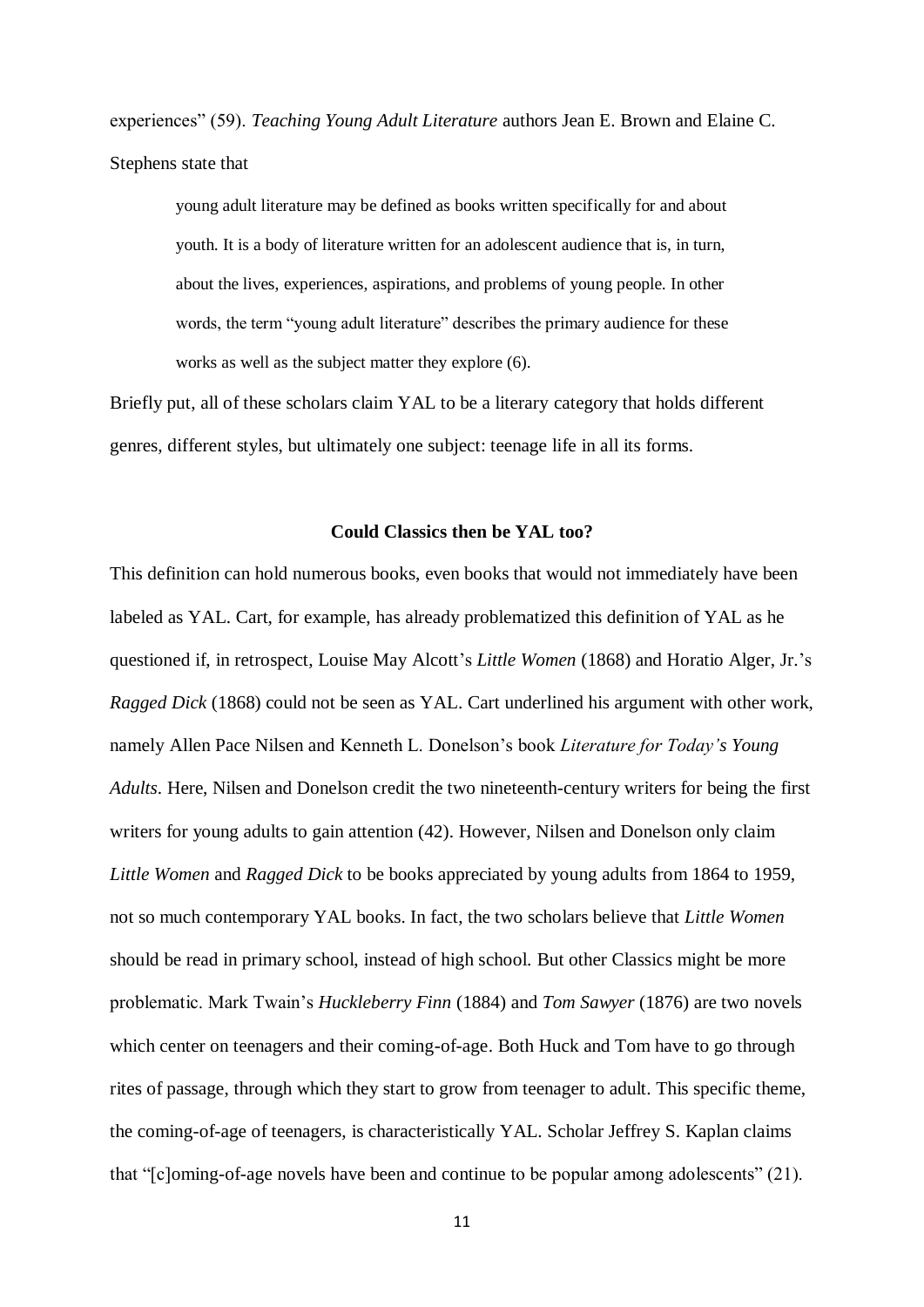Official organizations and more detailed definitions of YAL do not settle the matter, but they do provide for a more conclusive and clearer view of YAL. The most important American association that deals with young adult literature is YALSA, or Young Adult Library Services Association. According to the official website

the Young Adult Library Services Association (YALSA) is a national association of librarians, library workers and advocates whose mission is to expand and strengthen library services for teens, aged 12-18. Through its member-driven advocacy, research, and professional development initiatives, YALSA builds the capacity of libraries and librarians to engage, serve and empower teens ("About YALSA").

YALSA had already been founded in 1957 as the Young Adult Services Division (YASD) and currently holds about 5,400 members. It releases several publications that help the promotion of YAL, such as its award-winning journal *Young Adult Library Services* (*YALS*), its peer-reviewed online research journal *Journal of Research on Libraries and Young Adults*, and various books in which librarians can find information on how to promote young adult fiction. In 1991, YALSA helped define what YAL's audience should be, as it officially stated young adults to be between the ages of twelve and eighteen (based on the findings of a 1990 National Center for Education Statistics task force) (Koelling 3). For this thesis, the same age classification will be used.

## **What is YAL content-wise?**

As for the content of YAL, this thesis will use the common grounds of previous definitions. Aside from all the above mentioned scholars, author Pam B. Cole has listed what characteristics were assigned to YAL throughout the decades.

- 1. The protagonist is a teenager.
- 2. Events revolve around the protagonist and his/her struggle to resolve conflict.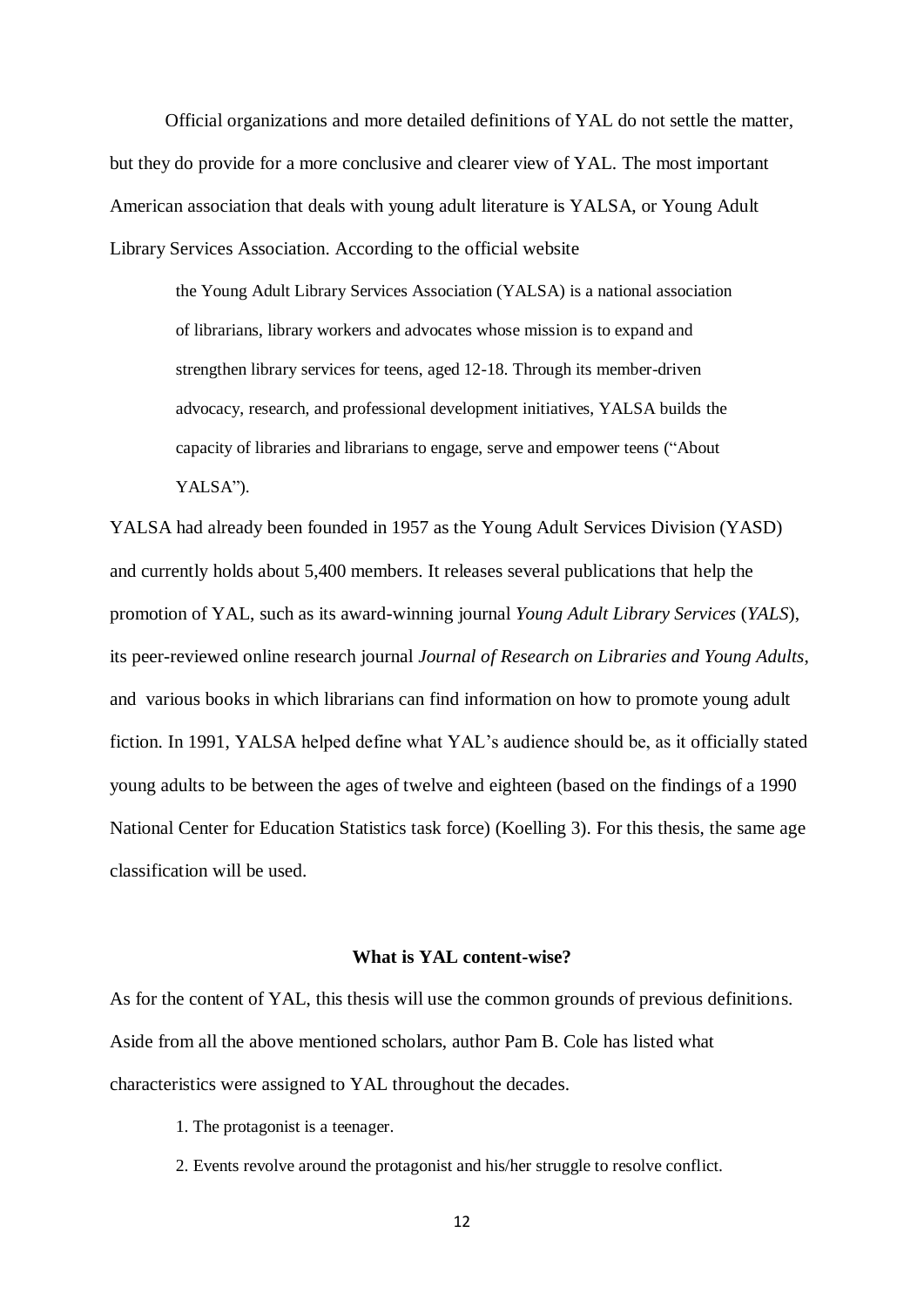- 3. The story is told from the viewpoint and in the voice of a young adult.
- 4. Literature is written by and for young adults.
- 5. Literature is marketed to the young adult audience.
- 6. Story doesn't have a "storybook" or "happily-ever-after" ending—a characteristic of children's books.
- 7. Parents are noticeably absent or at odds with young adults.
- 8. Themes address coming-of-age issues (e.g., maturity, sexuality, relationships, drugs).
- 9. Books contain under 300 pages, closer to 200 (49).

As can be seen, some characteristics had already been mentioned by other researchers. Others, however, are quite new. In regard to all of the scholars that researched YAL, this thesis will use the characteristics of YAL that have been mentioned by most. In short, YAL should then be: literature with adolescents as protagonists, where the narrative style is contemporary and appealing to teenagers, whose themes center on coming-of-age moments of teenagers, and whose genres can vary enormously. And most importantly of all, YAL should be seen as a high quality literary genre comparable, and certainly not inferior, to adult literature.

## **Awarding YAL**

YALSA has helped the literary category achieve and maintain its high potential, as the association started to give out awards for YAL books for their high quality. The association has given out six literary awards since the 1990s. The Alex Awards are given to ten books, originally written for adults, that have had a special appeal to young adults. The Michael L. Printz Award highlights the best books written for teens. The Margaret A. Edward Award "honors an author, as well as a specific body of his or her work, for significant and lasting contribution to young adult literature" ("Margaret A. Edwards Award"). The William C. Morris YA Debut Award honors previously unpublished writers for their contribution to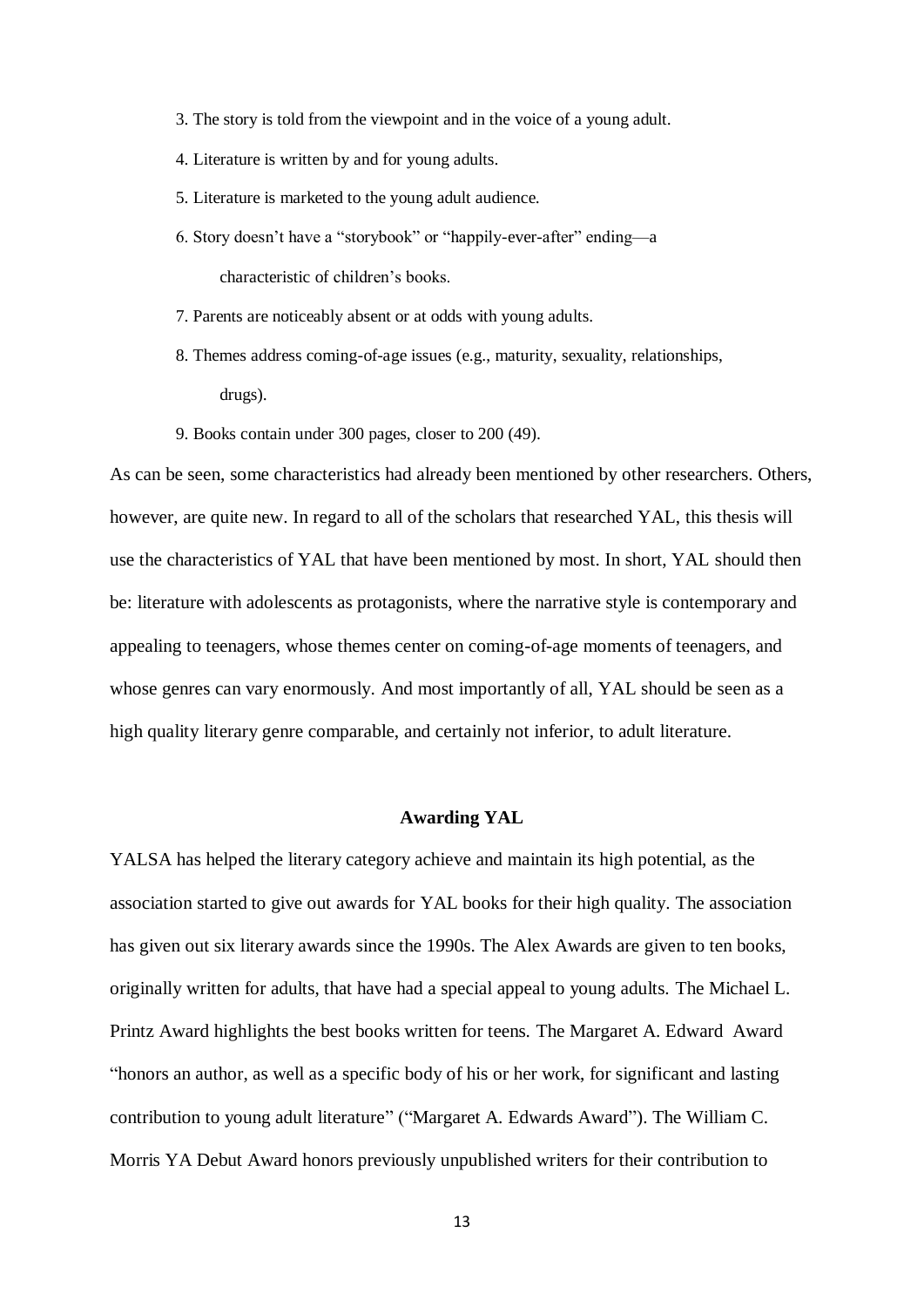YAL. YALSA also credits both nonfiction, with the Award for Excellence in Nonfiction, and fiction books, with the Best Fiction List. Audiobooks have been granted their own award: the Odyssey Award for Excellence in Audiobook Production. Next to all these prizes, YALSA also prints out annual lists of other remarkable young adult fiction.

But these prizes are not the only ones YAL books can win. The Boston Globe-Horn Book Award gives credit to the best books of children and young adult fiction, for the Picture Book category, the Fiction and Poetry category, and lastly Nonfiction. The Cybil Awards, the Children's and Young Adult Bloggers' Literary Awards, are given annually to children and YAL books that have been nominated the most by the blogger community of the Cybils and by the jury ("About the Cybils Awards"). The Canadian Library Association also weighs in. Each year, it awards a prize to the Canadian young adult book that has had most appeal to young adults between thirteen and eighteen of age. The British literary association Chartered Institute of Library and Information Professionals (CILIP) annually awards the Carnegie Medal to an outstanding British book written for children or young adults. The British Costa Book Awards, formerly known as the Whitbread Literary Awards, awards books in five categories: First Novel, Novel, Biography, Poetry and Children's Book. According to its official website, the Costa Book awards are "one of the UK's most prestigious and popular literary prizes" ("Costa Book Awards"). YAL books can be nominated for the Children's Book category and the Book of the year.

All of the abovementioned prizes have been specifically created to honor YAL. But there are also associations that give out book awards in general, with a separate Young Adult fiction category. The most prominent ones are the National Book Foundation, the Los Angeles Times Book Awards, the Edgar Allan Poe Awards, and the Royal Society Awards. Apparently, young adult fiction has achieved such an outstanding quality that numerous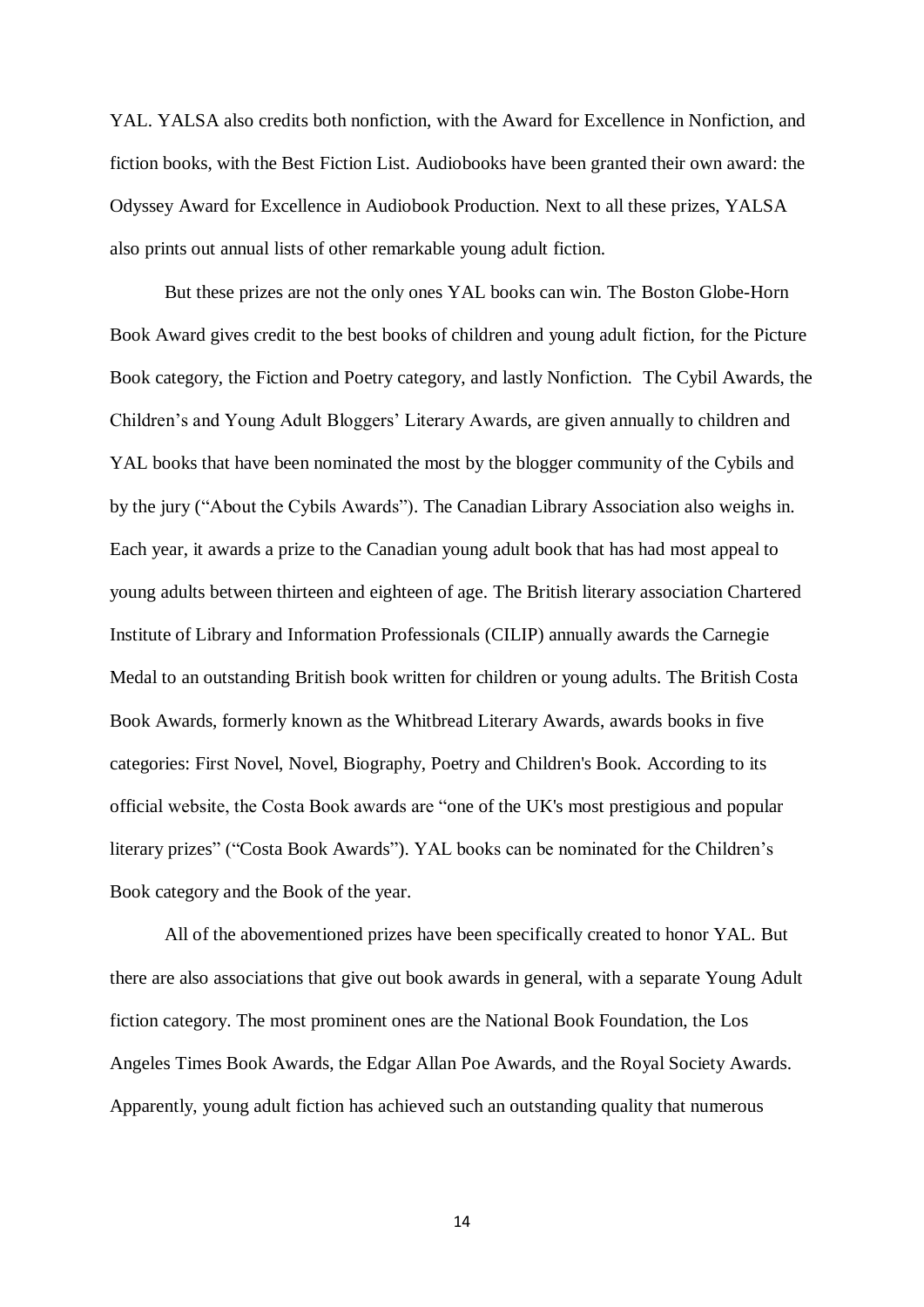associations have felt the need to show this with prizes and 'best of' lists. Because of these prizes, YAL's value cannot be refuted anymore.

To conclude, after almost a century of young adult books and sixty years of high quality young adult literature, the category for teenage readers has come of age and demonstrated that it is here to stay. Numerous book examples and literary prizes have shown the value of YAL, and no one can claim anymore that YAL should be seen as inferior to adult literature. It has gained literary credit, and it needs to exist to grant teenage readers the books they love and want to read.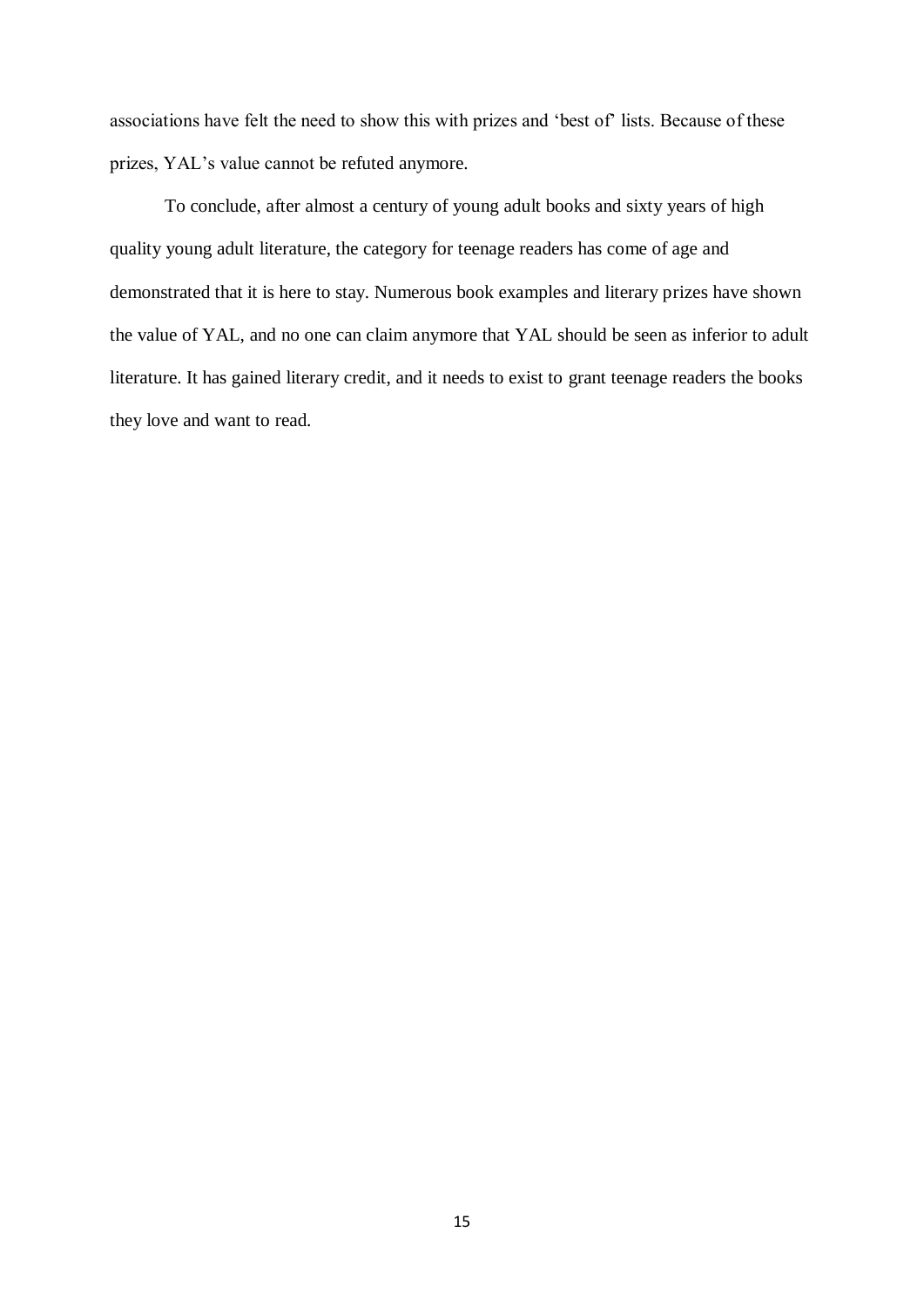# English Literature Lessons in the Netherlands

In the Netherlands, high school students come into contact with several foreign languages. However, English is the only foreign language all students have to learn. Students who also find other languages interesting, can attend lessons of French, German, Spanish, Russian and more. However, the English language still remains the one which Dutch students will know better. The education of English already starts during a child's primary education. Dutch children in "groups" 7 and 8, of approximately ten to twelve years old, first learn English. Of course, these lessons only present some of the basics. The English language instructions in groups 7 and 8 are given by the grade teacher, who gives students lessons on all the subjects they attend. Hence, the knowledge of the teacher needs only be elementary, as teachers especially assigned to the English education will only appear in secondary school.

When a child turns eleven or twelve, and has finished his or her primary education, he or she will attend the Dutch secondary education institution. Here, Dutch students will have to learn a lot more on the English language. Next to grammar, reading, writing, listening and speaking skills, most Dutch high school students also need to read and know about English literature. This knowledge of English literature had only become mandatory in 1968 when the Mammoth Act was introduced (Witte 2008, 23), but the content has since changed a lot. Nevertheless, familiarity and understanding of English literature remained compulsory, and still holds an inherent role within the current school curricula. Before looking into the contemporary views on (English) literary education, it seems important to regard its past as well.

## **How it all began – The Nineteenth Century**

The importance of a literary education began in the end of the nineteenth century, when lessons on Dutch literature first became widespread for most types of Dutch secondary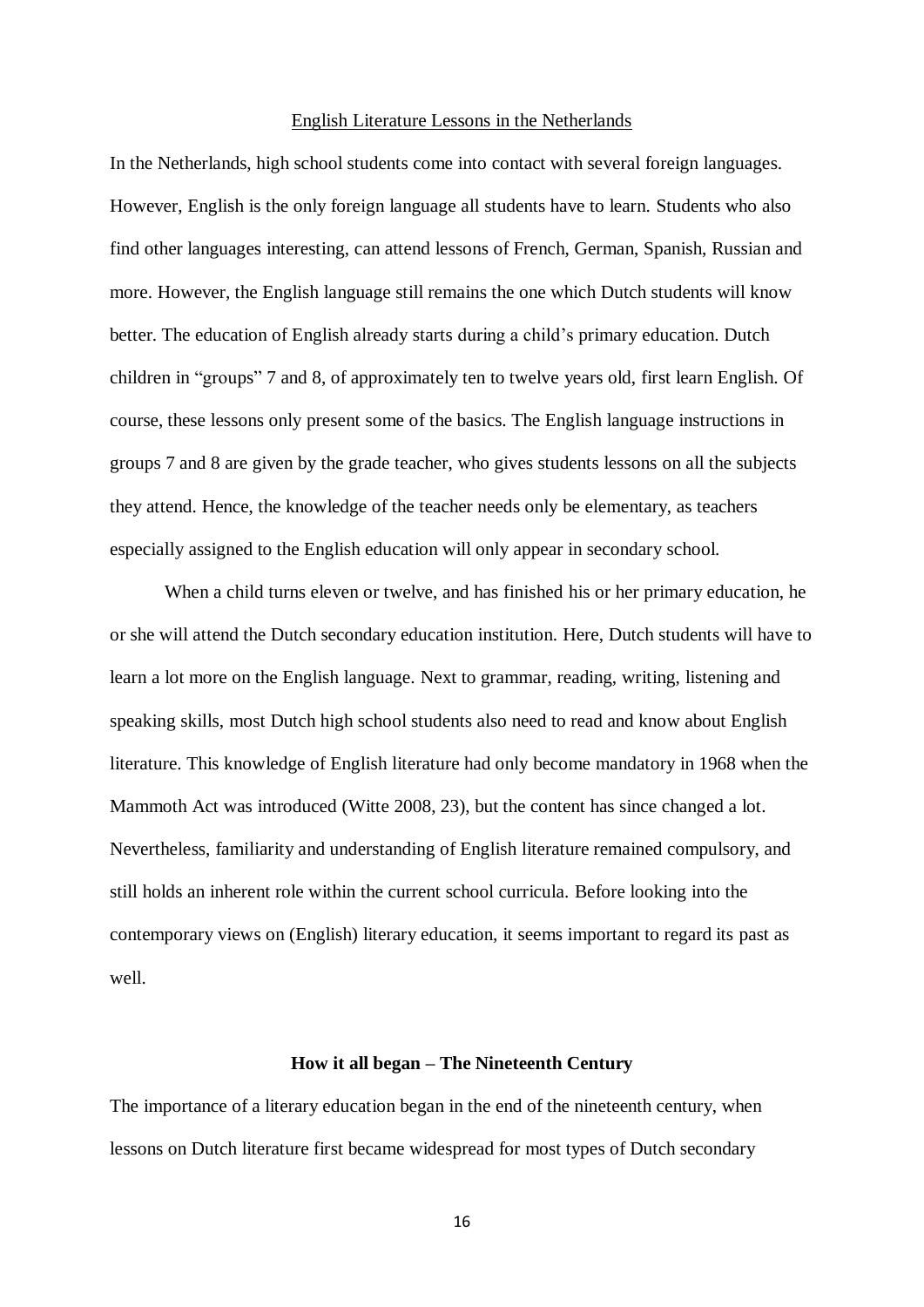education institutions. According to literary critic Joop Dirksen, literature lessons on Dutch literature had already been established at the end of the nineteenth century at the highest form of secondary education, namely the Latin schools or gymnasiums. But in 1875 a lower form of secondary education, the HBS or 'Higher Commoner's School', was introduced to Dutch literature as well (Dirksen 1). The main goal then was to introduce students to the Classics, which was thought to automatically lead to an appreciation of literature. Other schools existed as well. There was the all-girl 'Huishoudsschool' which taught women how to do their domestic duties, the all-boy 'Ambachtsschool' which provided boys with a (low) technical education and the MULO and all-girl MMS schools which granted students lessons in a small number of subjects. However, usually only the gymnasium and HBS granted students literature lessons.

## **Changing the system – The Mammoth Act**

The previously mentioned school types all changed with the Mammoth Act of 1968. The old school systems were seen as too restricting for students. Gone were the class and gender limiting high schools. "Since the content of the programmes of MULO, MMS, HBS, Huishoudschool, and Ambachtsschool differed a lot, it was hardly possible to switch to another type of education (either before or after graduation)," explain Ruud Luijkx and Manon de Heus. "Therefore, MULO, MMS, Huishoudschool, and Ambachtsschool were socalled 'terminal' programmes" (5). Once enrolled in one school, a student could not easily change to another. Also, if one attended another school other than the HBS or the gymnasium, he or she could not study further at universities but was forced to enter the labor market. With the Mammoth Act, the Dutch government wished to give students more possibilities to switch between school systems, thereby granting students more options to continue studying at tertiary educational institutes. The Act divided the HBS up into a five year long HAVO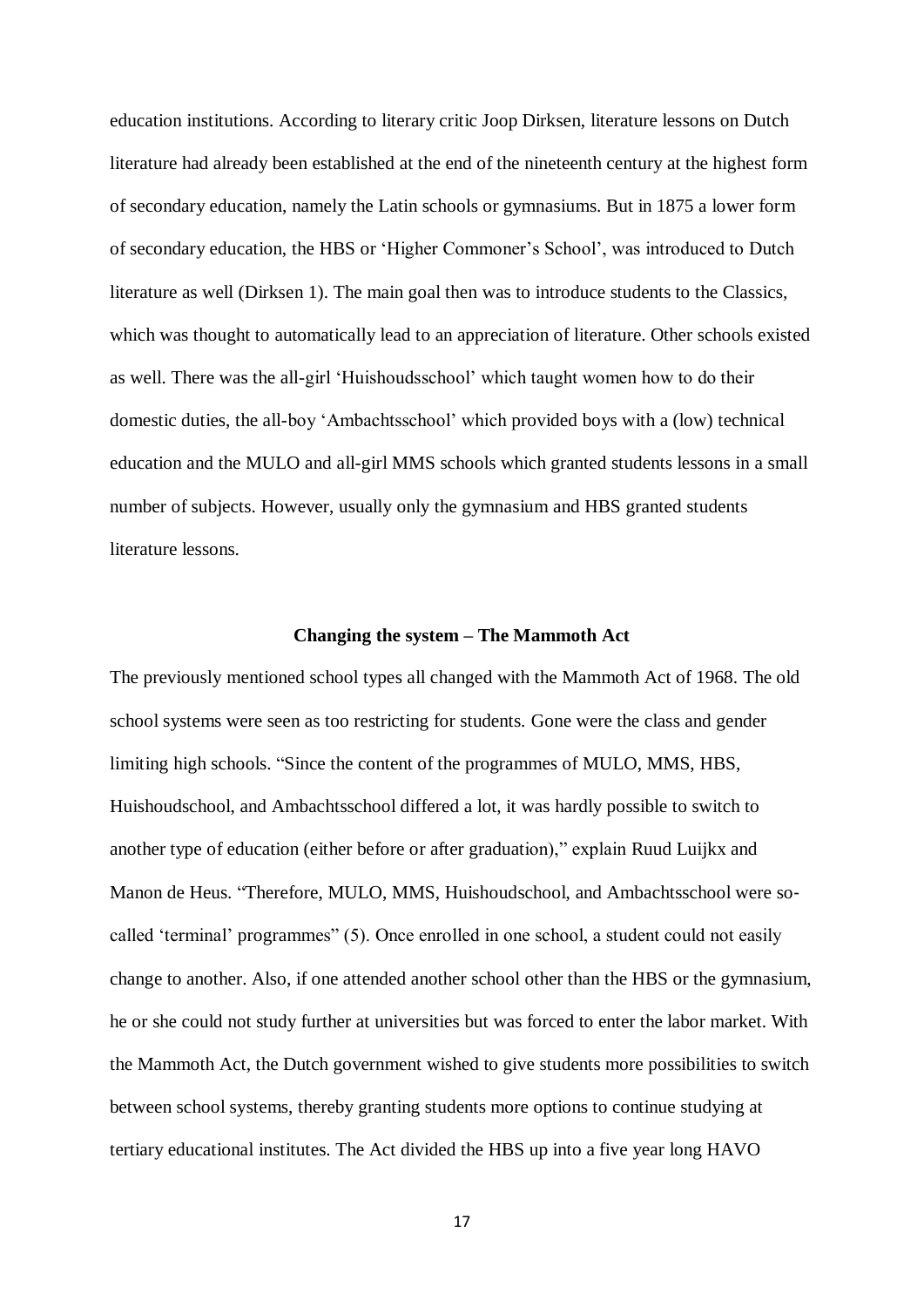(Higher General Secondary Education) and a six year long VWO (Pre-University Education), and added a four year long new form of secondary education, the MAVO (General Secondary Education) (Dekkers and Evrengun 1).

The Mammoth Act also changed the importance schools gave to their literary education. Before 1968, the amount of time and emphasis teachers placed on literary knowledge was completely up to the instructors themselves. However, the Dutch government decided to weigh in some more. From the Mammoth Act on, the government would always prescribe the aims literary education should have, for all of the types of secondary education. The governmental education plan of 1970 exemplifies this: "At the final exam, candidates will be tested on their knowledge and insight in literature . . . Knowledge of literary theories and of the history of literature will only be necessary, if they have come up in the candidate's chosen literary works" (Rijksleerplan 1970). Educator Theo Witte claims that these new guidelines were still too vague. "The aims were still formulated in an open-minded way. Detailed guidelines on the necessary number of books to read, what literary theory should be examined, and what elements of the history of literature needed to be taught were still lacking" (2007, 2). Scholar Gerard de Vriend adds: "The new law on secondary education . . . held, as a general aim, the pursuit of a student's individual development. . . . The 'acquaintance with the literary work' had a primary role . . . while 'the history of literature until today' only functioned to help 'understand and enjoy reading literary work'" (22). Yet, the guidelines did state that knowledge of and familiarity with Dutch literature and other modern languages, English being one of them, was mandatory.

The Act still received a lot of criticism. In *Nooit met je Rug naar de Klas*, author Helge Bonset has collected some of these negative remarks. Professor L. van Gelder wrote: "my primary criticism is that such a system will, not only, keep an old social class based system intact, but that huge groups of children will be stripped of the possibility to develop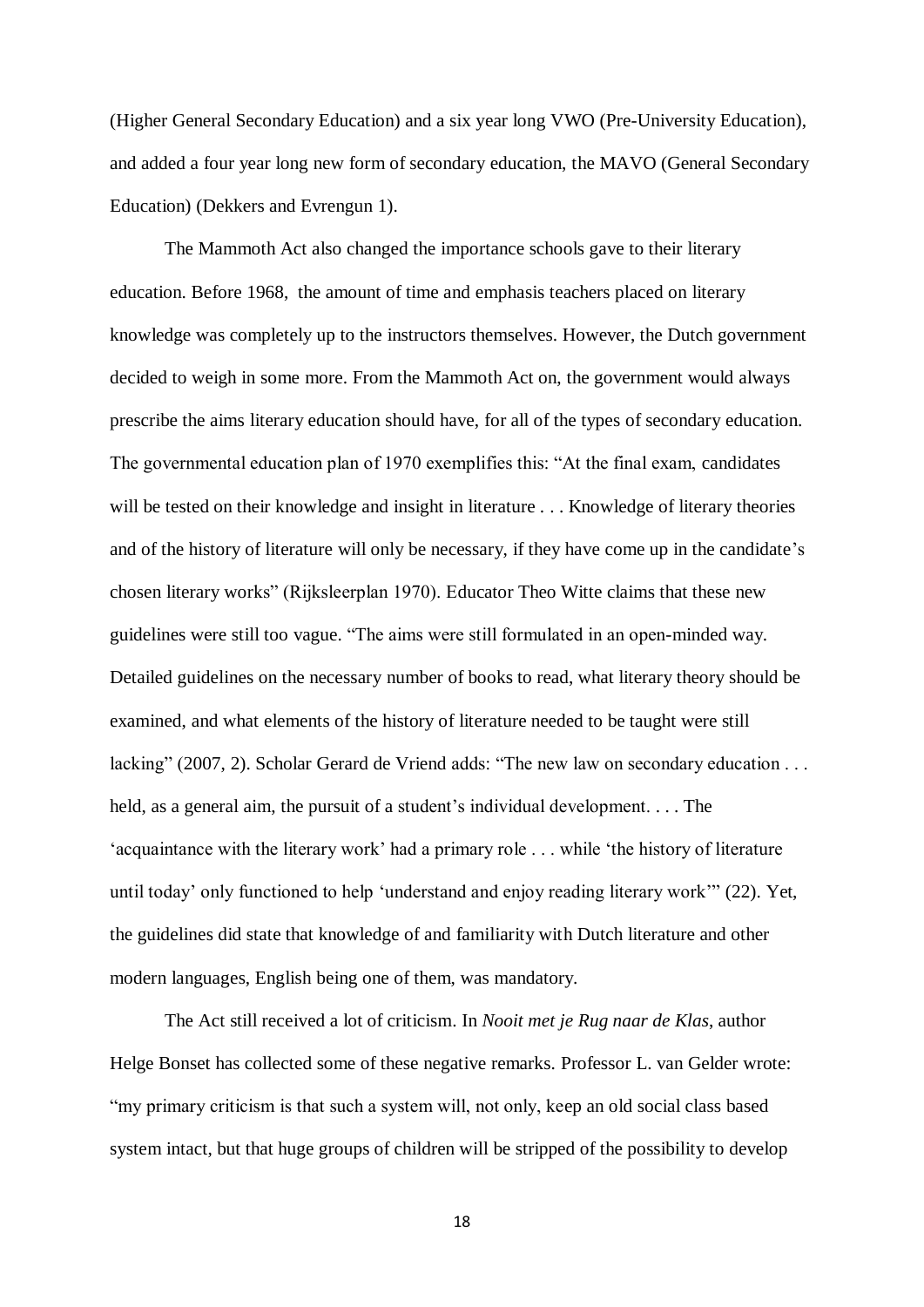their true talents and interests" (from *Het Parool* 4-6-69, cited in van Gelder 66). Doctor H. J. Jacobs explained that "within these school types, children are not accepted on their level of intelligence, but on social class. . . . The chance to change school type is still minimal" (from *NRC* 15-2-69, cited in Gelder 66). The House of Representatives was also concerned. They believed that the language proficiency of students was declining, and that students were not being taught enough to successfully progress from secondary to tertiary education (Witte 2008, 20). Inquiries on the state of secondary education in the Netherlands were made. In 1991, State Secretary Jacques Wallage presented an official memorandum on secondary education, claiming that a reform was necessary. Two years later, the House of Representatives decided to support Wallage's plans to change the unrestricted exam conditions of HAVO and VWO into a mandatory choice between four branches that will prepare students better for their tertiary education ("Van Mammoetwet tot VMBO").

## **Out with the Mammoth Act, in with the Tweede Fase**

Thirty years after the Mammoetwet a new school reform was introduced, the "Tweede Fase". This reform was targeted most on changing the last two years of HAVO and the last three years of VWO, but other modifications occurred as well. First of all, the MAVO was merged with another pre-vocational education, namely the VBO (Voorbereidend Beroepsonderwijs), and became the pre‐vocational secondary education VMBO (Voorbereidend Middelbaar Beroepsonderwijs) (Luijkx and de Heus 5). The VMBO type of secondary education grants students a practical and occupation-specialized education. It became subdivided into four specific branches (care and welfare, engineering and technology, business, and agriculture) that would prepare a student for his or her vocational education and the profession that he or she wanted to have in the future. A second change was that all of the institutes of secondary education would now be separated into three 'lower' years, the first three of each type of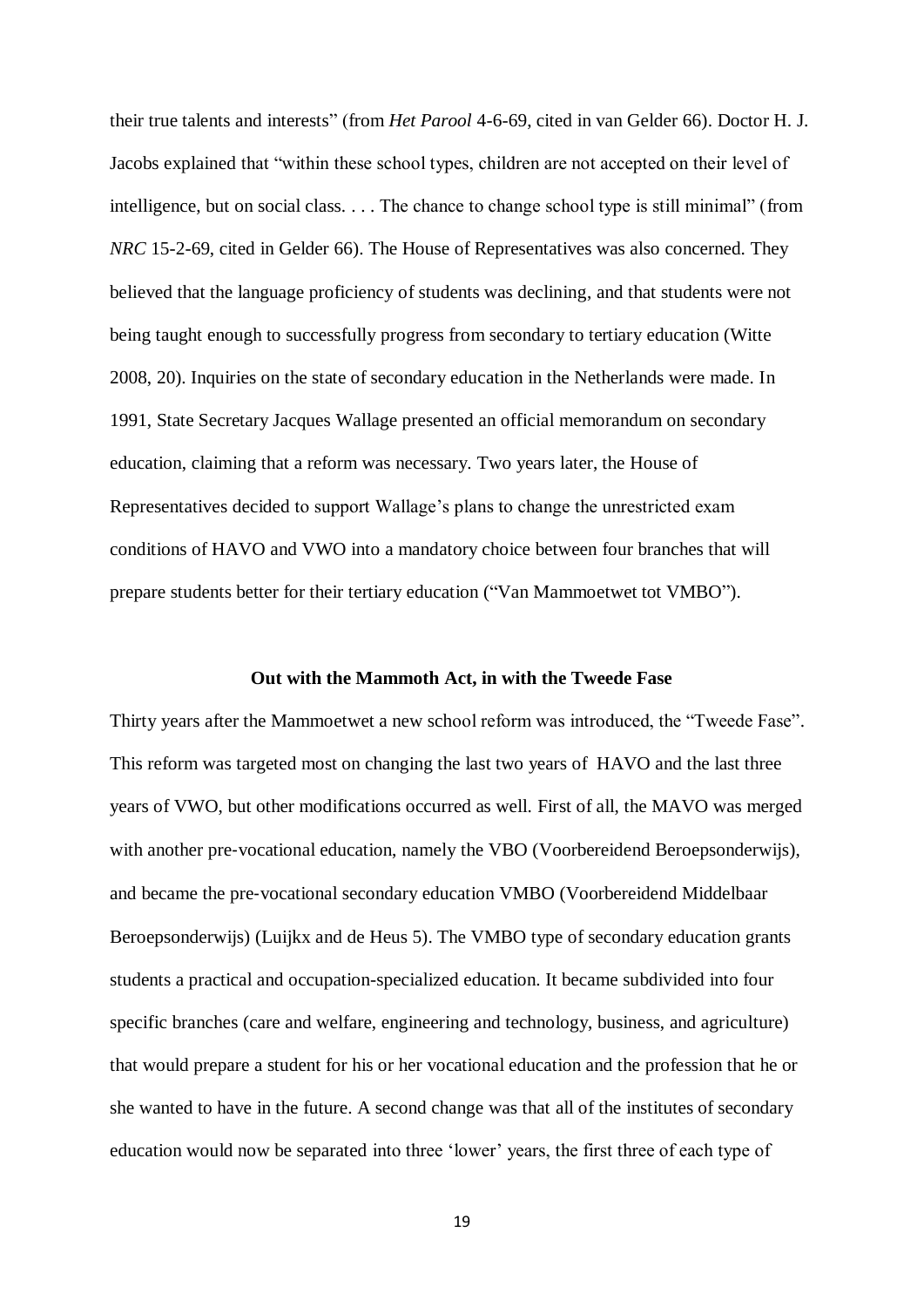education, and the later years. These later years for HAVO and VWO would now be named the second phase, or "Tweede Fase". For the "Tweede Fase" students, new subjects were introduced (general science, culture & arts, management & organisation, computer science) and the content of some existing subjects changed; this made it possible for all students to follow a much broader program of compulsory subjects (Berkhout, Berkhout and Webbink 44). Wallage's plan to subdivide the HAVO and VWO into four branches became a reality: students of these educational types could from now on choose between the science and technology, science and health, economics and society, or culture and society branch. "The incorporation of the 'Tweede Fase' was believed to lead to a cultural change wherein students would 'actively and independently' learn and feel more responsible for their learning processes," states Witte. "Within this vision, one needs to see the act of teaching more as creating learning environments where students are stimulated to develop their knowledge and talents, together with other students, under the guidance of teachers" (Witte 2008, 21).

Because of all the criticism on the Mammoth Act's open-minded guidelines, end terms were now made. These terms had to be met by all students when they graduated. For the very first time, literature had now become a mandatory subject for all students of the second phase. Schools would give literature lessons during language classes, and the results were then accumulated into one final grade. Literature had thus become a final exam course, and counted for a student's graduation (Witte 2007, 3). What students needed to know was specified in the literature end terms. These were subdivided into three domains: literary development, literary concepts, and literary history. The end terms viewed literary development as most important. "By reading a wide range of texts, a student will develop his or her literary knowledge in two ways: he or she will develop a personal preference, and he or she will develop a view on society based on what one has read" (Nicolaas and Vanhoren 13). To show their personal literary development, students now needed to write autobiographies on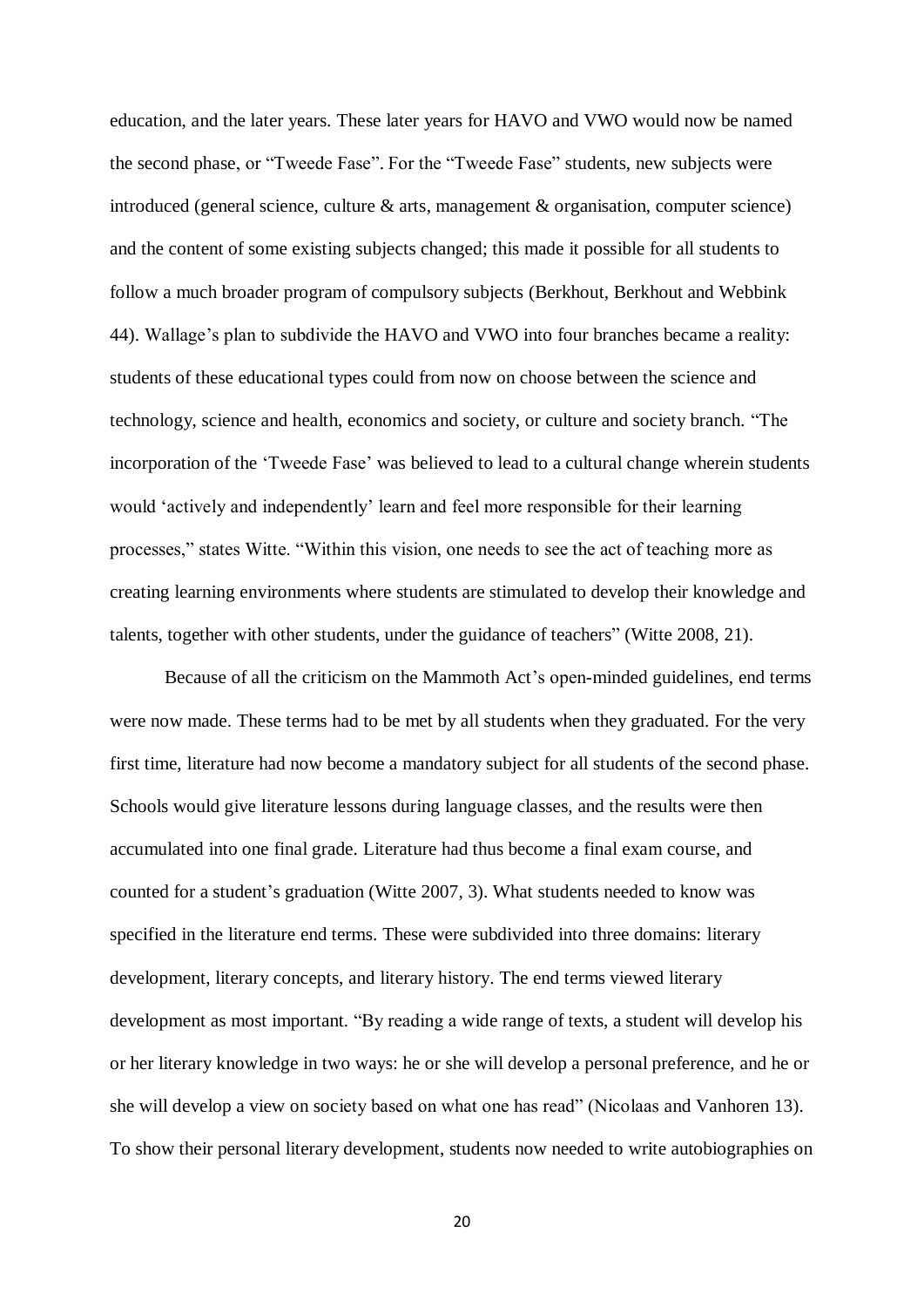their reading history, reviews on books that they had read, and give presentations. These assignment would all lead to more 'literary competence', states Witte (2008, 92).The bond that students felt with a certain book, whether or not the book had interested them or not, became most important.

#### **Did it all change for the best?**

These end terms did not only positively change the way literature was regarded and taught at high schools. The authors of a publication about the literary system of the Netherlands and Flanders, Martijn Nicolaas and Steven Vanhoren, explain that literature's share in the overall education in languages became smaller, in favor of language proficiency, and that the number of books students needed to read became less as well (Nicolaas and Vanhoren 10). Still, they stressed that literature did keep an important role in the teaching of Dutch and other modern languages. The subdomains also posed a challenge. If the fashioning of literary development was most important, how could teachers present literature to students in enthusiastic ways? Dirksen claims that some teachers were at a loss. "For teachers that have more traditional types of teaching methods, evaluating a student's reading pleasure as most important poses a challenge. Those teachers are asked to truly listen to students and to take their reactions and experiences with texts seriously" (2). Yet, Dirksen believes that praising a student's literary achievement, without demanding some knowledge or expertise on literary theories and literary history, will demoralize these type of teachers. These instructors believe that, by favoring literary pleasure over literary knowledge, the amount of knowledge on English literature might be in danger. Yet, this idea only stems from their own personal theories on literature.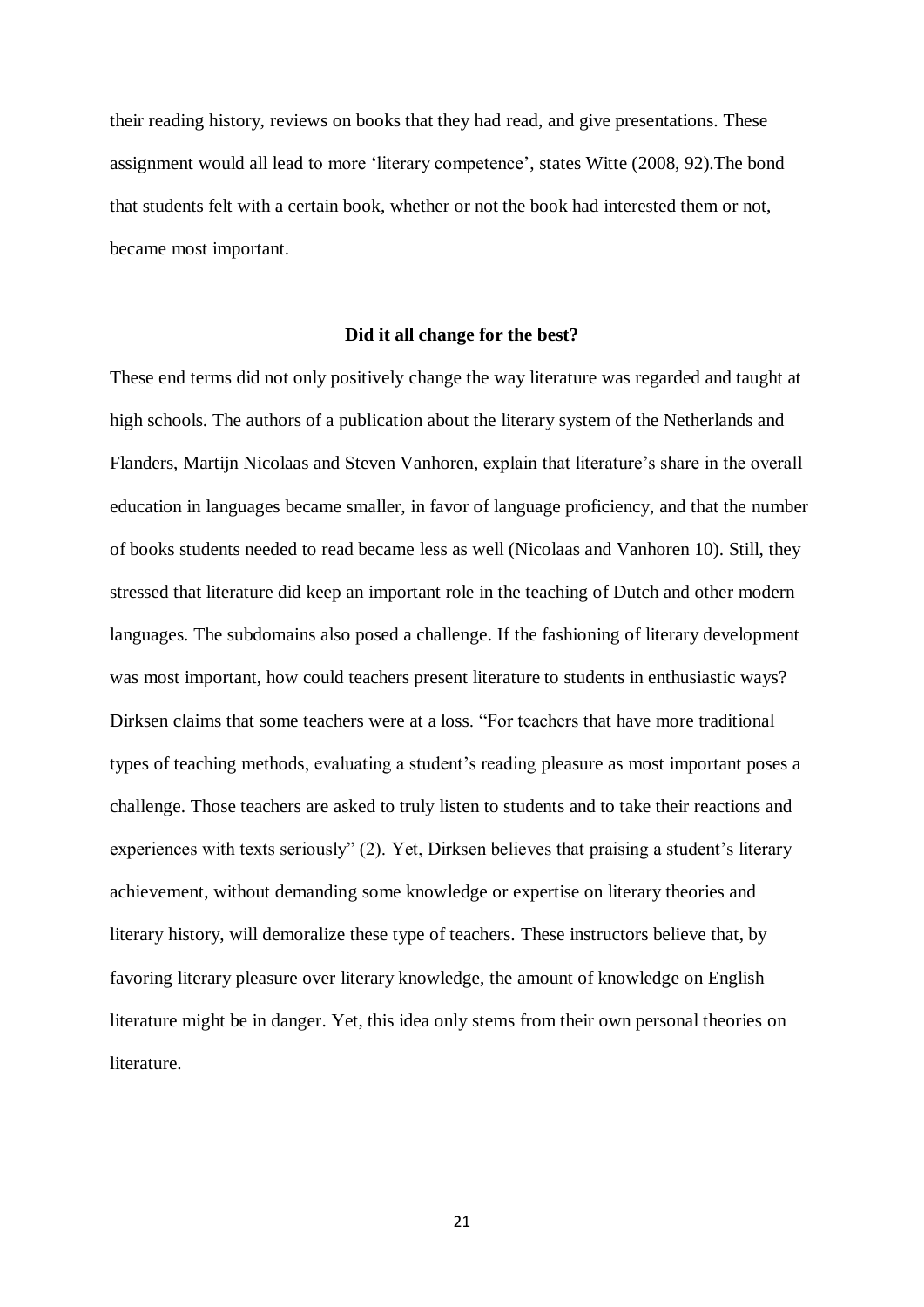## **Existing methods of teaching literature**

While reviewing the literary education in English of the Netherlands, it is important to understand what literature teaching methods and theories teachers believe in. Researcher Tanja Janssen looked into the teaching of literature, and came up with four main goals and views: cultural formation (with a focus on the Canon, author and literary history), aesthetic formation (with a focus on form and meaning of a text), social formation (which focuses on the societal context and sociological aspects of texts) and individual development (which focuses on the personal reading experience and psychological aspects of reading) (cited in Witte 2005, 69). These all existed in the 1990s.

However, the "Tweede Fase" asked teachers to favor the last one, and left it up to the teachers to combine the goal of individual development with the other three. Nicolaas and Vanhoren add: "Literary education became the educational variety on the 'reader reponse' theory of literary theory, where the reader is most important, instead of author, text and historical context of a chosen text. . . . Students needed to answer the question: 'What does this text mean for you?' instead of 'What does this text mean?' Texts needed to come alive" (11). The reader response theory had already garnered attention in the 1980s, but truly became important in the decades after. The advocates of this literary practice believe that readers define how a text should be read, interpreted and valued. The reader determines the meaning of a text (Moors, Siermann and de Smet 6). In short, the reader response view on literature had become most important when the "Tweede Fase" was introduced. Teachers had to teach literature in such a way, as to center the student. His or her interpretation determined the significance and meaning of a literary text.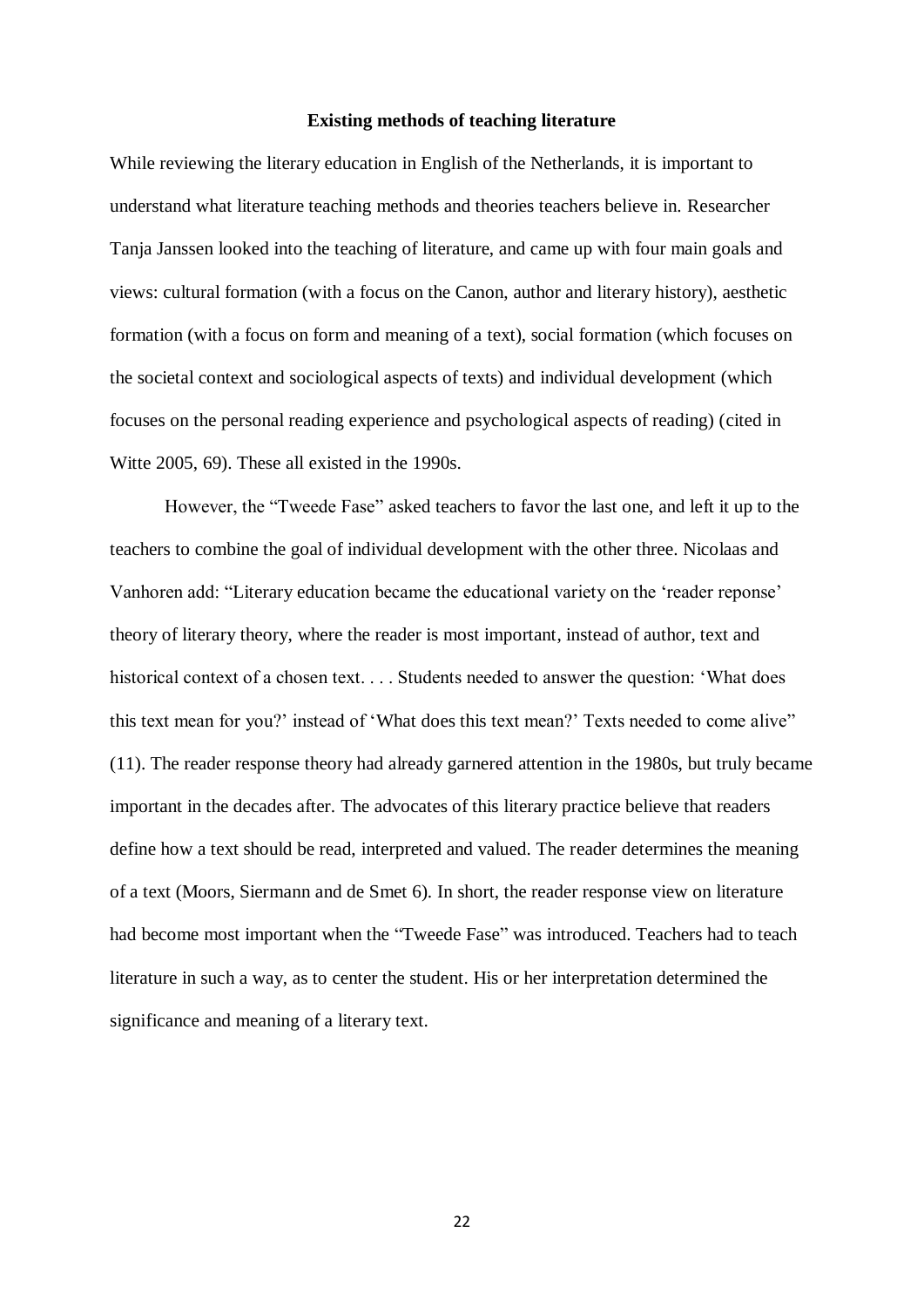## **Teacher profiles**

While Janssen researched the methods teachers use to give literature lessons, educator Jan Mulder looked at specific roles teachers take upon themselves during their lessons. In 1997, Mulder created a self-evaluation test for teachers of literature, to make them understand what views they have on literature and how this view can model their method of teaching. According to Mulder, four types of profiles exist: the teacher as crafter ("vormer"), the teacher as transferor ("overdrager"), the teacher as guide ("begeleider") and the teacher as a language instructor ("taaldocent") (19). All four have a specific main goal. For a crafter, the social and moral formation of a student is most important; a transferor believes that literary history and knowledge of the Canon are central when teaching literature; a guide wants to maximize his or her student's reading pleasure, while a language instructor wants to better a student's proficiency of a language (Mulder 20).

Mulder claimed that teachers usually act according to a combination of these profiles. For example, a teacher can value both the social and moral formation of a student, and try to better this formation by choosing books that grant students enough reading pleasure. Another possible combination could exist out of a transferor and a language instructor. This type of teacher will instruct his or her students to read Canonical texts, and will additionally give proficiency lessons relating to the chosen texts. Yet, since the "Tweede Fase" demanded teachers to adhere to a student's individual development, all teachers needed to add the role of guide to their initial combination of profiles. A student's language and reading proficiency became less important.

## **Removing the flaws, the Tweede Fase revised**

In 2007, the "Tweede Fase" was revised. There had been some criticism that the knowledge of students on languages and mathematics had declined. State secretary Van Bijsterveldt put a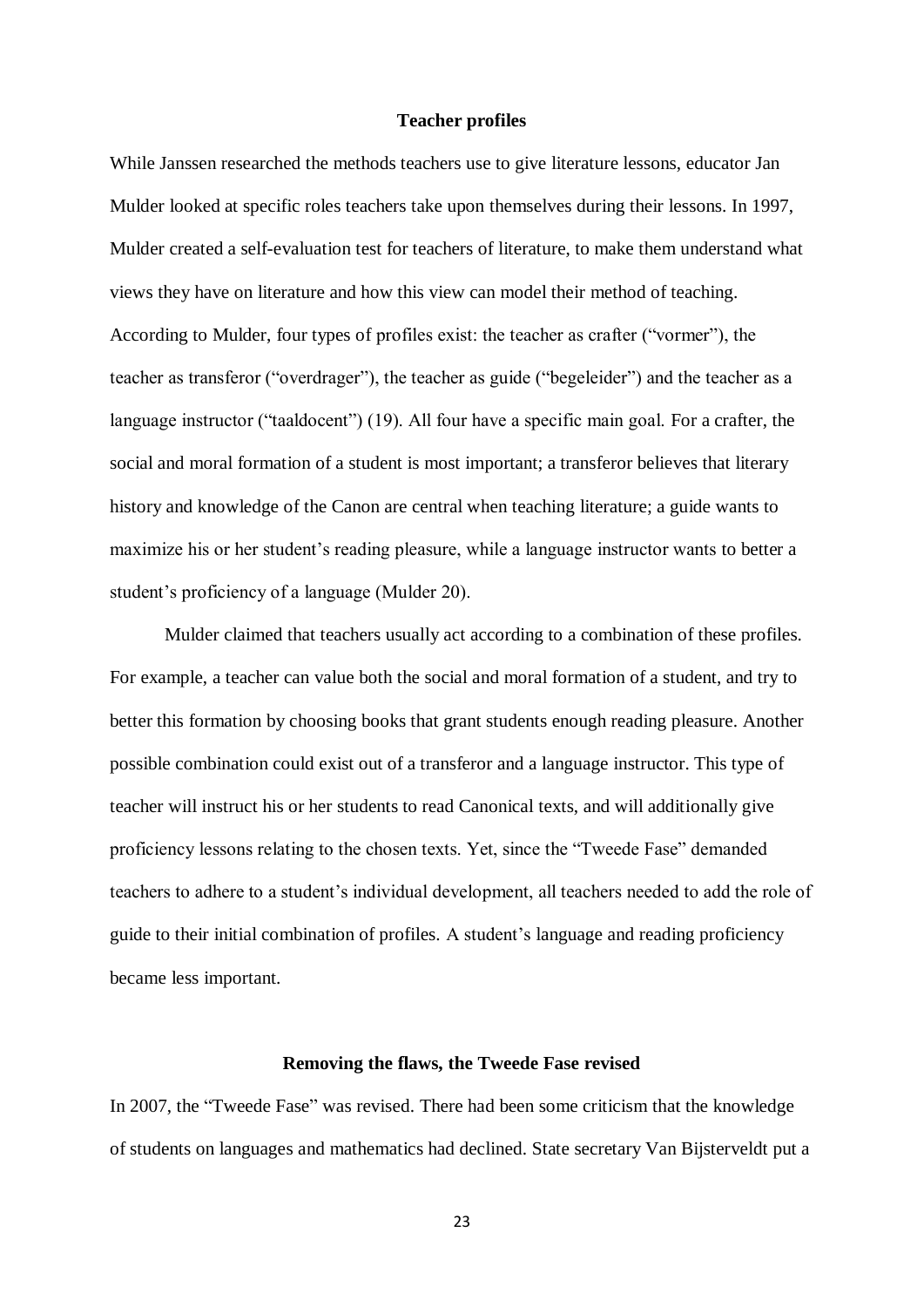committee together to research whether or not this was true. The committee published a report in 2008, and agreed that students knew less on the school courses. Therefore, some elements of the "Tweede Fase" were changed. For literature, the most important change was that language courses now included beginning and end levels of proficiency. When a student started a certain year, it was expected that he or she held a certain reading level. After a year, this level should have increased to the set end level. Theo Witte had actually come up with this type of reading proficiency system. He believed that teachers could help students better, if they knew what reading capabilities a student had at the beginning of a year and what level he or she needed to achieve after a year of schooling.

However, Witte only set up levels for Dutch literature. According to Witte, students of HAVO 5 should be able to read young adult literature and simple adult literature. Students of VWO 6 needed to be able to read adult literature critically and aesthetically (Nicolaas and Vanhoren 8). Unfortunately, no such levels were made for English literature. Still important to note though, is Witte's belief that a student goes through a reading process. With any language, a student begins with a certain type and level of book and, if stimulated to better his or her reading proficiency, will continue to read books of higher levels. Witte deems it crucial to give students books that fit their reading level (2007, 15). Slowly, they will then move on to the highest level possible.

While Witte only came up with Dutch levels of reading proficiency, the Council of Europe added set levels for all the other languages. The Council deemed it important to set up a European Framework of proficiency, to make sure that the education of various European countries could be comparable. Thus, to maintain an adequate English level each school type was linked to a specific reading proficiency end goal. As mentioned before, the Netherlands have three types of secondary education: the VMBO, the HAVO, and the VWO. For all three types, learning the English language is mandatory. However, the end level of apprehension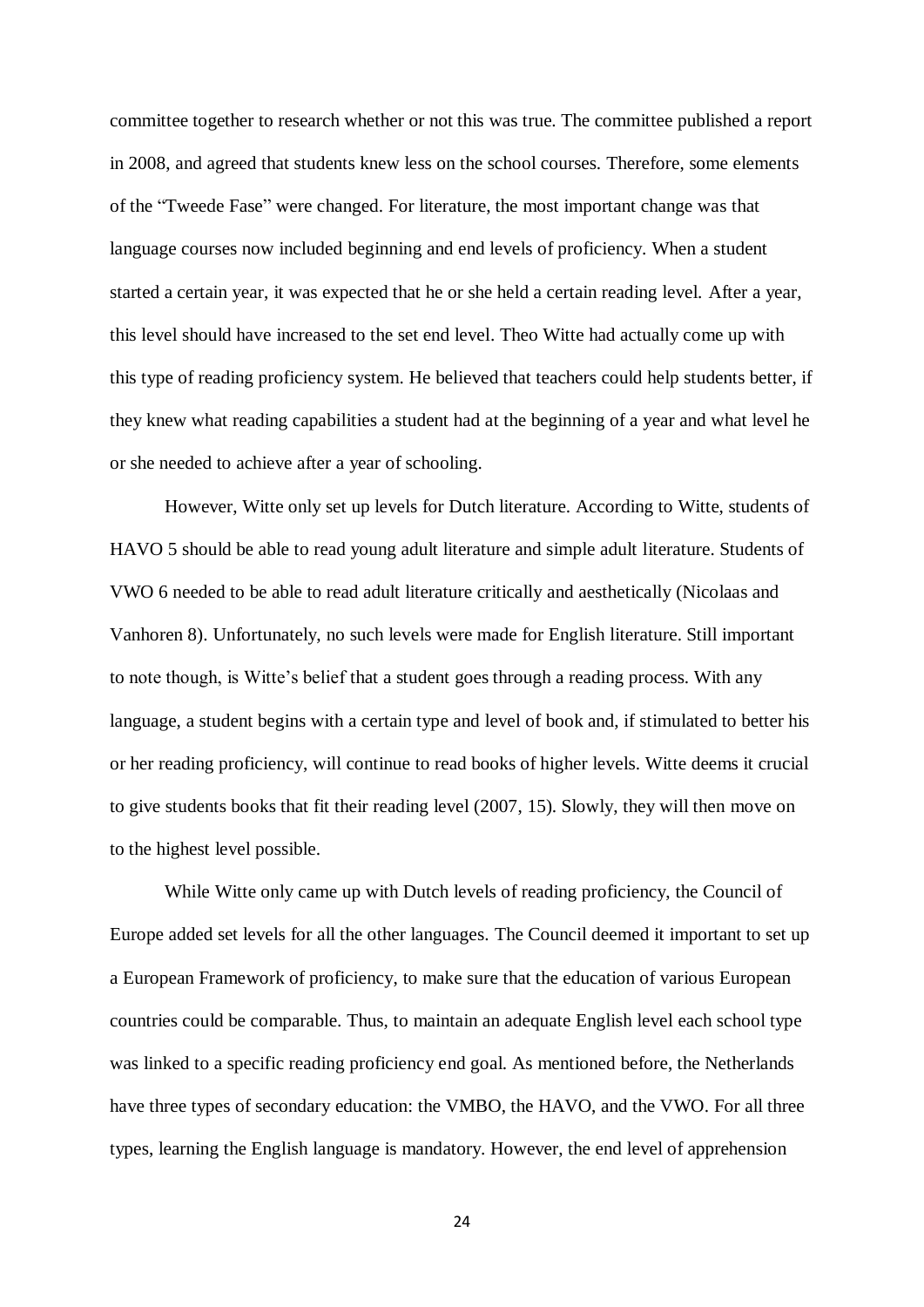and comprehension of the language varies according to the type of secondary education one follows.

# **CEFR Guidelines for reading proficiency**

According to the Common European Framework of References for Languages (CEFR), the system that gives guidelines on what level of language proficiency students should achieve, VMBO exam students should have a A2 to B1 level of English. With an A2 level, a student should have the ability to deal with simple, straightforward information and begin to express him or herself within familiar contexts; with a B1 level, a students should have the ability to express him or herself in a limited way in familiar situations and in situations with nonroutine information (Council of Europe 250). Regarding reading skills, an A2 level student understands the general meaning of a simplified textbook or article while reading very slowly (Council of Europe 256). A B1 level student can understand texts that consist predominantly of very frequent, everyday or work-related, information (College voor Examens 2010, 10). Apparently, students of VMBO need only be able to read basic and rudimentary English. It would therefore be too much to ask a VMBO student to read English literature books.

However, students of the HAVO type of education need to achieve a higher level of English. The HAVO has three years of basic secondary education and two years of specialization ("VWO and HAVO"). While students can choose one in four paths, the English language remains mandatory for all. For HAVO students, the end term of English reading capability is more B2 than B1. The reading level of B1 has already been explained above. A student of B2 level though, has to be able to read articles and journals on contemporary themes or problems, and contemporary literary work (College voor Examens 2010, 10). Additionally, in the last year of HAVO education, a student needs to give a well-argued report of his reading experiences with, at least, three literary works (College voor Examens 2010,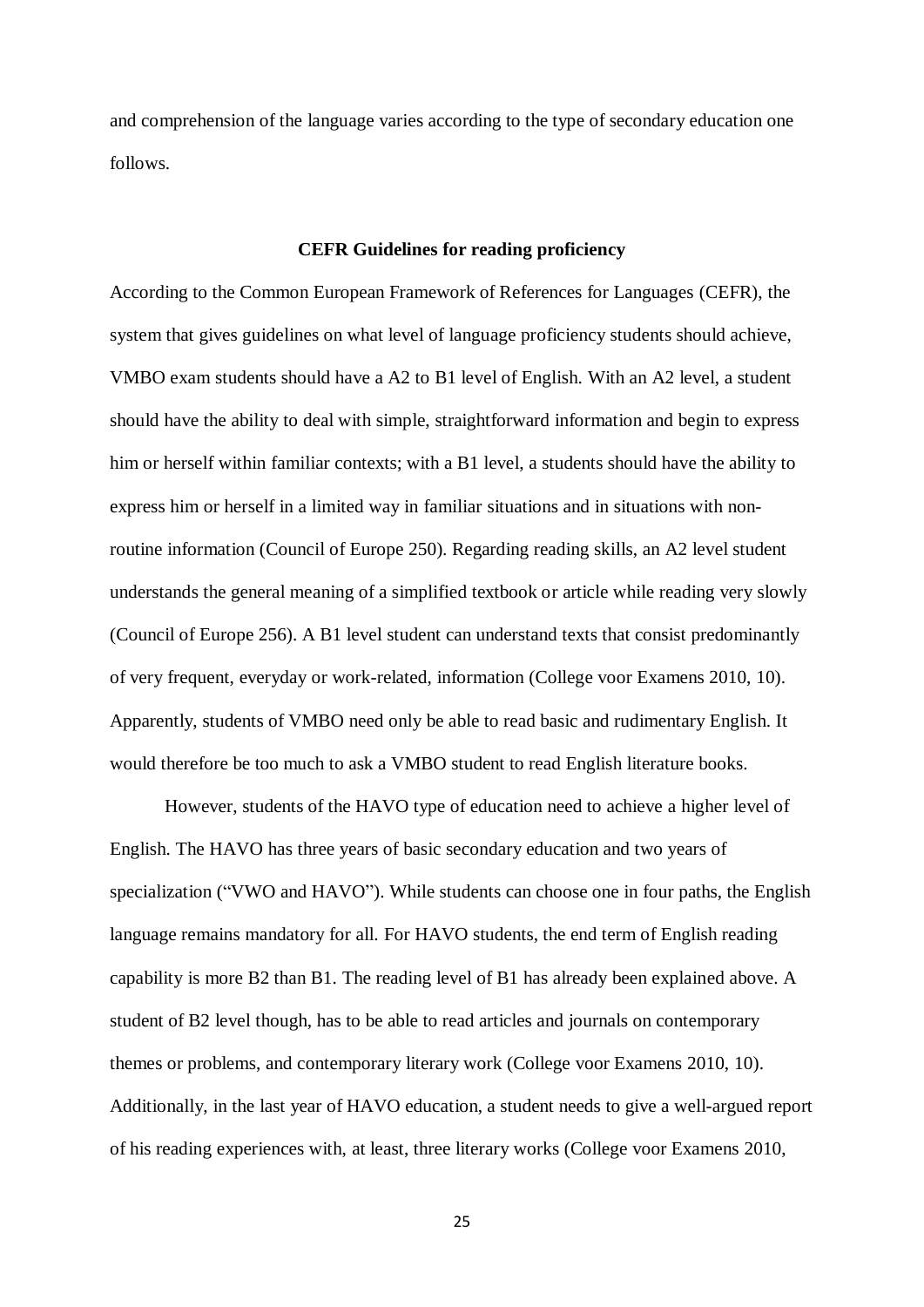25). HAVO students need therefore to read and evaluate English books, and as high schools usually only accept Canonical books or books of comparable literary quality, the books will also be quite a demanding read.

The end term for VWO students is even higher. The majority of VWO students will have to achieve a B2 level of reading skill, but a minority (about fifteen percent) will gain a C1 level. This level claims that a student has the ability to read a vast variety of demanding and lengthy texts while understanding the implicit and explicit meanings of them (Council of Europe 1). This reading skill level is not the highest achievable but it is still a remarkably high level for a second language learner. Next to a fixed CEFR reading level, VWO students also need to demonstrate that they have experienced some literary development, and have gained knowledge on literary concepts and the history of literature. According to the final exam specifications: "a candidate should recognize and distinguish various literary text types, and use literary terms to interpret the literary texts . . . [he or she] should also be able to give an overview of the main events in the history of literature and place the read works in their historical perspective" (College voor Examens 2011, 8). Ultimately, a VWO student should read, at least, three literary works and evaluate them using the literary knowledge gained in his English literature lessons.

#### **Did the guidelines help?**

However, current research has shown that students read less and less. Witte mentions some numbers.

In the past fifty years, the time youngsters of twelve to seventeen years of age spend on literature has steadily declined (Knulst & Kraaykamp 1996; Kraaykamp 2002). Research on the reading attitudes of students of secondary education shows that, as they grow older, teenagers spend less and less time reading fiction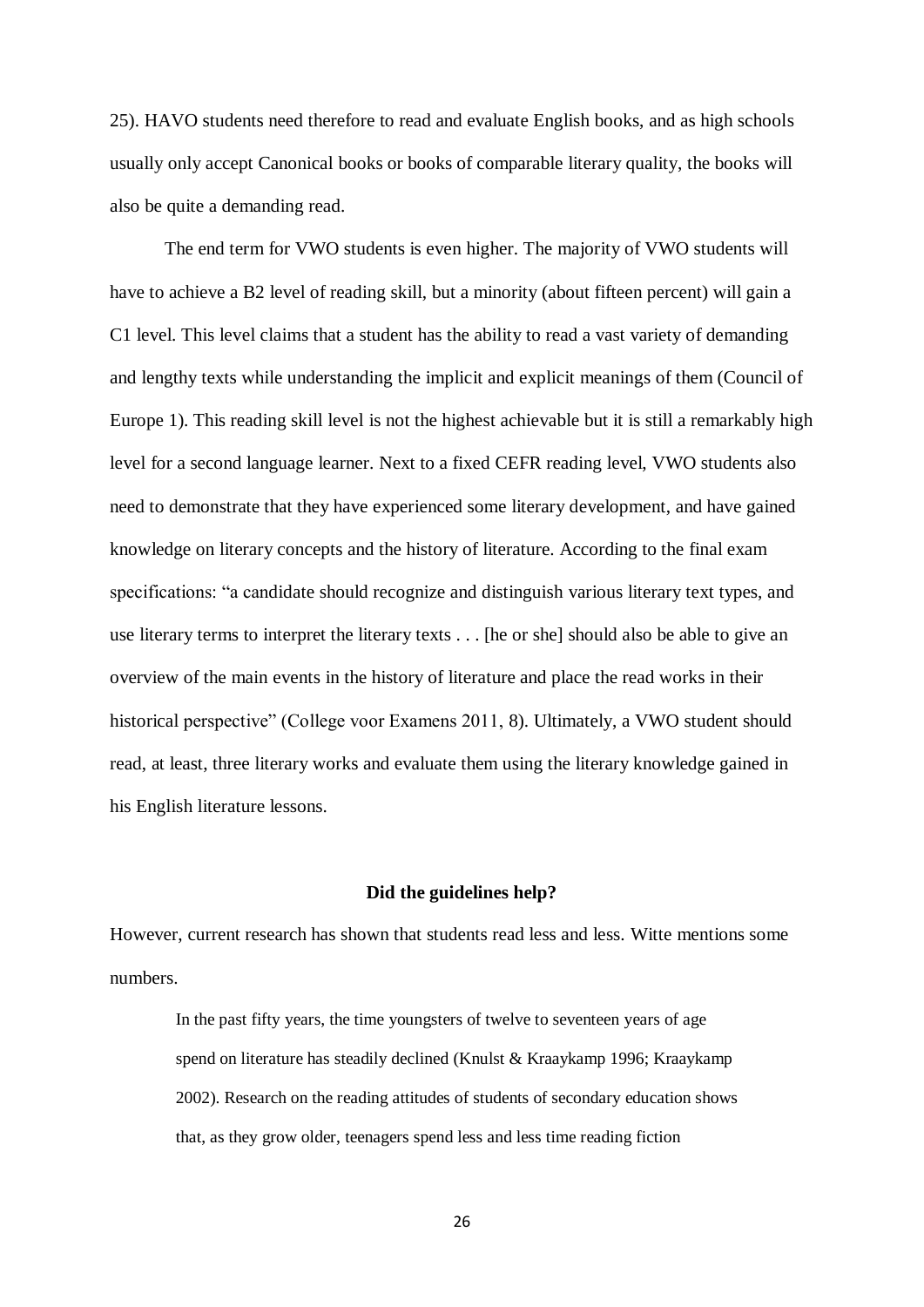(Tellegen & Coppejans 1992; Van Woerkom 1992; Van Schooten & Oostdam 1998) (Witte 2005, 68).

Other research on the reading attitudes of exam year students (Van Woerkom 1992; Boekhout & Van Hattum 1992; Mulder & Wijffels 1992; Hoogeveen & Bonset 1998; Verboord 2003) has shown that seventy-five percent of all students has developed a hatred towards reading literature, and that includes students who do enjoy reading other works of fiction (Witte 2005, 69). Even the time spent on literature has decreased. Because of modern media, the time twelve to nineteen-year-old students spend on reading (including newspapers and magazines) has declined from 4,6 hours average a week, to 1,4 hours (Knulst & Kraaykamp,1996; Kraaykamp, 2002). Witte claims that, if students did not need to read for school anymore, they would not read at all. Reading fiction has become a school-only activity (Witte 2007, 1).

According to numerous writers and academics, for example Herz and Gallo, students have a negative attitude towards reading because they are forced to read books that they do not find interesting, instead of their own book choices. In general, students of the "Tweede Fase" are supposed to read only adult literature. In the earlier years of HAVO and VWO, teachers would have also accepted young adult literature, but students of the last few years are supposed to have outgrown that category of literature. Within adult fiction, teachers usually tend to favor the Classics. These books have passed the test of time on importance and substance, and have therefore gained a certain literary quality. However, accepting only Classics might be damaging the reading pleasure of students. "Many teachers continue to assign only classic literature with novels that have been traditionally used in English language arts classrooms because of the belief in timelessness," claim Susan P. Santoli and Mary Elain Wagner. "They [teachers] believe that all the students need is an enthusiastic teacher and a little bit of exposure to 'fine' literary works. However, when faced with such authors, many students complain, balk, become impassive, and/or fall asleep" (65-66). Scholar Lia van Gemert also believes that some teachers prefer to teach only Classic novels to their students,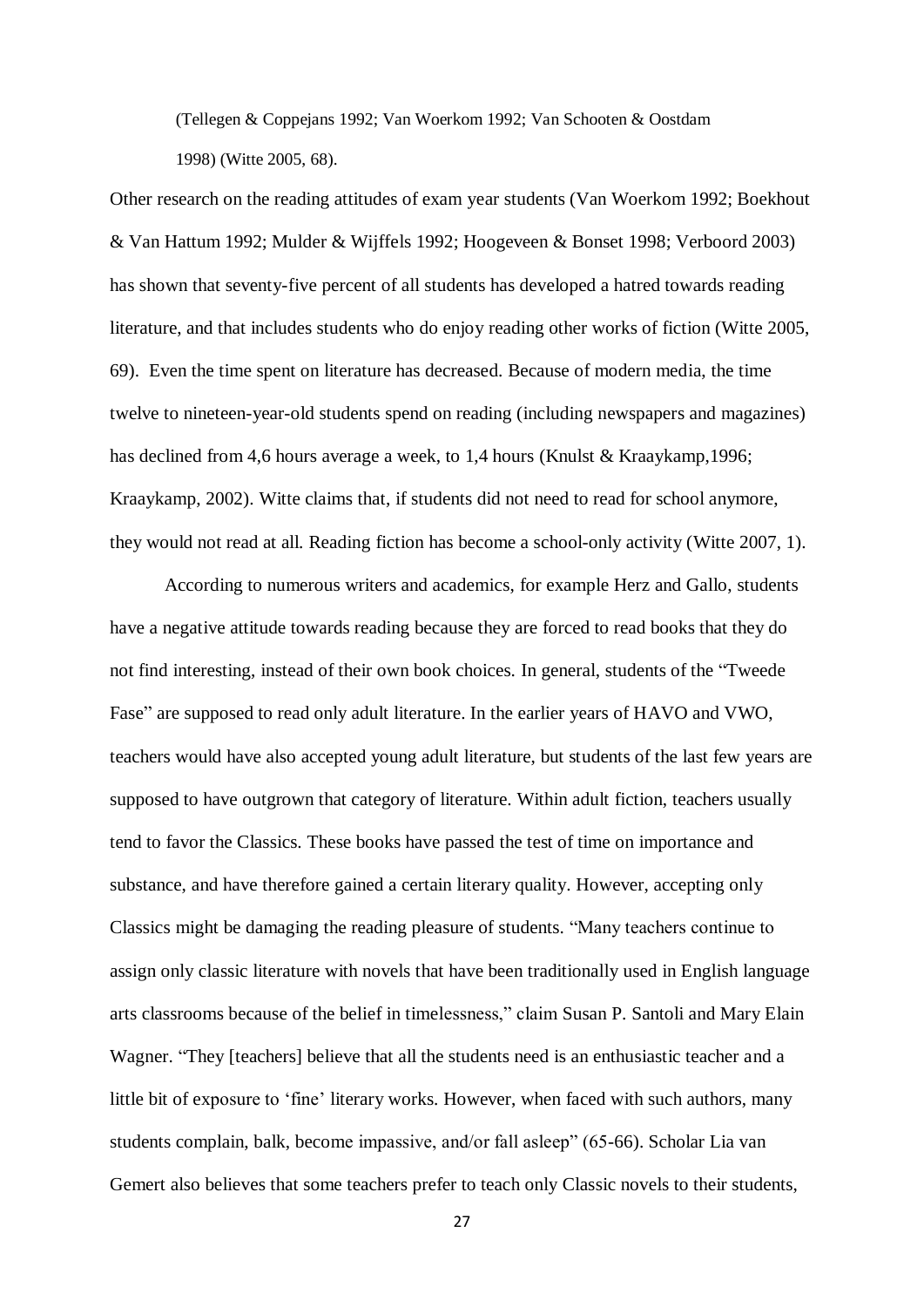instead of novels that students can connect with more. "Teachers do not always dare take the step towards new(er) texts because they have not had any teaching on the books themselves" (2). Susan M. Holloway and Christopher J. Greig looked into what choices teachers make when creating a literature curriculum. They found that, for some teachers, canonical texts offered a degree of safety and comfort, instead of new and possibly more 'risky' texts (31).

## **Students' negative attitudes towards the Classics**

Often though, Canonical texts do not interest students. One of Holloway and Greig's teachers expressed this disregard. "[T]he kids . . . get a little frustrated reading novels that are 30, 40 years old, and don't seem to have any relevance in their lives" (31). Witte asked teachers whether or not students struggled with literature lessons and the results are noteworthy. "According to the teachers, more than half of all students of the HAVO and VWO have troubles understanding literary texts. Students have to, not only, read quite demanding literary books, but also need to read and interpret these books correctly, in ways they would not choose for themselves" (Witte 2005, 68). The choice for Classics, and the scholarly ways of dealing with these books, seem to drain the entertainment value of reading for students. Yet, a teacher's goal is to aid a student with his literary development. By letting them only read the Classics or comparable books, a teacher actually hinders this development. Still, teachers should not give up. "Students need to see the point to reading, particularly to reading extended texts" (Carter and Long 16).

Nonetheless, some teachers have differed from the Classics-only teaching method. In Holloway and Greig's study, the researchers found a lot of teachers that did dare choose more contemporary books for their students. Lecturer Michael O'Hara also found teachers that dared take that extra step towards students' personal choice of books. One such teacher remarked: "I will do anything and use every means to 'dip' them in and out of literature. As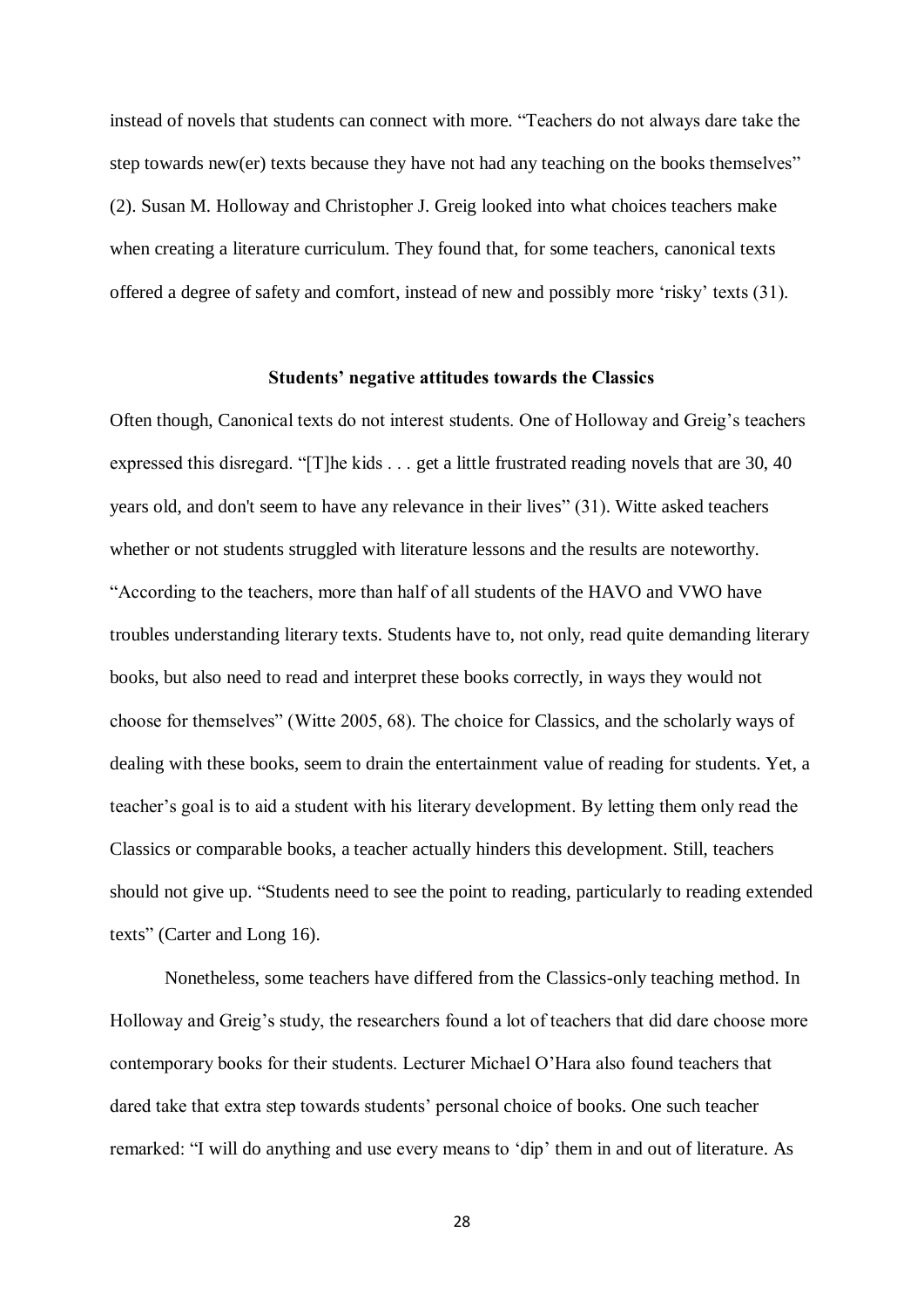far as I'm concerned, anything goes!" (124-125). While some teachers might easily exchange Canonical works with more contemporary ones, yielding towards student preferences still remains a struggle. Writer Janet Alsup speaks of an actual dichotomy. "[L]iterature teachers . . . see themselves as teachers of literary criticism, literary history, and a body of canonical texts, which can make easy reader identification a challenge. . . . Literature teachers may indeed be experiencing a sort of identity crisis: are they objective teachers of a body of work, or does their job include an emotional, moral, or even therapeutic component?" (11). What Alsup means to say is that teachers seem to be struggling as they try to blend together the teaching of the Classics and students' personal taste. But the latter should still be seen as an attainable goal.

#### **Climbing the reading proficiency ladder**

Students seem to struggle most when they have to "climb" from young adult literature to adult literature. Researcher Karin Laarakker claims schools might attempt to help their students' reading development to grow, but that this goal is not always met. "Especially the step from young adult to adult literature is a known breaking point, and often even an ending point, in a student's reading history" (108-109). For some, the reading level of the Classics can be out of reach, but for most, these books just do not offer an interesting and entertaining read. Students do not feel connected with the Canonical works, but will continue to read them because the school demands it. Witte adds: "Students are not given the support they need to overcome their reading (proficiency) problems, neither by the book choices granted to them, nor by the lessons in reading comprehension and evaluation. Most students have no idea what literary books work for them, and make assignments that have no value to them" (2005, 68-69). Tatum (2008) weighs in even more. He suggests that a "classics only" approach only pushes students away, making students read texts that are not meaningful to them (cited in Hayn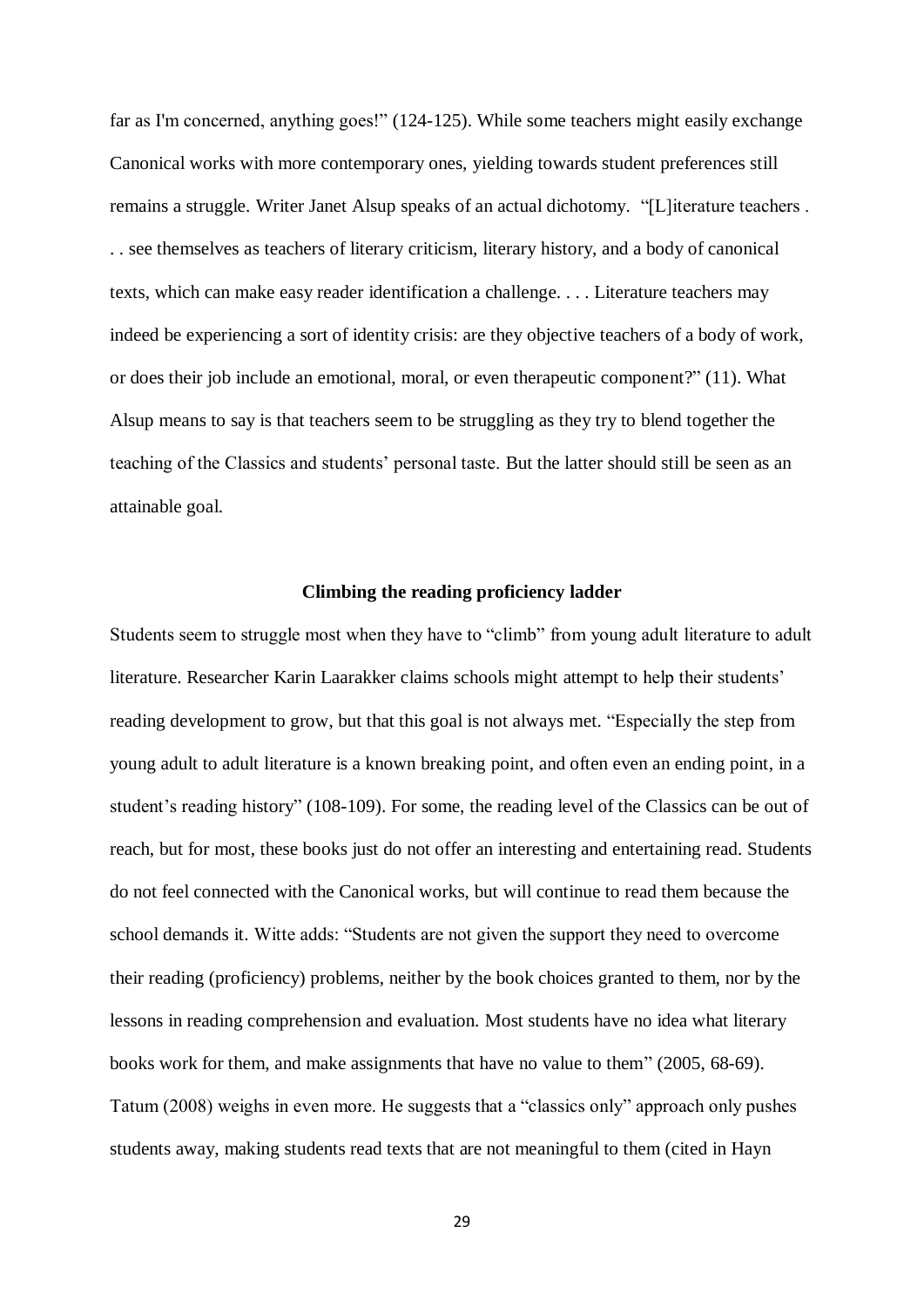2012, 62). Kelly Byrne Bull expresses her concern for this situation. She believes that if teachers continue to push only Classics onto their students, the following scenario will occur. "Our most avid readers will look beyond the four walls of the school to find meaningful texts; they will read in spite of school, not because of it. Our more reluctant readers will simply not read" (2012, 62). But why would teachers approve of this? Could there be another option?

#### **How YAL can help students climb**

Researchers such as Witte and van Lierop-DeBrauwer believe that students of the later years of the HAVO and VWO, approximately fourteen to eighteen years old, should be free to choose young adult literature if they feel like it. As the chapter on YAL has shown, YAL books offer students an engaging read, where themes and protagonists are very familiar as they correlate with the students' own lives. Granting students the freedom to read whatever they like, as long as it has enough literary quality, could help stimulate students to read again. Young adult books do not need to be of lesser quality than their adult fiction counterparts. "When teen readers have opportunities to read and interact with engaging, contemporary works of YAL, they read for enjoyment and can connect meaningfully with texts," explains Byrne Bull. She adds "YAL is a vehicle with which educators can encourage young adults to read, think, make connections, and take action" (2011, 224). And she is not the only one to think this way. Both Witte and van Lierop-Debrauwer have written extensively on the power of YAL for Dutch literary lessons. Both scholars believe that students should be granted full freedom to read young adult books, as it will help their overall reading skill. Additionally, young adult books would still prepare students for adult books. As Witte puts it: "a student does not become literarily competent on his own" (2005, 82). He concludes that students should be eased into adult fiction, by letting them read enough young adult fiction first.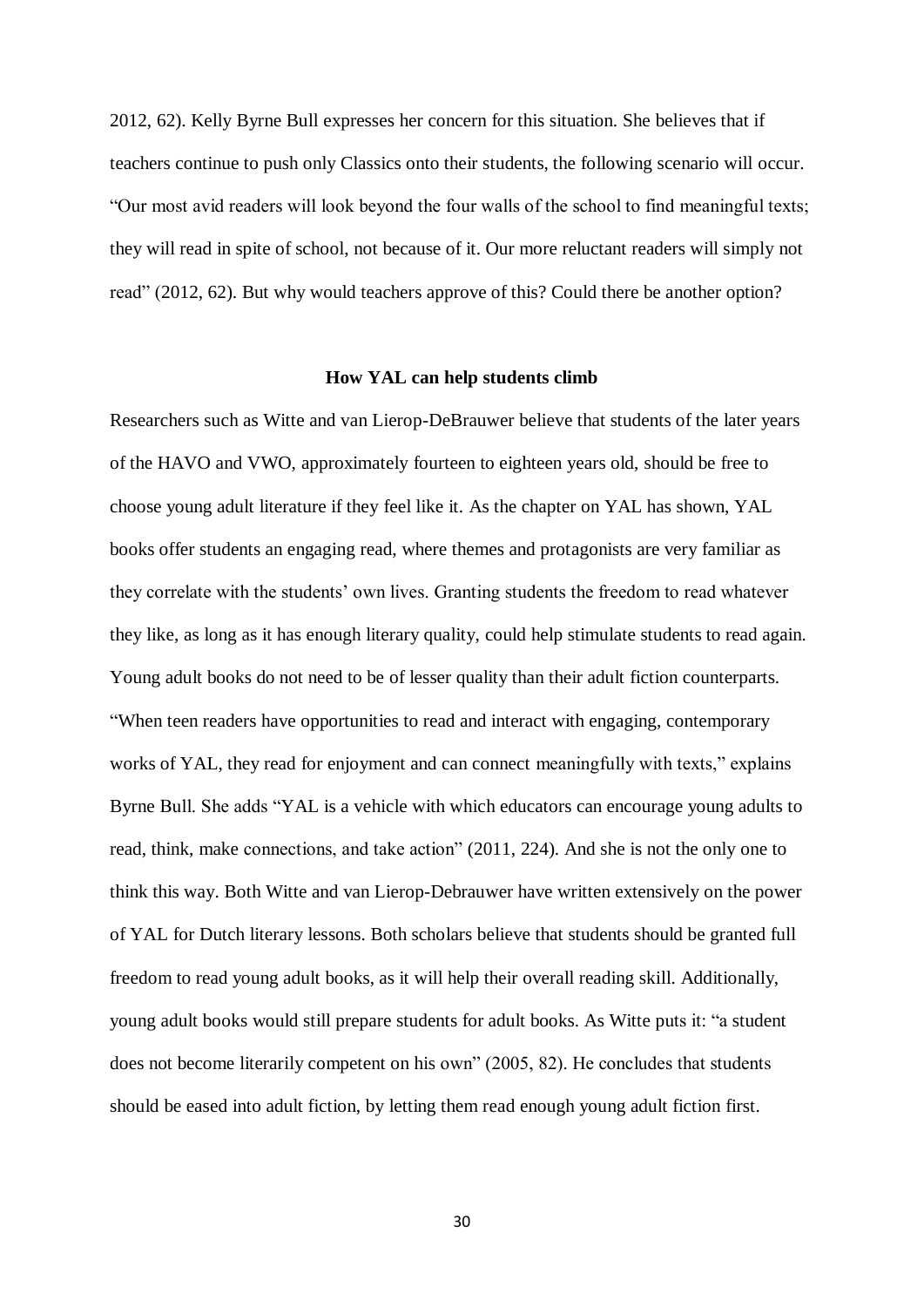Yongan Wu, who has specifically looked into what YAL could do for ESL students, explains that

. . . the language used in YAL is level-appropriate for ESL students. Most YA books are short, carrying plots of reasonable complexity, but still retain a high literacy quality. Unlike some canonical works that even native English speaking students find intimidating, YAL is written in plain, modern English and gives ESL readers a good taste of the language (15).

Thus, teachers of the English language could benefit enormously from YAL books.

As the YAL chapter has shown, the literary level of YAL books can now be seen as quite comparable to adult fiction. Since the first publication of YAL, the literary category has changed a lot. Literary critics and literary prizes have shown that the category has grown in such a way as to hold literary merit on its own. In Soter and Connors (2009), the authors have "illustrated that current YAL is accessible and relevant, yet also has literary sophistication. They believe that YAL has 'the kind of literary merit that canonical literature demonstrates', and they argue that YAL is stylistically complex and offers thoughtful social and political commentaries" (Byrne Bull 2012, 67). Other scholars agree. In Monseau and Salvner (2000), the authors claim that "young adult novels have come of age and proven themselves to be literature of quality" (ix). Other studies (Brown, 2007; Ivey & Broaddus, 2001; Lapp & Fisher, 2009; Williams, Hedrick, & Tuschinski, 2008) have shown that giving students freedom to choose their own books makes them read more. Stoter, Kamphuis and Kamphuis have specifically researched this phenomenon at three Dutch high schools. They found that most of these students preferred YAL books over adult fiction (4). The researchers additionally stressed the importance of YAL for a student's reading transition towards adult fiction. Bull states that "YAL enables teachers to offer full-length, high-quality literary texts that match students' interests and build their literacy skills while simultaneously addressing standards and meeting time constraints" (2011, 223). Apparently, teachers cannot view YAL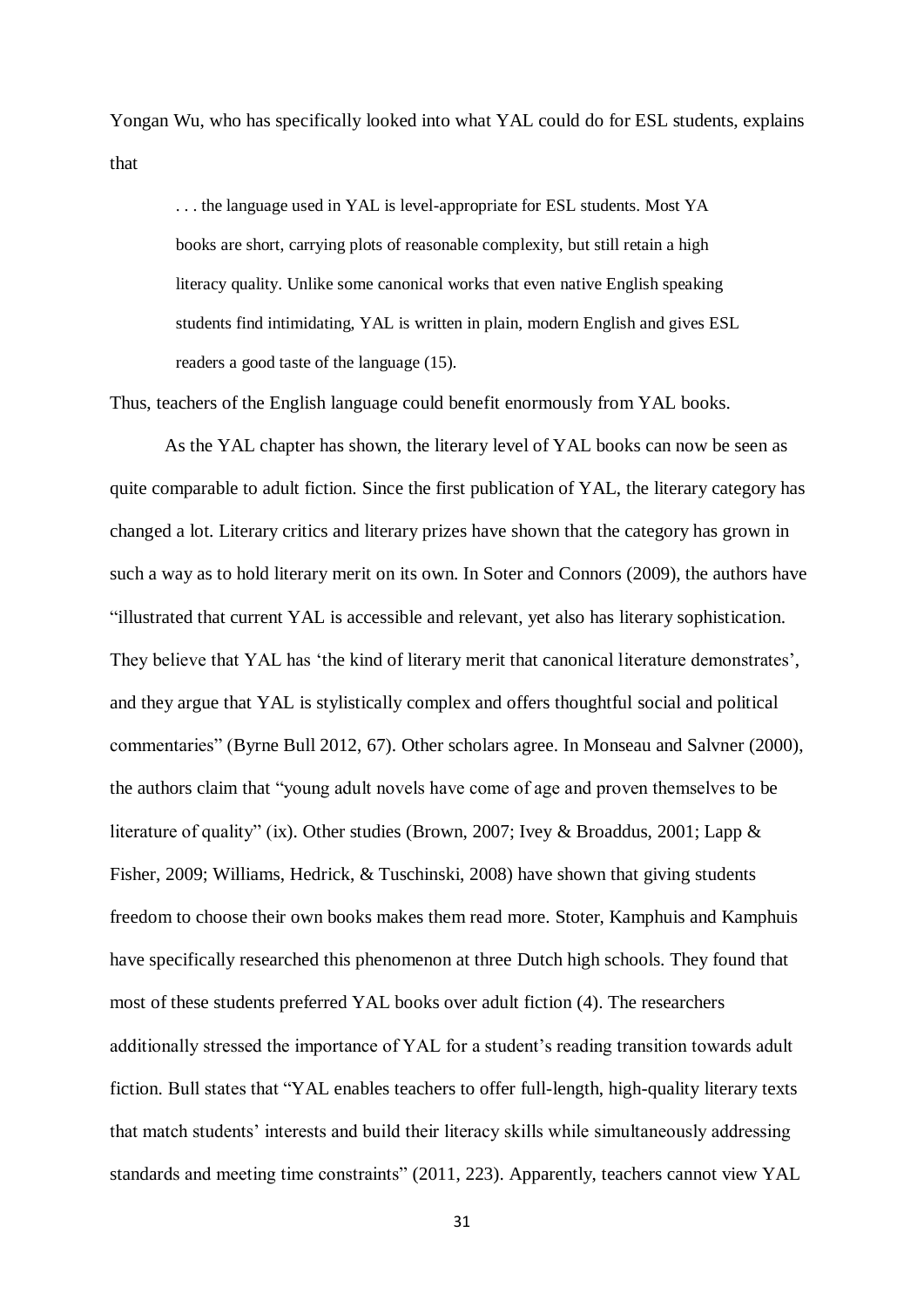books as inferior to adult fiction anymore. Contemporary YAL books cannot only entertain students, but also stimulate their reading appetite. Therefore, teachers claiming only Classics will work to keep the level of their students' English reading ability high, should change their opinion.

To conclude, YAL books should not be banned from the English classes of the "Tweede Fase". Their literary quality has grown such as to be comparable to adult literature. If a teacher truly wants his students to broaden their literary competences, and to better their literary development, then he or she should not condemn them for reading young adult fiction. In fact, reading YAL books should be praised, as it keeps students engaged with literature. Furthermore, YAL books can help fashion the overall reading skills of students, and can help students tackle adult works later in life. The aim of this study is to examine the attitudes of teachers regarding YAL and to learn if teachers agree with the literary merit of YAL or if the negative image of YAL still persists.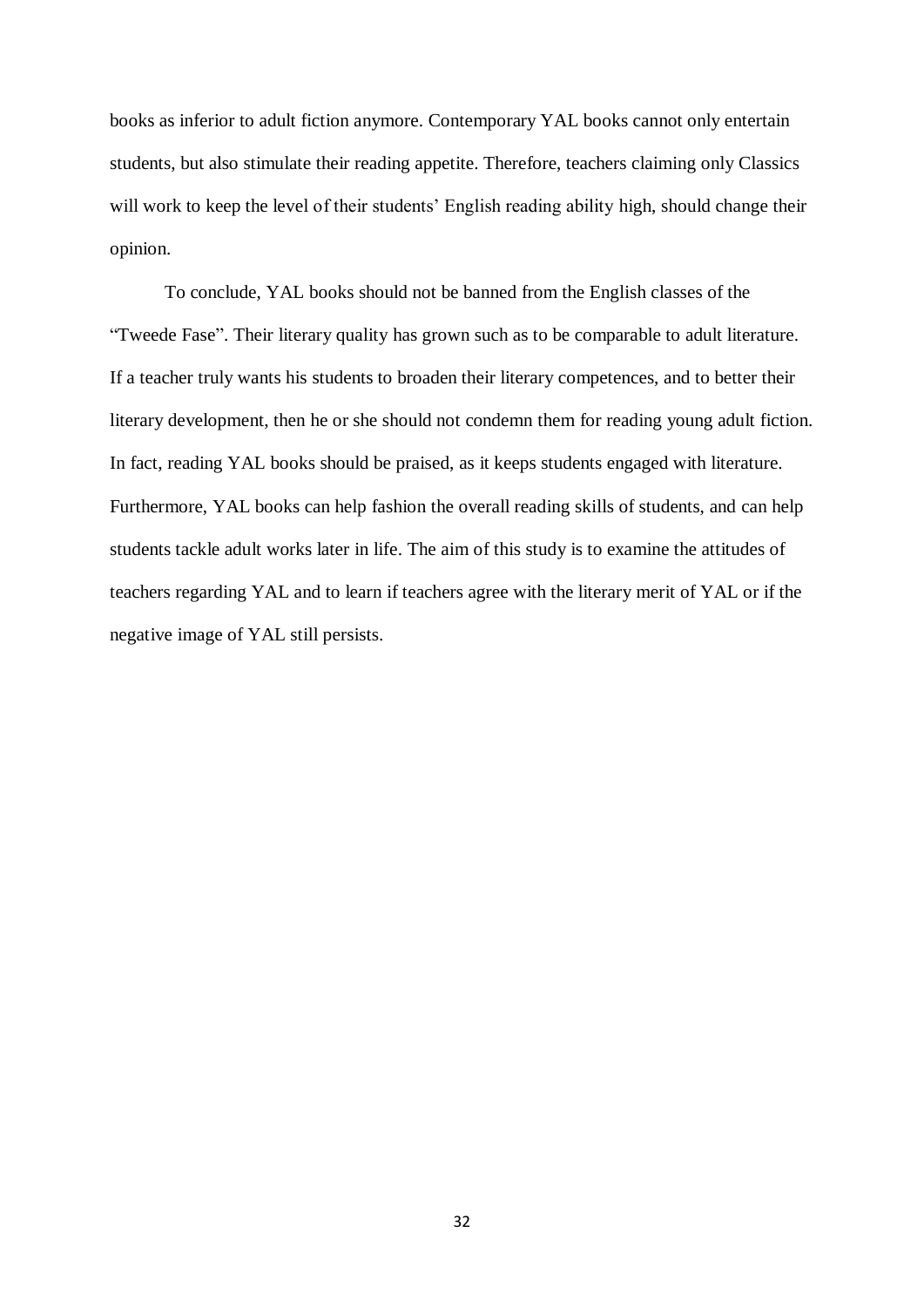## **Research**

#### Research question

This research looks into the attitudes of Dutch teachers towards young adult literature. As the theoretical framework has shown, YAL has enough to offer and could be integrated within the Dutch school system of the HAVO and VWO. Van Lierop-Debrauwer and Witte have written numerous articles in favor of teaching young adult literature in Dutch literature lessons. Van Lierop-Debrauwer regards YAL as an "ideal bridge between children and adult literature. YAL books have a content that appeals to students, and that relates to their experiences, while still maintaining a literary style and level comparable to adult literature books" (cited in Laarakker 112). In 2001, van Lierop-Debrauwer and Bastiaansen-Harks researched how Dutch teachers regarded their Dutch literature lessons (2005, 54-57). Ten years later, Marjan Sikkema looked if these views had changed. However, teachers of English literature lessons have never been researched. For this study then, English teachers were asked on their views on YAL through a questionnaire. The main question of the study was: Do teachers believe YAL could be useful for students of the "Tweede Fase", and, if so, do they incorporate YAL books in their school curriculum? To find an answer to this question, several minor questions were devised. These are: Do teachers come into contact with YAL books, and how? Are YAL books read in the "Tweede Fase"? Do teachers truly prefer the Classics, and do they value these works more than YAL? All of these questions were raised when the study commenced.

# Research Method

To find out how teachers regard YAL, a questionnaire was utilized. This questionnaire was based on van Lierop-Debrauwer and Bastiaansen-Harks' research and Marjan Sikkema's questionnaire. It first asked for some general information on the respondent (age, sex, number of years of teaching experience with the "Tweede Fase", and type of education). Two multiple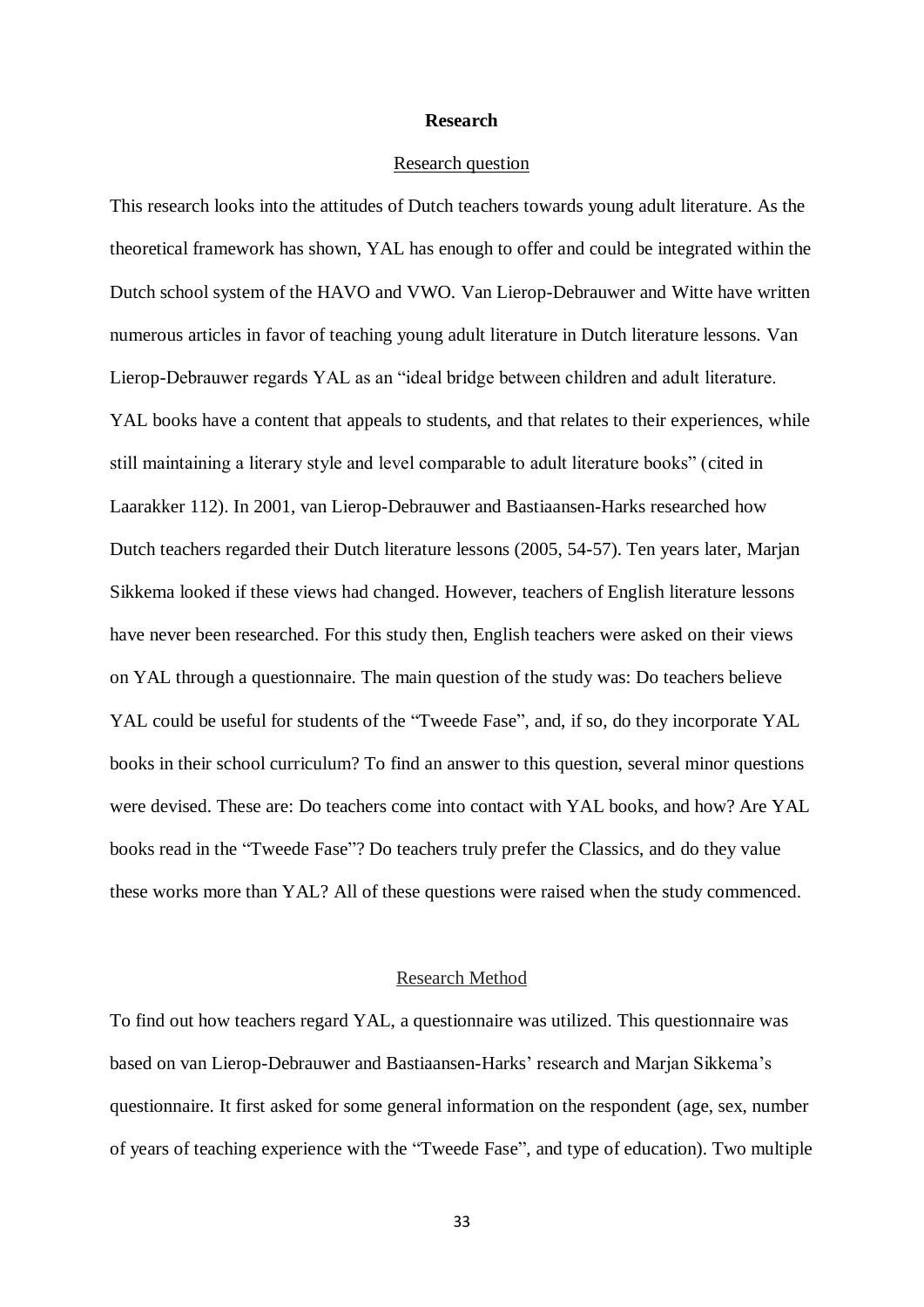choice questions followed, where teachers were asked to explain their primary aim when teaching literature and their preferred book choice method. For these two questions the respondents could choose multiple answers to best attain their personal preferences.

The focus of the questionnaire then changed towards YAL. With thirteen open questions, the teachers were asked to report how they felt about YAL and its possible usage in literary lessons of the "Tweede Fase". The respondents were, for example, asked if they let their students read YAL, if they felt that YAL could only function for certain "Tweede Fase" years, and how they had received information on YAL. Six of these questions had been taken from Sikkema's questionnaire, while five new ones were added for additional scrutiny. Two questions centered on simplified or modified Classics. This was done to see how teachers would react, when asked to compare this type of book to YAL. As this study commenced, it was assumed that teachers would prefer the Classics over YAL books. However, how would these teachers view modified Classics? Modifications to books might, unintentionally, change the depth and quality of a book. Would modified Classics then be eschewed as well, or would teachers still prefer those over YAL? These and other possible teacher preferences were asked.

The questionnaire was made online, on the website www.thesistools.com, and sent around three times. On the  $27<sup>th</sup>$  of April, the questionnaire was sent to the English community of the website digischool.nl, an online community where teachers of all subjects can sign up for a mailing list. That same day, thirty high schools connected to Utrecht University received an e-mail invitation to the questionnaire as well. After a month only twelve teachers had filled in the questionnaire. To gather more respondents, 452 Dutch high schools were e-mailed with a request to ask their English teachers of the "Tweede Fase" to fill in the questionnaire. The contacted schools were from all over the Netherlands, and were found on a list of Dutch high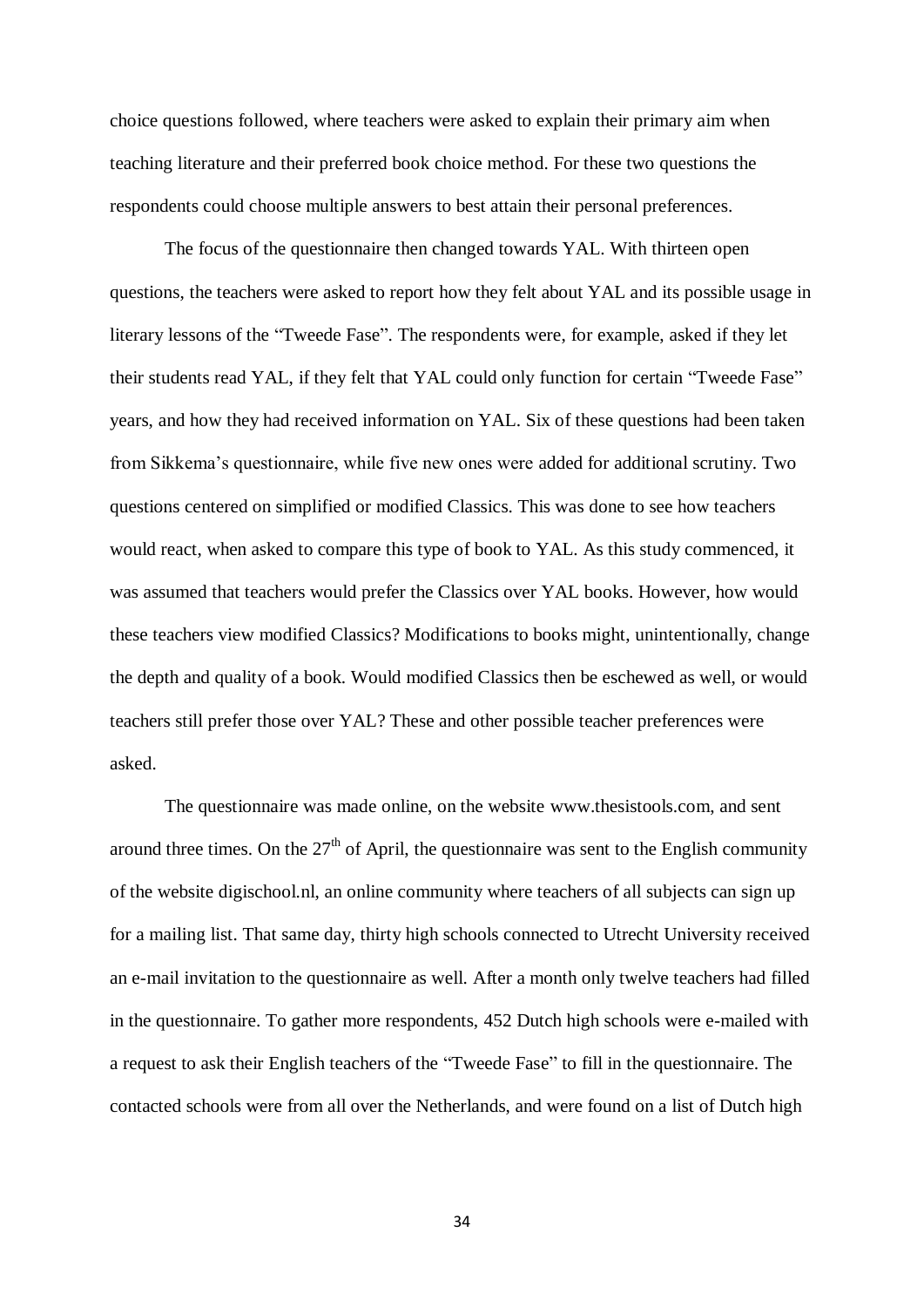schools on Wikipedia<sup>1</sup>. Fourteen schools e-mailed back that they had sent the e-mail forward to their teachers. After this request, the questionnaire rose to 117 respondents. Since no new respondents answered, the questionnaire was closed and the results analyzed. While the total number of respondents pales in comparison to the total number of Dutch teachers of the English language – exact numbers are unknown but there are 1274 "bovenbouw" schools in the Netherlands (Sikkema 39) – it still offers enough insight on the subject. The answers of the respondents will be analyzed per question in the next chapter. For the questionnaire, see Appendix 1.

 1 http://nl.wikipedia.org/wiki/Lijst\_van\_scholen\_in\_het\_voortgezet\_onderwijs\_in\_Nederland (accessed on 28th May, 2012).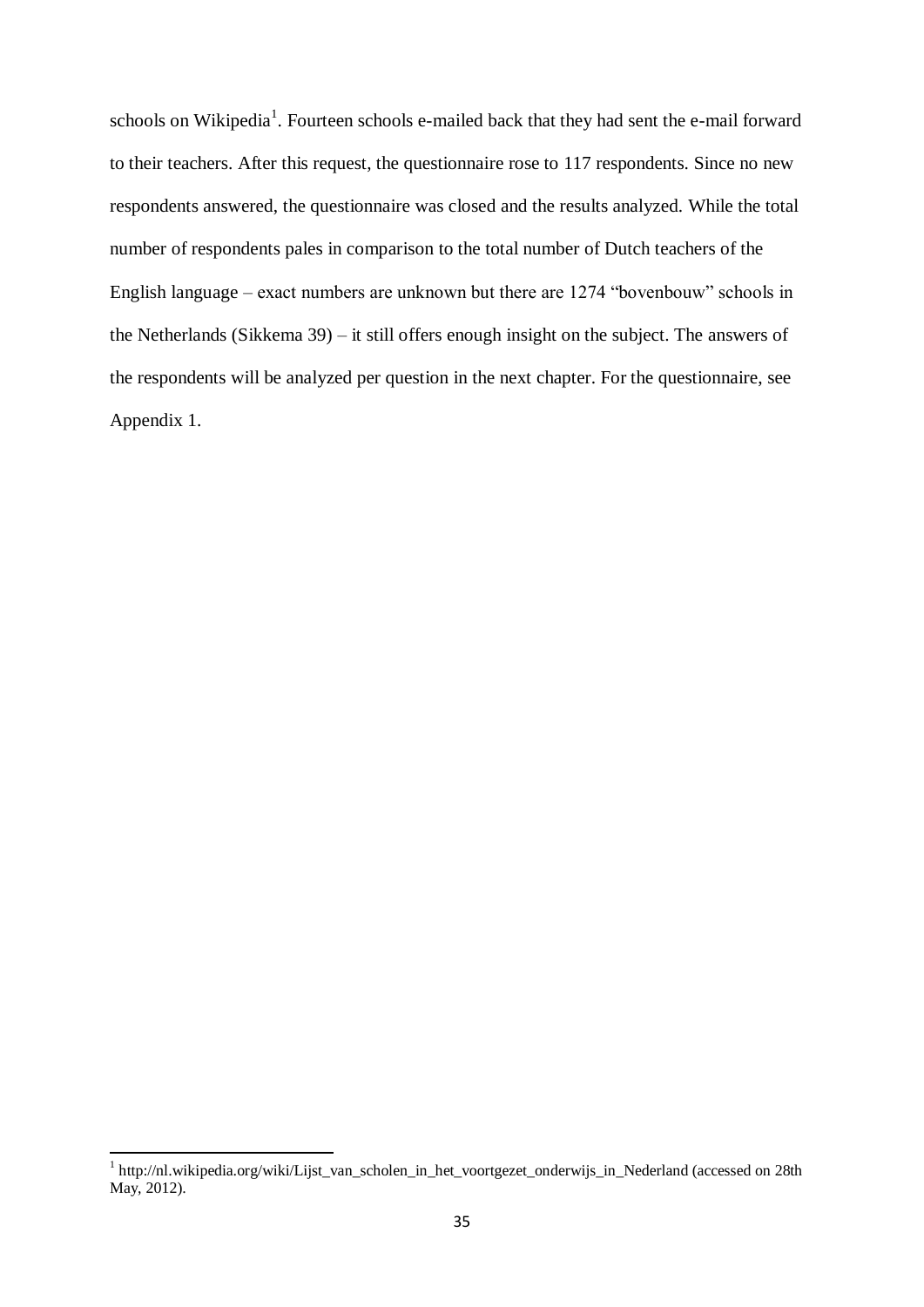#### **Results**

A total of 117 teachers has filled in the questionnaire and, for clarity reasons, I will present the findings per question. 84 of the 117 respondents were female (72%) and 33 were male (28%). Of the 117 respondents, 4 gave an invalid entry for age and have thus been discarded at questions with a scrutiny per age group. The number of respondents per age group is the following: there were 14 respondents between 20 and 29 years old (12%), 32 were 30 to 39 years old (29%), 23 were 40 to 49 years old (20%), 36 were 50 to 59 years old (32%) and 7 were 60 to 69 years old (6%). 75 respondents have a university degree (64%), 9 have become teachers through a "hbo tweedegraads" education (8%) and 30 through a "hbo eerstegraads" education (26%). The questionnaire has only Dutch questions, and teachers have subsequently answered in Dutch. The choice of language was made to guarantee a bigger number of respondents as it takes a smaller amount of commitment, in regard to the Dutch teachers, to read and write in Dutch. However, in this section each question and all of its corresponding answers will be translated in English. The Dutch questionnaire can be found as an attachment at the end of this study.

#### **Question 1:**

**What do you regard as the most prominent aim of your literary education?** For this question, respondents could answer with multiple choices. They could therefore choose one up to six answers. This was done to grant teachers the possibility to choose the options that suit them best. Choice one, "reading pleasure" was chosen more than half of the time, namely with 65%. "Cultural transfer" came immediately after the first option, with 44%. "Individual development" and "societal awareness" have only gathered respectively 37% and 33% of the votes. "Literary-esthetical formation" gathered the least number of votes, namely only 25%. The teachers that chose for "other" mentioned that they thought their aim was: to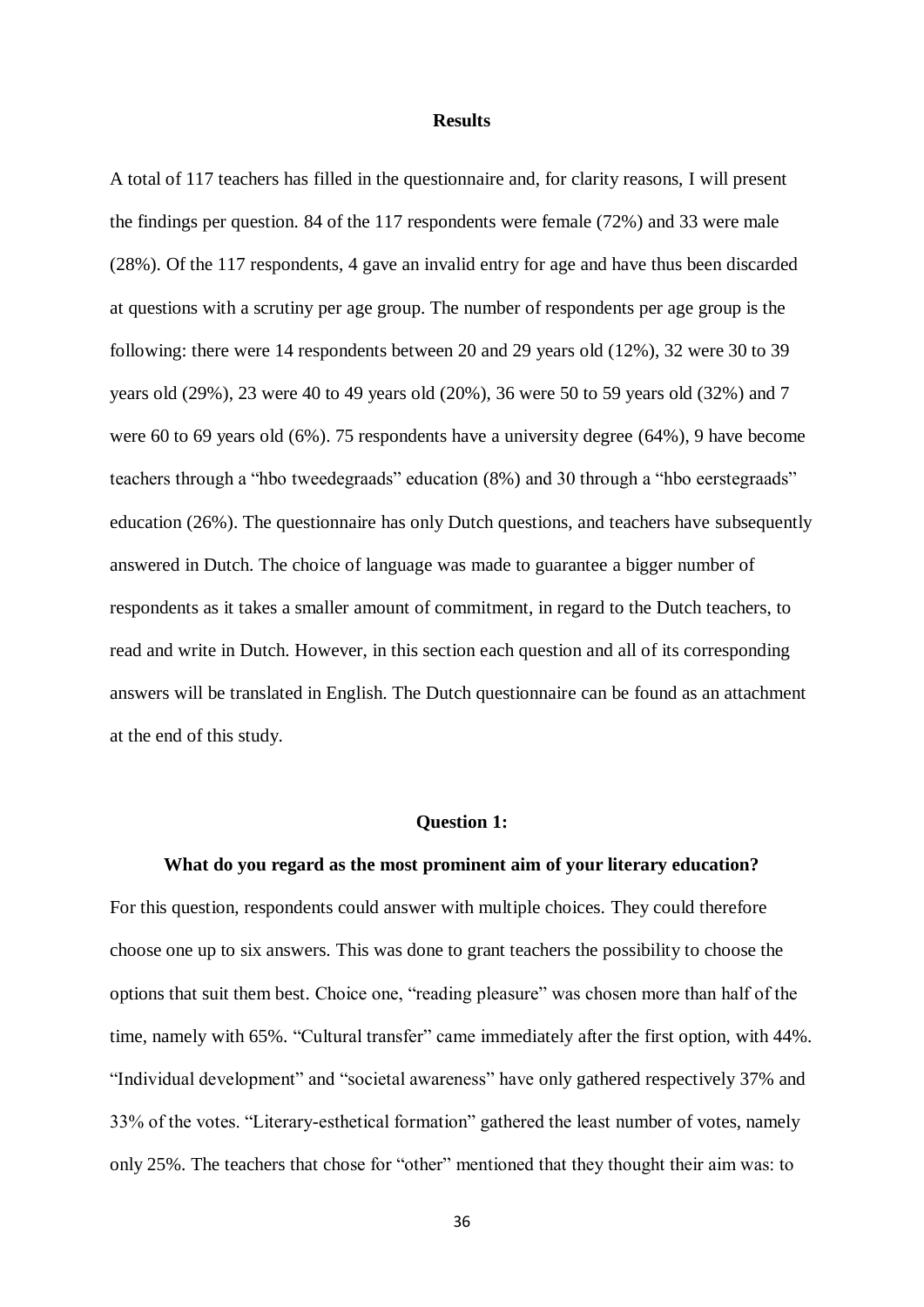create a continuously growing reading ability, to practice a student's reading proficiency, to use extensive reading to better a student's reading ability, to better a student's overall proficiency of English, to increase the number of books students read, and to instill some cultural and historical knowledge within his or her students.





When Janssen researched the aims of 1200 Dutch teachers of Dutch literature in 1998, she also found out that a majority of teachers regarded reading pleasure as their most important aim (6). However, for her questionnaire she made teachers choose the other four as their preferred aim and method of teaching. Almost half of the respondents had opted for cultural transfer (48%), and another 25% chose individual development as their main aim. Societal awareness and literary-esthetical formation gathered the smallest number of votes, namely only 12% and 11% (Janssen 62). Except for the fact that reading pleasure could now be opted, this research shows a similar pattern of percentages. After fourteen years, almost half of all the votes went to cultural formation, making it clear that this aim is still viewed as very important. The other three options were chosen less.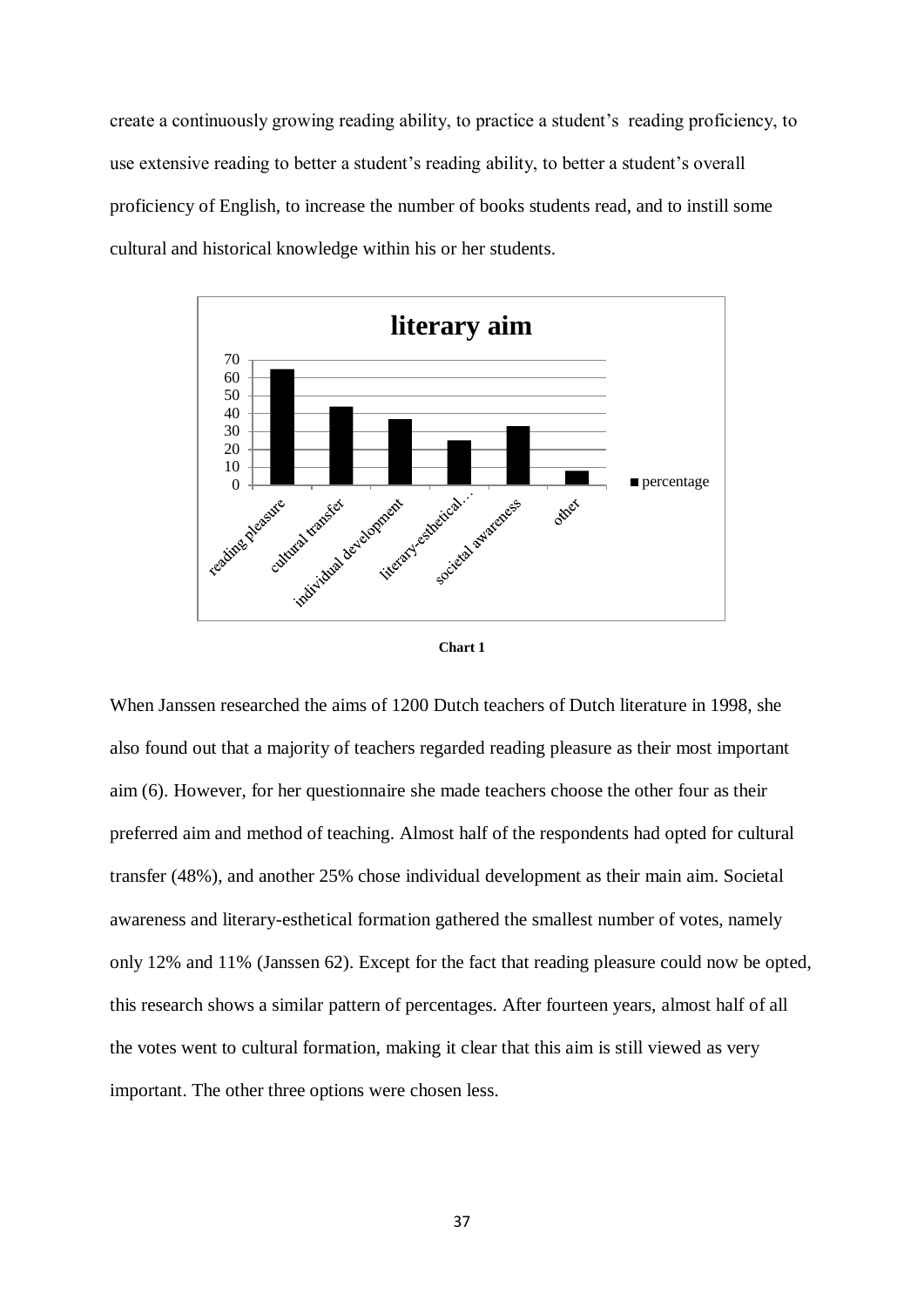The fact that teachers still chose cultural formation might have depended on their age, as cultural formation was a prominent aim before the 1990s. Chart 2 shows how many votes were cast for the choice "cultural formation" per age group.





As can be seen, the older the respondent the more he or she values cultural formation. The respondents of 60 to 69 years of age voted cultural formation the most with 57% of the votes of that age group. The youngest age group, from 20 to 29 years old, only gave 29% of all their votes to this particular literary aim. Apparently, while the 1990s coerced teachers to value reading pleasure over cultural formation, the majority of older teachers still abides by the latter. Dirksen's claim that traditionally schooled teachers might find it hard to discard the cultural significance of texts, appears to be true. The majority of 60 to 69 year old teachers, and almost half of the 40 to 49 and 50 to 59 year olds, still regard cultural formation as their main aim. Even the 1998 educational reformation could not change that.

However, the aim did change the view of almost all the other teachers. As mentioned before, 65% of all votes went to reading pleasure. Thus, the total number of votes cast for reading pleasure still surpassed the number for cultural formation. Now that teachers had been granted the chance to choose this option, they did so in large numbers. Thus, teachers now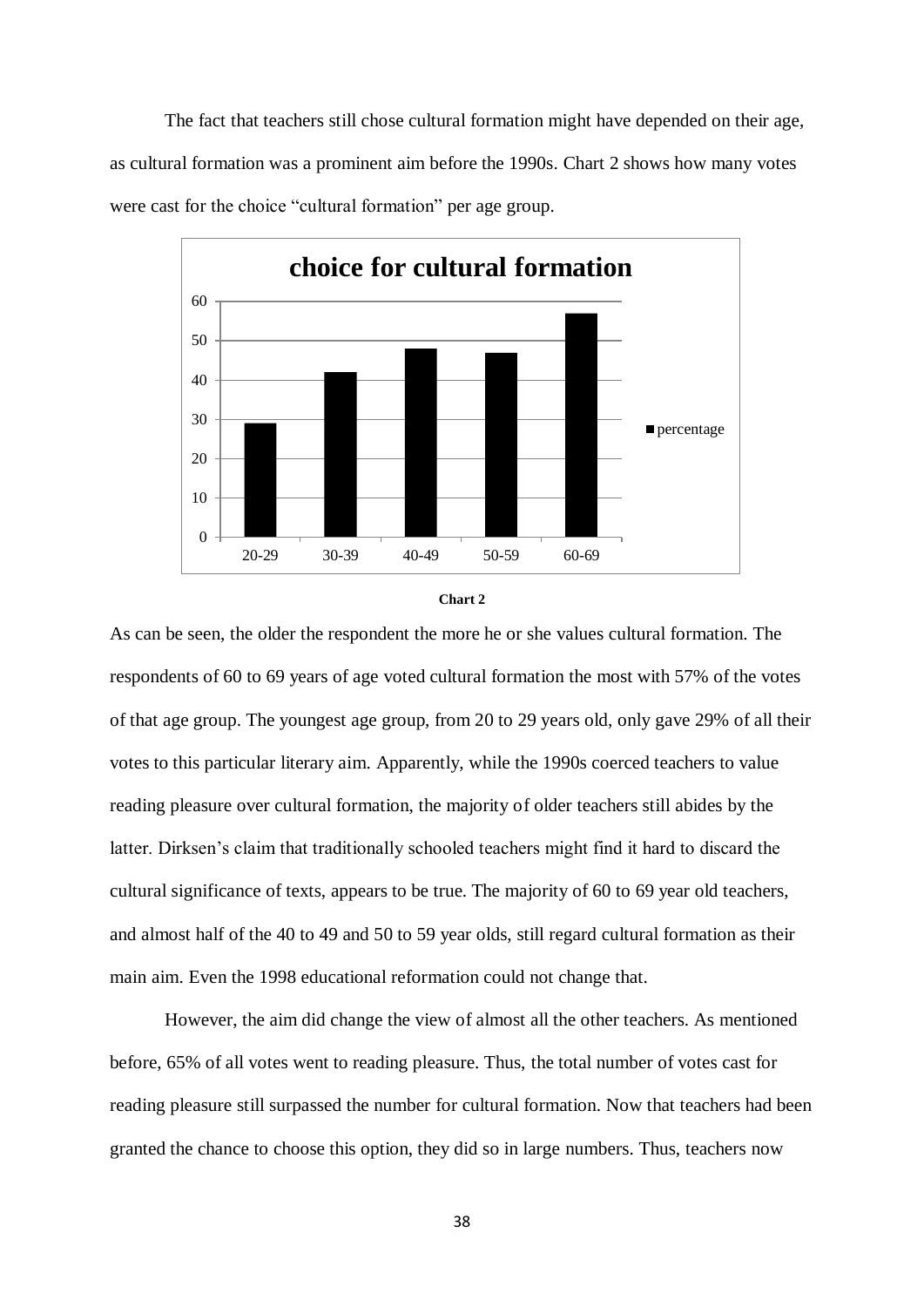predominantly prefer to view literature lessons as a tool to enhance a student's reading pleasure. As this aim became a subdomain, teachers had to take it at heart, but have also modified it into their personal aim as well.

#### **Question 2:**

#### **In what ways do your students choose a book for their reading list?**

Now, making a choice for a particular book was questioned. Do teachers determine what their students should read, or do they let students choose for themselves? Again, teachers were able to choose multiple options. In light of the previous question, where the majority of teachers showed that they thought highly of a student's reading pleasure, it would be normal to think that those same teachers must grant students their own book choices. The majority of votes shows this to be true: 58% of all teachers claimed that they let a student choose their own book, after checking the literary level. However, 43% of all votes went to the option: they all read the same book, as I make the book decision for them. The option "they have to read from a predetermined list of books" and "I advise my students a short list of books" received, respectively, 19% and 11% of all votes. The amount of freedom seems, therefore, quite restricted. In regards to all the teachers that choose "reading pleasure" as their aim, a noteworthy remark can be made. Only 37% of those respondents choose the option for full book freedom for their students. Chart 3 shows the other votes of these teachers.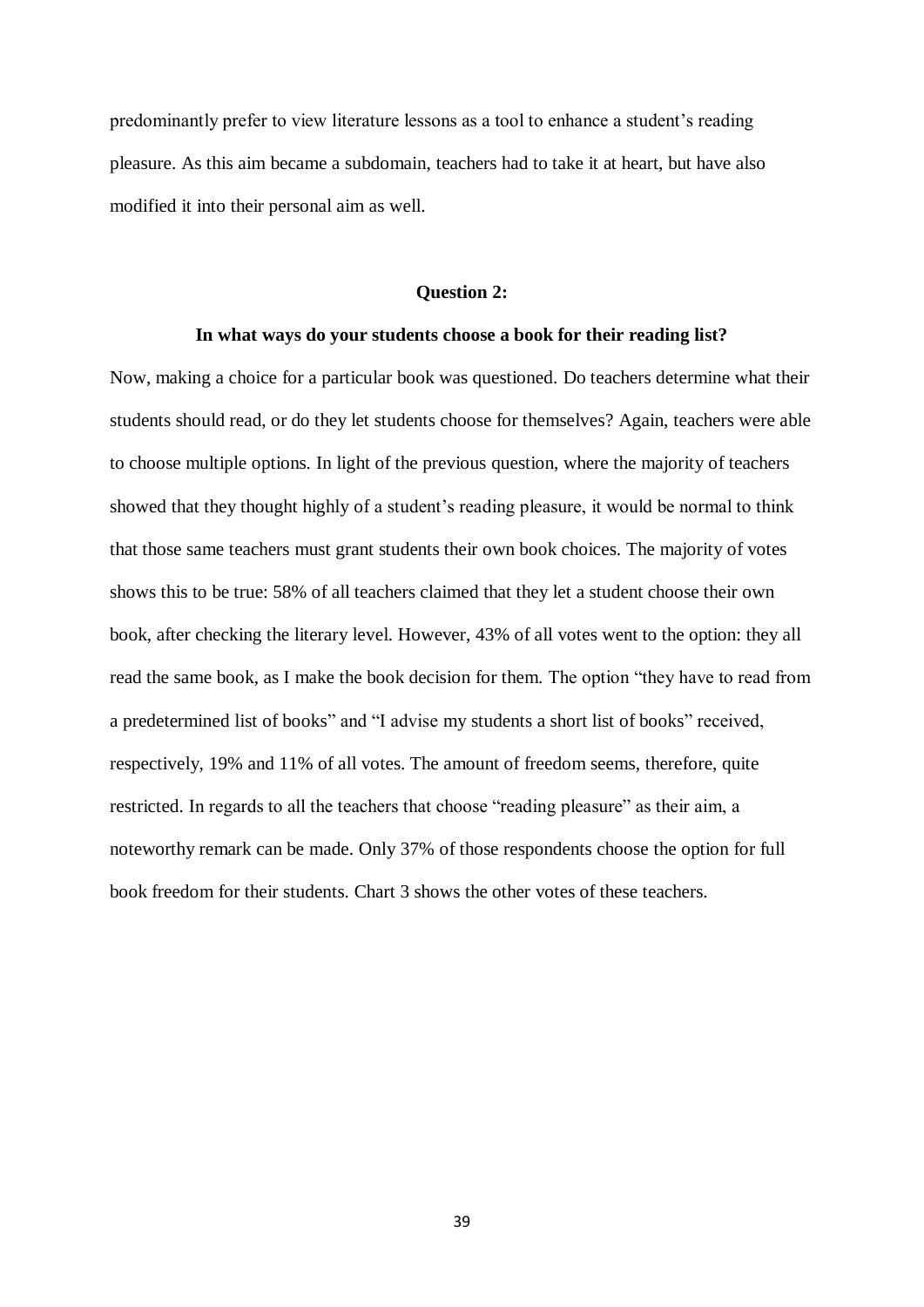



While they do regard their students' reading pleasure as most important, these teachers apparently do not believe that students will be able to make their book choice alone. Author Rita Ghesquière provides an explanation. "For the . . . reader, a teacher acts as an expert. A teacher can certainly estimate a student's language proficiency, reading knowledge and overall development. He or she can support the reading process . . ." (100). It seems clear that these teachers feel the same way, and that they probably only act in support of their students' reading skills and reading levels. Yet Ghesquière talked about students of the first three years of HAVO and VWO.

Perhaps teachers of the "Tweede Fase" believe that students have not outgrown this dependent state, and that they still need to be helped with the formation of their reading taste. Alsup states that teenage readers do indeed need the help of a more skilled, mature reader, when reading and studying a novel for subplots, character changes and themes (3-4). And who could help better than a teacher? The number of votes cast for a more determined book choice also points to this direction. Overall, it seems that teachers prefer to guide their students with their book choice. Yet, whether or not this works, cannot be analyzed through this question.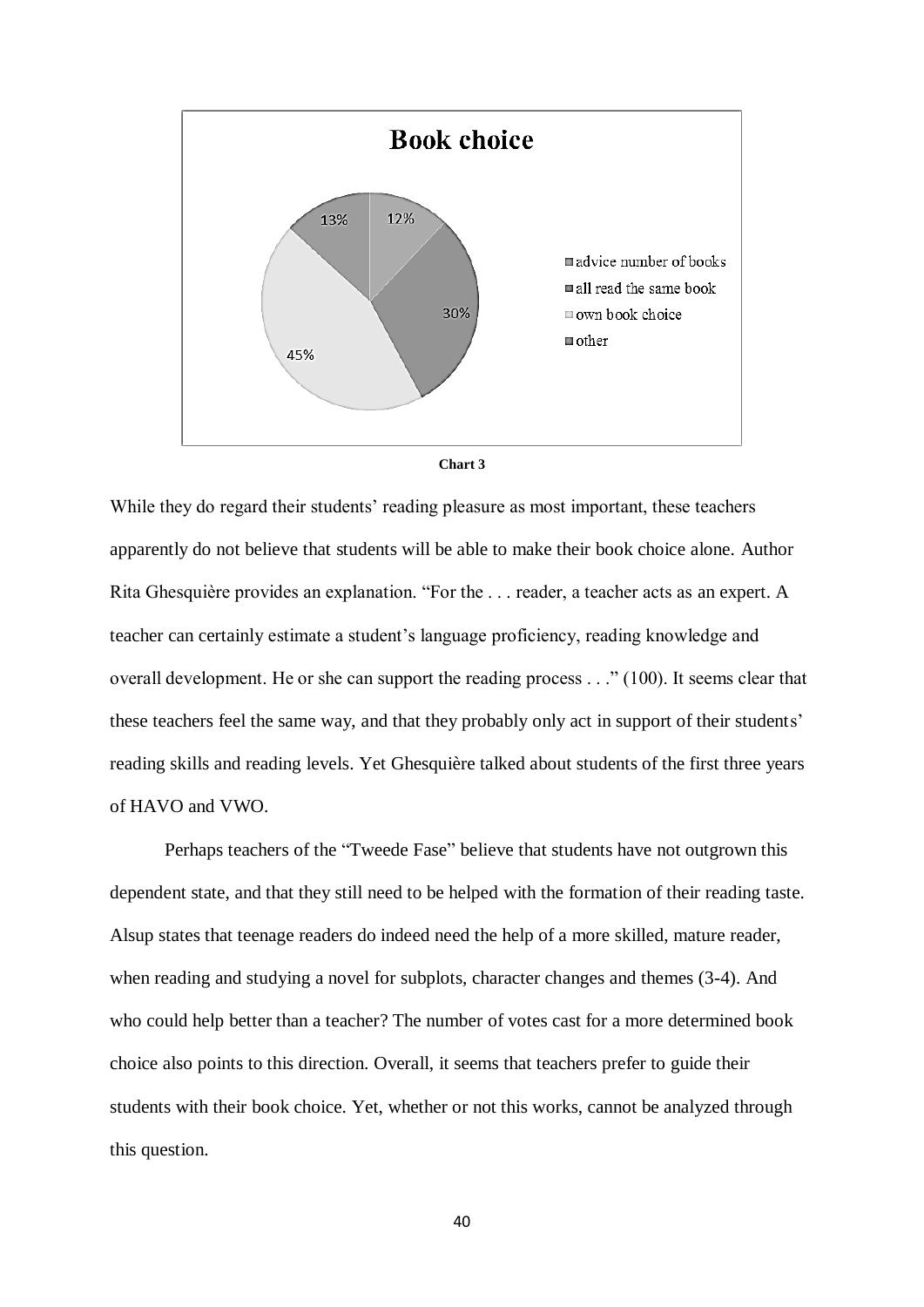#### **Question 3:**

# **Do you allow your students of the Tweede Fase HAVO/VWO/Gymnasium to read young**

#### **adult literature for their reading list? If so, why, and if not, why not?**

This is the first question that focuses on YAL. A total of 105 respondents answered this question, and the result is quite striking. A very large majority of respondents (81%) answered positively, which means that 85 teachers of this research let their students read YAL. This goes against the first hypothesis of this research, namely that a majority will not allow YAL in their classrooms. It seems that teachers do value YAL, and believe that it can help their students' reading ability. When asked about their motivations, the respondents replied that students connect more with YAL, and that young adult books adhere to the students' interest and personal experiences. One respondent answered with: "If the reading level is sufficient, why not?" Another one answered that, after reading YAL, a student will have developed reading pleasure when reading English books, and that an experience with YAL will create a good enough bridge to let a student pass over to adult fiction. A third respondent answered that he finds it more important for his students to read something of lesser literary value but with more reading pleasure, than "real" literature with reluctance. While this third respondent does value YAL, he also implicitly shows a value judgment. For him, "real literature" corresponds to adult literature, while YAL is devalued as a lesser form of literature.

The 20 respondents that answered negatively to this question show a similar viewpoint. 3 respondents answered that the literary level of YAL is not sufficient for their literature lessons: the language and plot line development are seen as too simple, in comparison to adult literature. One respondent actually answered by claiming that YAL is not literature at all. He only sees adult literature as a true form of literature. Other respondents show a preference for adult literature as well: adult literature books are mentioned as "real" and "serious" novels, meaning that YAL is seen as the opposite. However, one respondent

41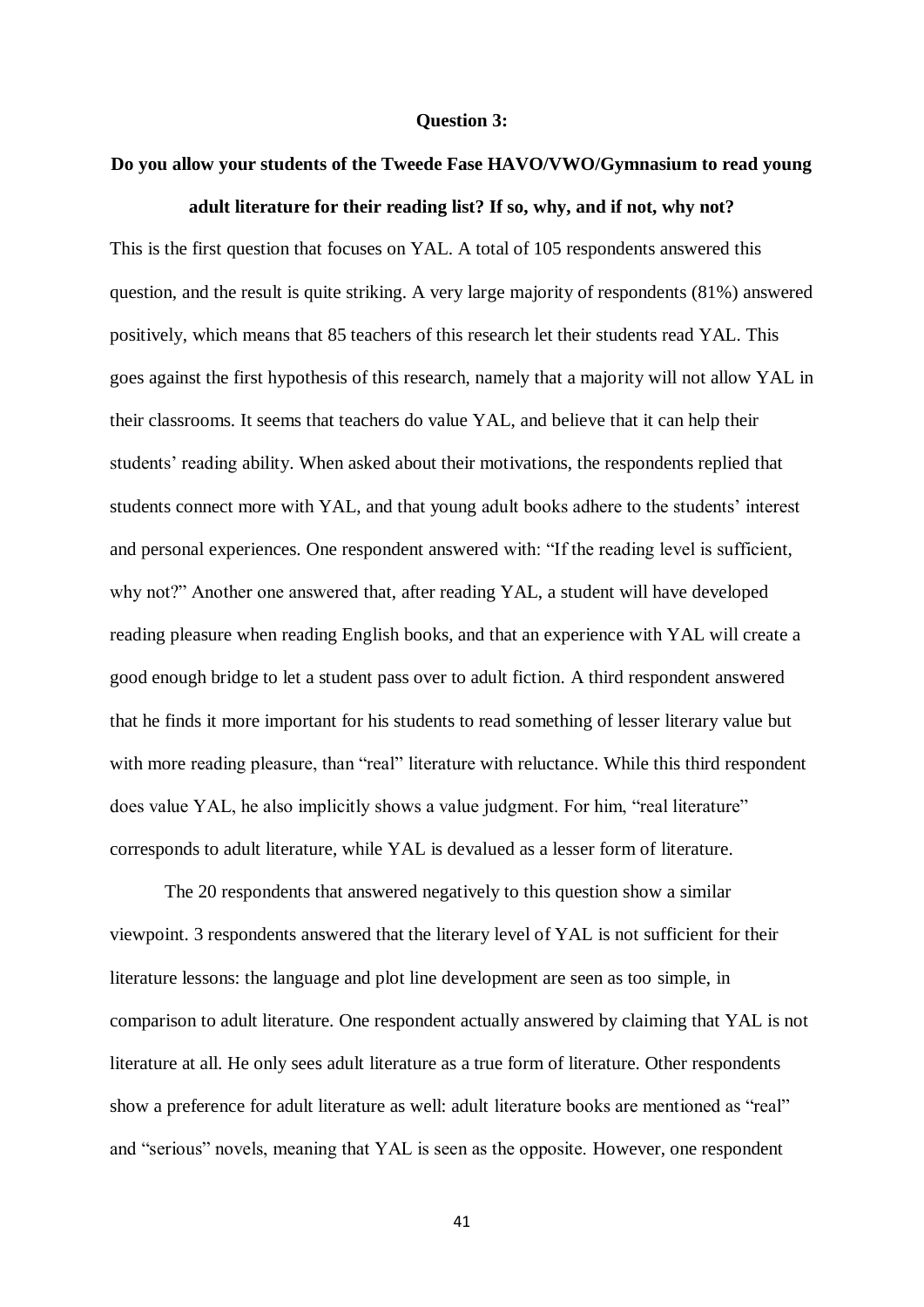showed a positive view on YAL. She answered that her school does not allow YAL books at the moment, but that she would like to add them in the future.

Another remarkable answer comes from three teachers that work with an IB (International Baccalaureate) or TTO language program (Education through two languages – Dutch and English). They use a prescribed list of authors, and have to reach a near-native level of IB English A. When compared to the CEFR levels of proficiency, it stands for a C2 proficiency level. Next to English lessons, students of TTO schools also receive other courses in English. While the national English reading ability level should be B2/C1 for other graduating HAVO and VWO students, TTO schools demand an even higher level. By looking at the can-do statements of a B2/C1 level student and a C2 level student, the official statements that show what a students should be able to do when he or she has reached a certain level, a clear difference in reading skill becomes clear. With a B2 level, a student should be able to "understand articles and reports about contemporary issues when the writer takes a particular position on a problem or expresses a particular viewpoint. They can understand most short stories and popular novels" (Council of Europe 235). A C1 student should be able to "understand long and complex factual and literary texts as well as differences in style" (Council of Europe 235). However, a C2 student is capable of reading much more demanding texts. With this level, a student should "read, without any problems, almost all forms of text, including texts which are abstract and contain difficult words and grammar. For example: manuals, articles on special subjects, and literary texts" (Council of Europe 235). Thus, while the national English proficiency and reading level claims students should be able to read contemporary and popular works, the TTO level wants students to be able to read any literary text. The three respondents that teach TTO have therefore answered that YAL does not have a high enough literary level for their students, as a C2 level usually demands adult fiction to be read.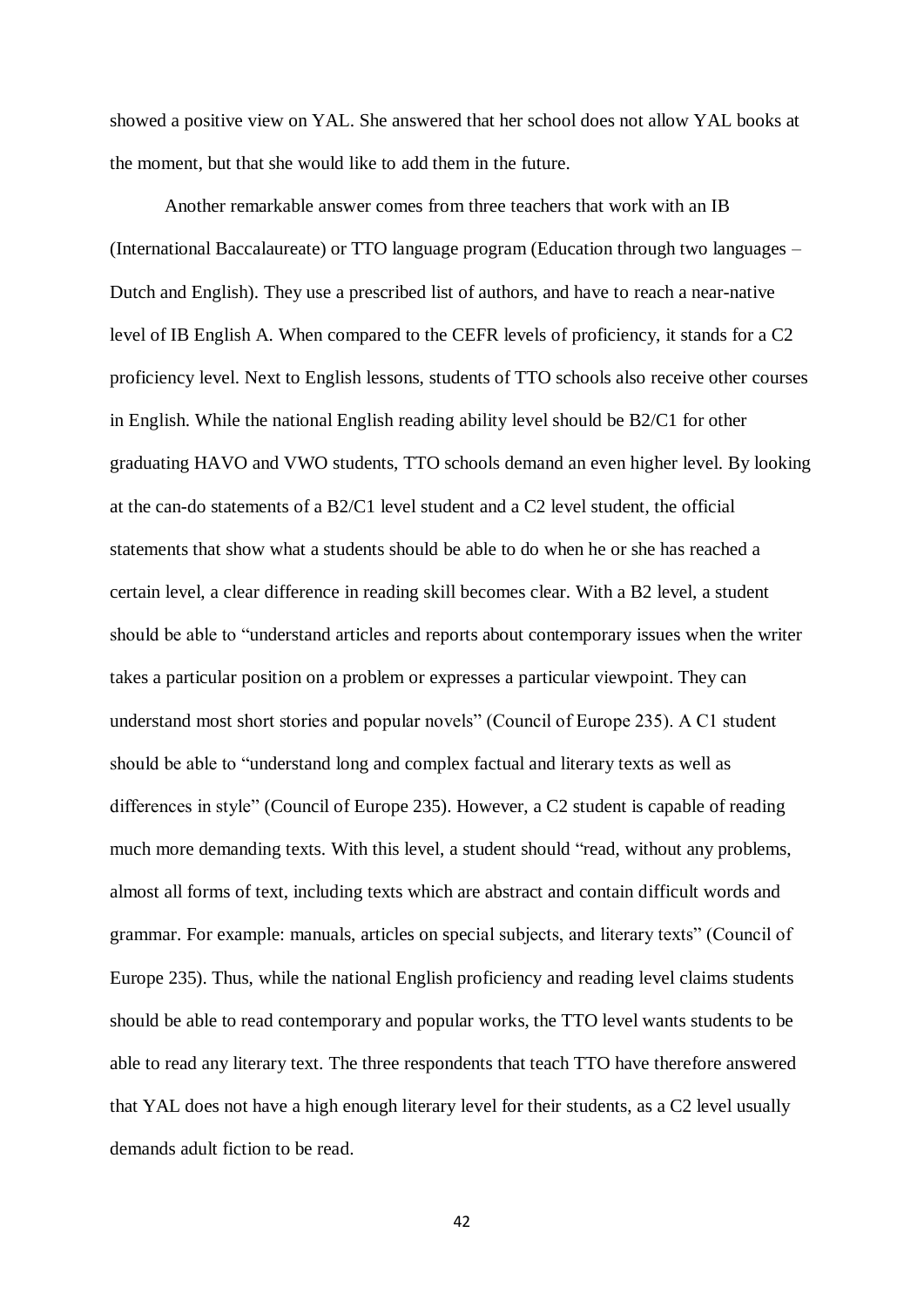### **Question 4:**

# **Do you believe that YAL only suits certain high school years, for example only the fourth year? If so, why, and if not, why not?**

This question was made as a follow-up on the previous one. Students of the fourth year are usually fifteen or sixteen years of age, an age where adult literature might still be too difficult to understand for students. A total of 111 respondents answered this question, and 56 positive and 55 negative answers were the result. The response was almost 50/50. Teachers were therefore completely divided on this question. Some of the teachers had already answered this question when explaining their answer for question 3. Others specified some more on the topic. Of all the positive answers, 28 respondents believed that the divide should be at the fourth year, meaning that HAVO 4 and VWO 4 students can still read YAL, but that HAVO 5 and VWO 5 and 6 needed to read adult fiction. However, 4 respondents felt that even students of HAVO 5 should be granted the possibility to read YAL. Most respondents answered with: the exam year students should be able to read on a higher level, exam students have outgrown YAL, and that exam rules demand that only adult literature should be read.

Of all the negative responses, almost all mentioned that YAL has enough to offer to students. Only 4 mentioned that they tried to introduce some Classic works as well, since they wanted to counterbalance only YA books. All of the other responses were in favor of YAL, for all years of the "Tweede Fase". 3 teachers believed that the divide between YAL and adult literature is not so clear. They argued that both categories of books have enough to offer. Another respondent claimed that elements of YAL (plot, style, etc.) can make those books stand on an equal footing with books of adult literature. A third respondent concurred, stating that YAL can offer the same possibilities and quality as adult literature, if well selected.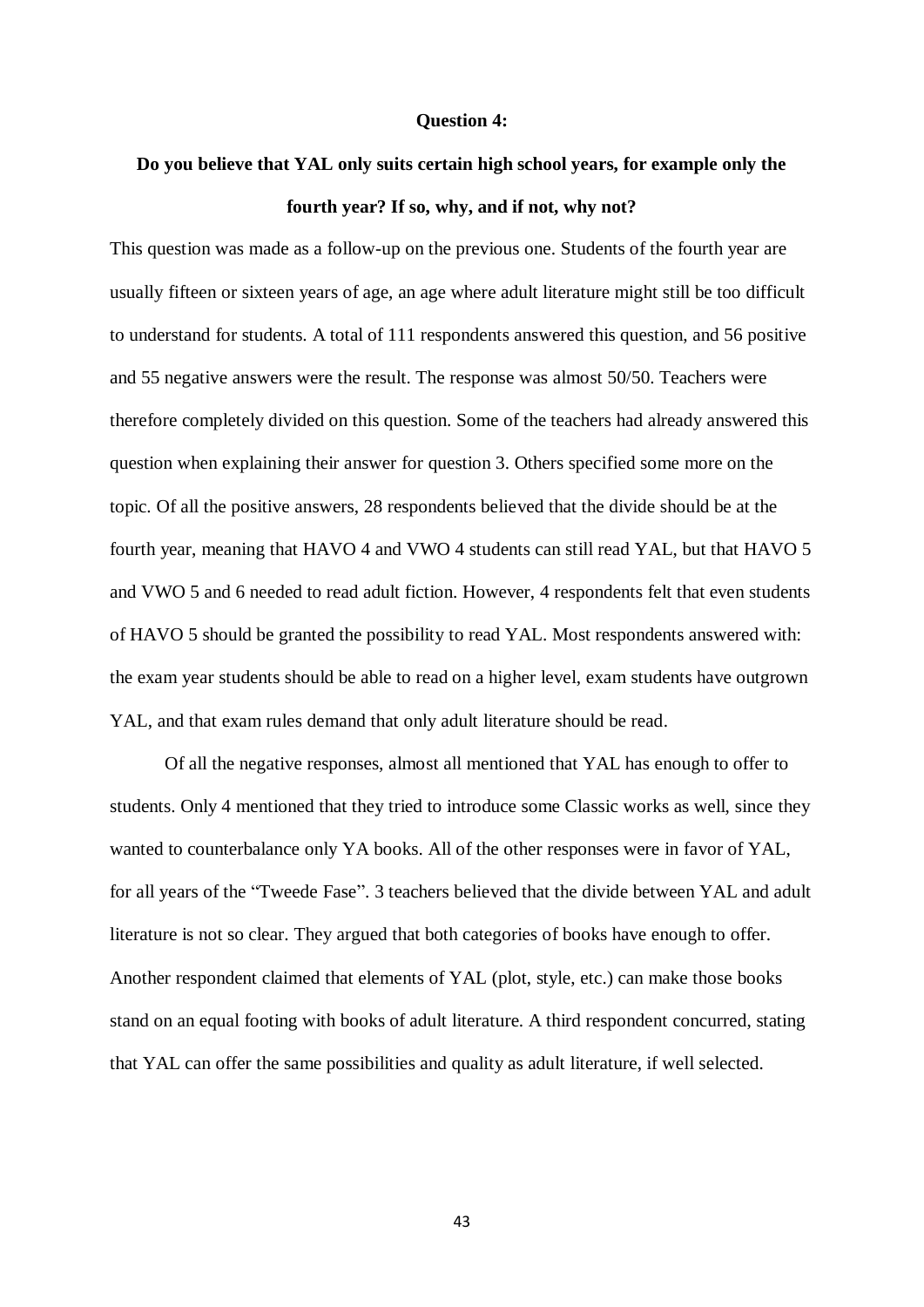Thus, while half of the respondents believed that YAL can only function for fourth year students, the other half thought that YAL has enough to offer to all students of the "Tweede Fase".

#### **Question 5:**

# **Do you think it could be useful to use YAL in classes of the Tweede Fase? If so, why, and if not, why not?**

A total of 106 respondents answered this question, and the overall majority (90%) responded positively. These respondents all remarked that reading pleasure should be developed, and that YAL books can stimulate this. Teachers believe that, if students are granted the possibility to read YAL, they will read more and that this will hopefully stimulate them to continue reading. Of the 11 respondents that answered negatively, all answered that YAL does not provide enough literary quality and depth to interest students of the "Tweede Fase". They believe that, after their first three years of high school, students should be asked to abandon YAL books, in favor of books of higher levels.

# **Question 6:**

# **During your educational training, did young adult literature receive any attention? and Question 7:**

# **If you have had young adult literature during your training, was YAL represented with a positive viewpoint?**

All 117 respondents answered these questions, with 25% stating that they had received a form of education in YAL, and 75% claiming they had not. Chart 4 shows how the type of education has affected the response of the teachers.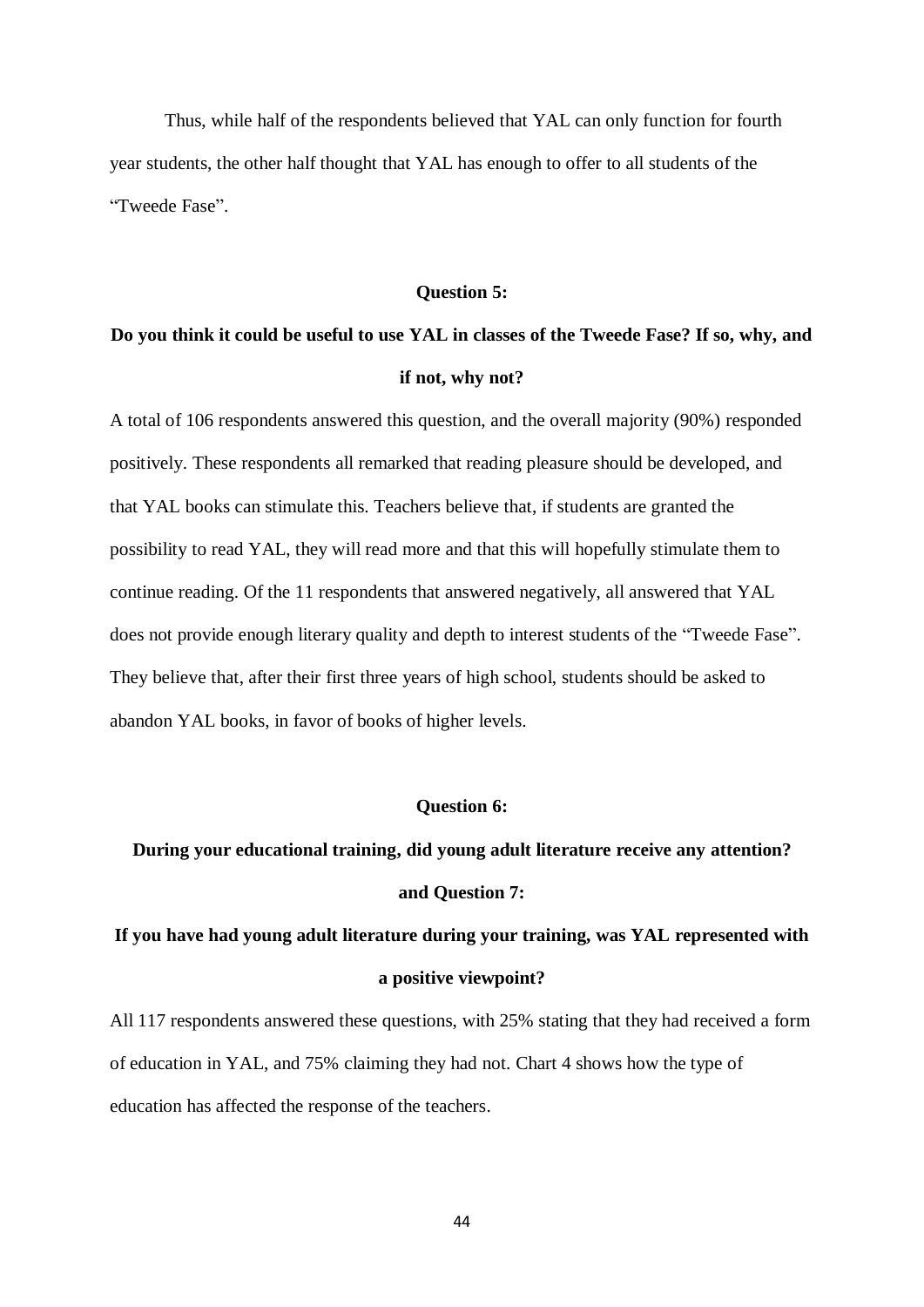



Most respondents have received a university degree, 75 respondents in total, but only 8 have had any education in YAL during their study. Of these 8, two teachers had followed a specific course on Young Adult Literature, and this course gave a positive view on YAL. One teacher had only received information on YAL during his previous study, a hbo "tweedegraads". All of the other respondents had had a smaller amount of information on YAL, with one stating that the information had no value judgment at all, and another claiming that a positive or negative attitude towards the topic had been dependent on the teacher that gave it.

All of the other respondents with a university degree had not had any YAL during their study. One respondent answered question 7 by claiming that YAL only became popular over the last ten years. Four other respondents maintained a similar viewpoint: two stated that when they were studying, there was not much information on YAL; two others believed that it did not exist at all back when they studied at the university. The other respondents did not leave any comment.

Respondents who had studied to become a teacher at a hbo have received more information on YAL. 7 out of 9 respondents who have finished an hbo "eerstegraads" had received information on YAL. For all of these respondents, YAL was represented in a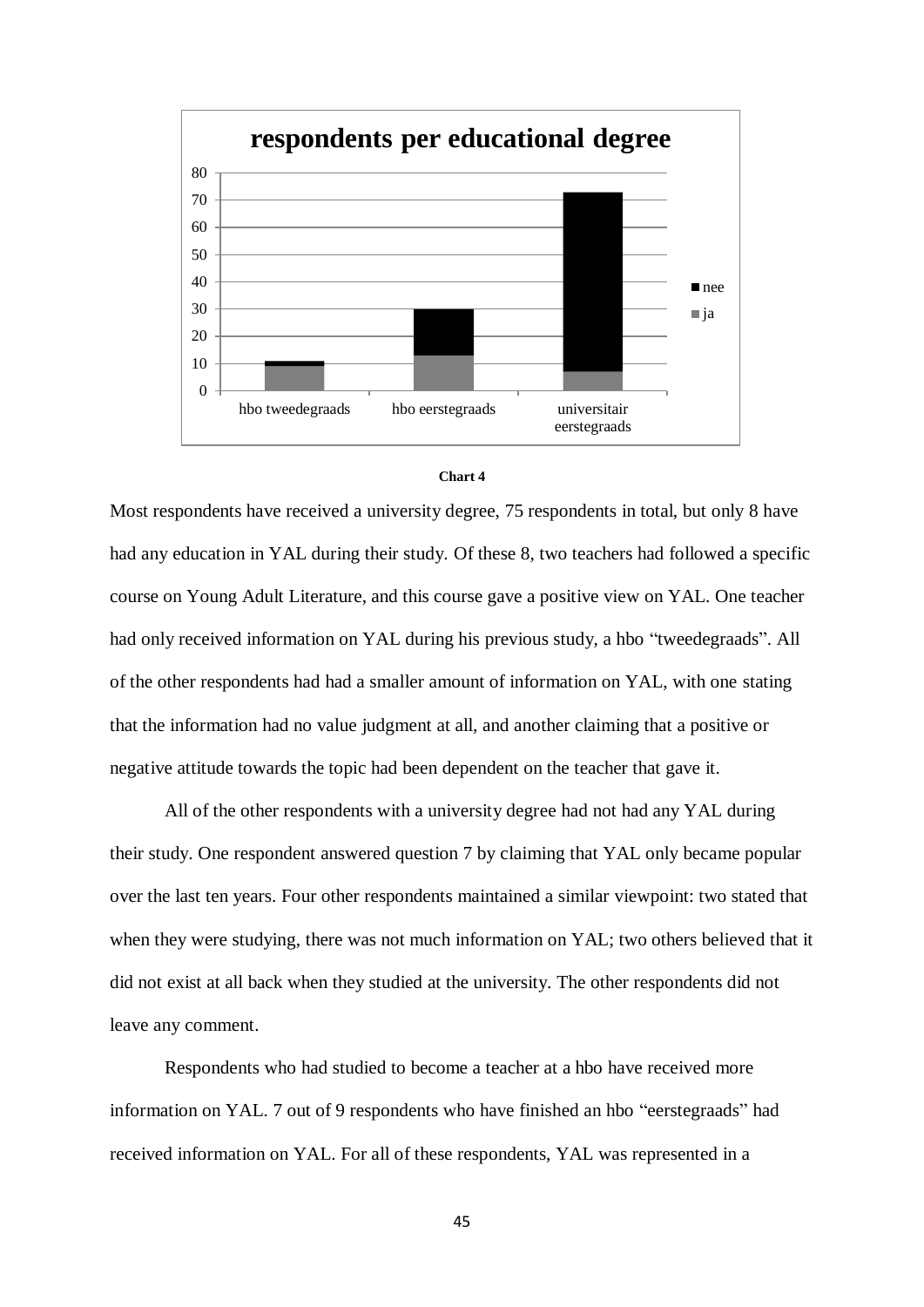positive light. One respondent adds that YAL was only taught for educational purposes for the first three years of HAVO and VWO. Of all the respondents who have finished an hbo "eerstegraads" education, 13 out of 30 received some information on YAL. Two respondents add that it was mostly given to be taught to students of the first three years of the HAVO and VWO, just like with the "eerstegraads" teachers. 3 respondents answered that YAL was taught as it was seen as a literary category that would interest students more, and one of these three claimed that the information was granted in the form of lesson examples. However, more than half of the responses were negative. One respondent claimed that YAL was looked down upon during her study. Another respondent believed that information on YAL was not given, since there was not much to give. YAL had been unknown territory during her study. A third respondent claimed that time issues were the reason why YAL was ignored. All other respondents did not leave any comment.

It seems rather clear why "tweedegraads" teachers, and some "eerstegraads" teachers, only received information on YAL in regards to the first three years of the HAVO and VWO. These students are usually still allowed to read these types of books, as no exam rules restrict the use of them. However, most of the "eerstegraads" teachers and almost all teachers with a university degree did not receive any information on YAL. There are probably two reasons. First of all, the legitimization of YAL has indeed come up during the last two decades, so teachers that have had their education before these years will not have been in contact with YAL since the category had not been recognized before. Another reason could be related to the exam rules. These usually claim that only adult books can be read. If the exam rules forbid YAL, then teachers will probably do the same. Yet, the respondents who have answered positively show that the times are changing.

46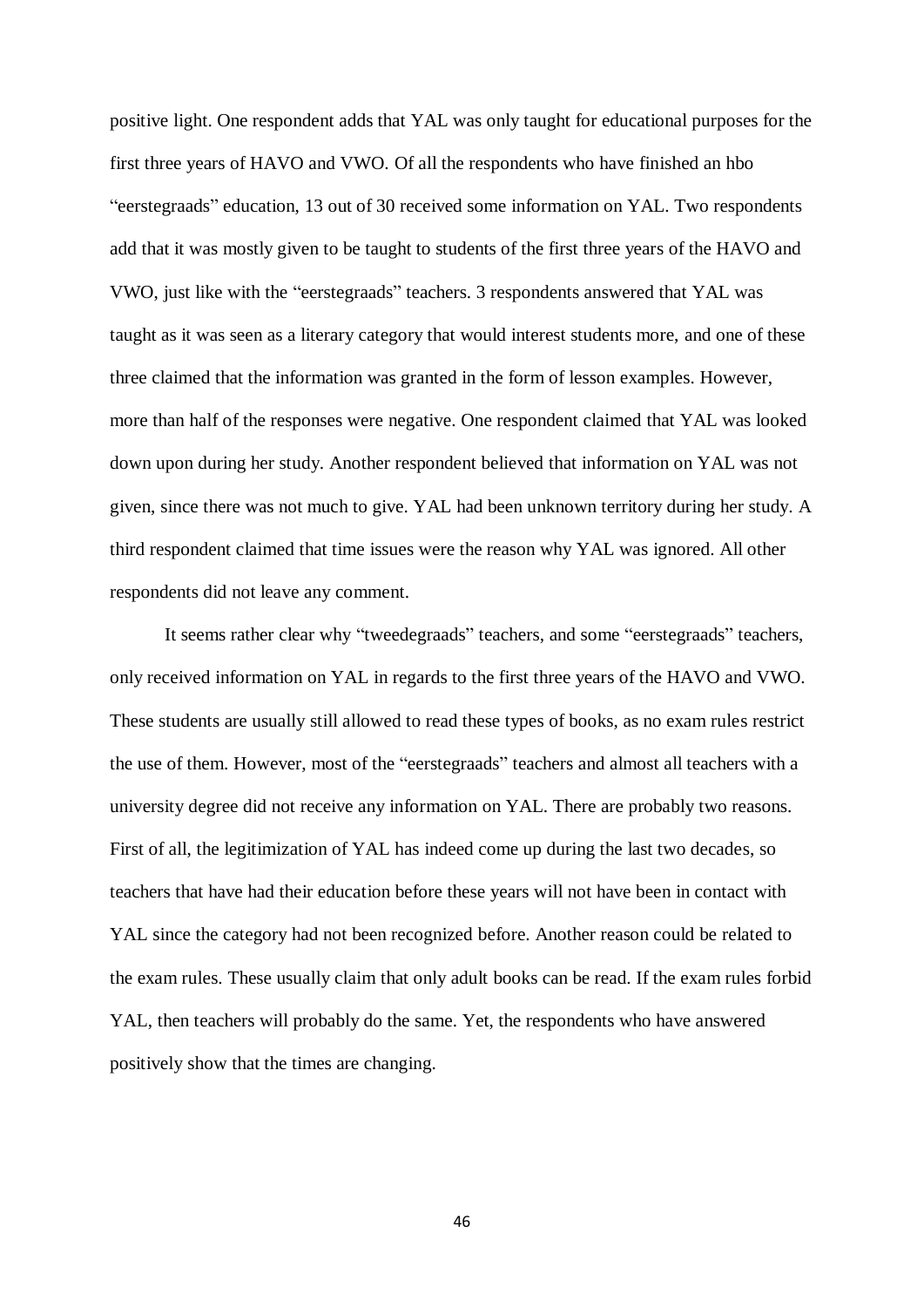### **Question 8:**

# **Do you keep track of newly published young adult books? If not, why not, and proceed to question 10. If yes, why do you keep track of it?**

A total of 107 respondents answered this question, and 60% answered positively. Respondents gave various answers, but these can be divided into two categories: keeping track of YAL for own reading enjoyment and interest, and keeping track for a student's reading enjoyment. 3 teachers mentioned both choices, so these were checked double. The results are the following: 19% of the teachers declared that they kept track for their own purposes, and 34% stated that they kept track of YAL for their students. Of this last group, different ways to keep track were mentioned. The site waterstones.com was written down by one respondent, and others mentioned libraries, book stores, book lists, colleagues and newspapers. 5 respondents specifically mentioned that they saw it as a teacher's responsibility, or that their teaching staff felt the need to keep track of YAL.

40% of the respondents answered negatively to this question, meaning that they do not keep track of newly published YAL. Only 28 respondents gave an answer and of these 28, 10 mentioned that they simply do not have the time to keep up with YAL. Another 13 respondents claimed they did not have any interest in YAL, and have therefore not taken the time to keep track of it. 3 teachers mentioned that they do not specifically keep track of YAL, but that they occasionally hear about new books through colleagues or students. One respondent mentioned that she would not know where to look for newly published YAL.

10 respondents did not choose between yes or no, but all but one mentioned that they did keep track of YAL. The other respondent claimed that he does not even have enough time to read the Classics, let alone YAL books.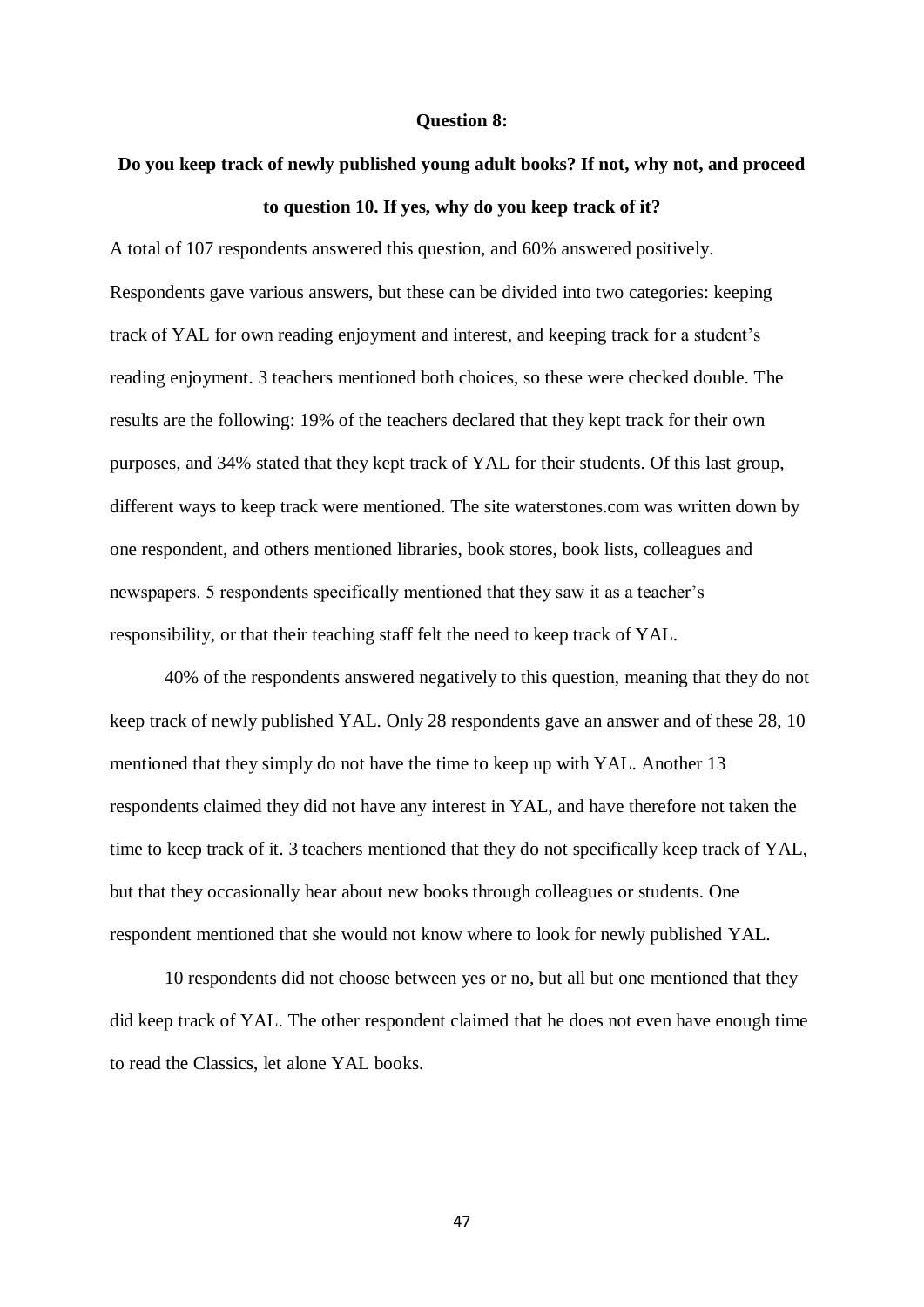# **Question 9:**

# **How do you keep track of YAL?**

While some respondents had already partly answered this question at question 8, others only mentioned their tactics now. Chart 5 shows in what ways teachers keep up with YAL.





For the most part, teachers choose the internet to research YAL and YAL's new books. Another important channel are newspapers or magazines. 15 teachers remarked that they looked up young adult books at libraries or at English bookstores. Most notably, only 14 teachers mentioned their own students as a source of YAL. Publishers and colleagues are other important sources. Less than ten teachers also mentioned the websites they visited: the Guardian website was mentioned once, another respondent cited the Pulitzer website and the Man Booker website, and two teachers wrote down Bol.com as a source. The BBC Top 100 and the Whitbread Children's Book of the Year award are two other mentioned sources. One teachers claimed that she used the IATEFL, or International Association of Teachers of English as a Foreign Language, as a source.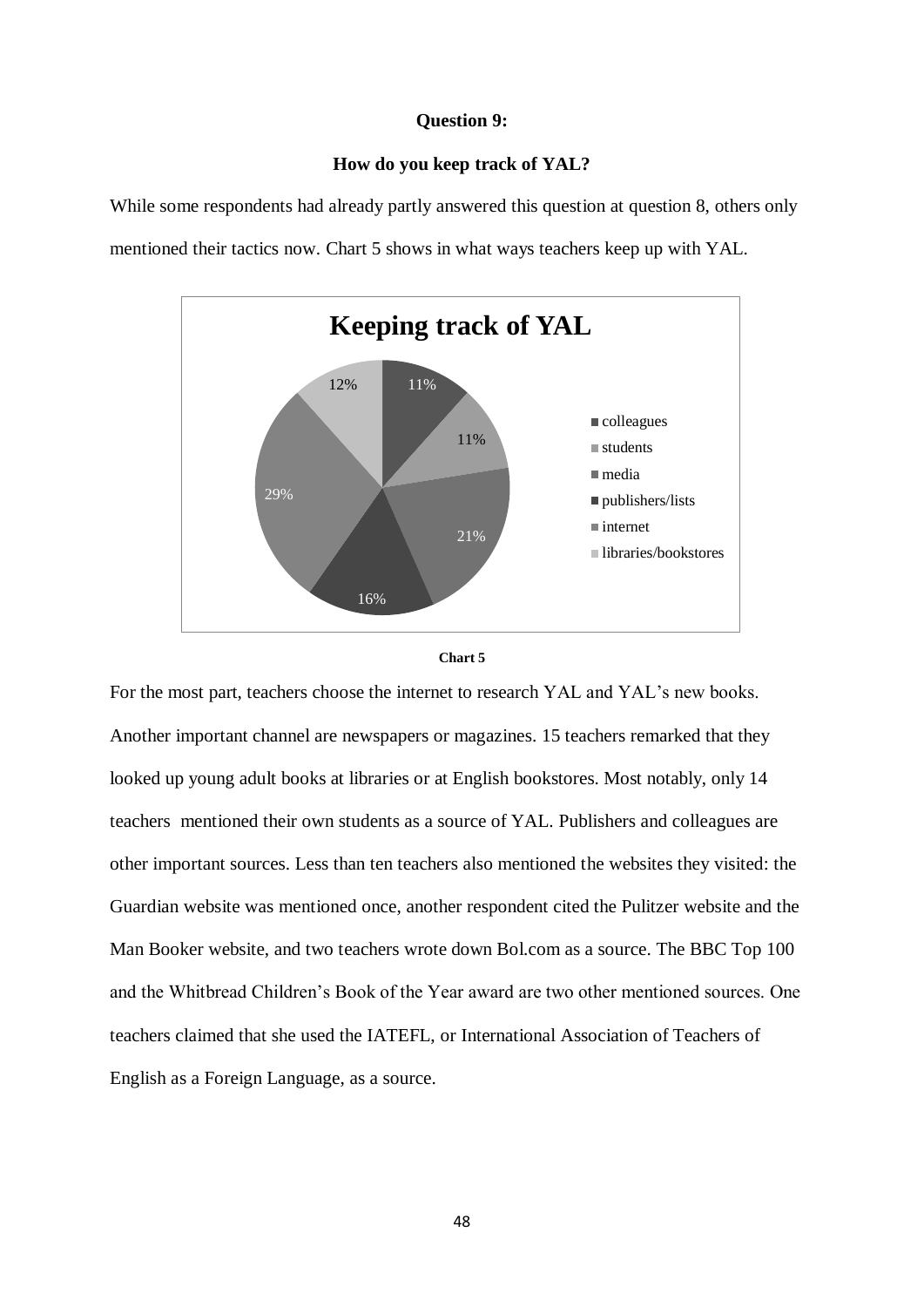# **Question 10:**

# **Do you read YAL and, if so, what are the last two YAL novels you have read?**

13 respondents did not answer this question and another 9 answered negatively. However, the other 95 respondents responded and a lot of books were mentioned. Listed below are all of the books that were mentioned more than twice. For a complete list, see Appendix 2.

| <b>Author</b>          | <b>Title</b>                                      | Mentioned by   |
|------------------------|---------------------------------------------------|----------------|
| <b>Suzanne Collins</b> | The Hunger Games (2008-2010)                      | 17             |
| <b>John Boyne</b>      | The Boy in the Striped Pyjamas (2006)             | 15             |
| <b>Stephenie Meyer</b> | The Twilight Saga (2005-2008)                     | 12             |
| <b>Mark Haddon</b>     | The Curious Incident of the Dog in the Night-Time | 8              |
|                        | (2003)                                            |                |
| <b>John Green</b>      | Looking for Alaska (2005)                         | 5              |
| J. K. Rowling          | Harry Potter Series (1997-2007)                   | $\overline{4}$ |
| <b>Markus Zusak</b>    | The Book Thief (2005)                             | 3              |
| <b>Meg Rosoff</b>      | There is No Dog $(2011)$                          | 3              |
| <b>Stephen Kelman</b>  | Pigeon English (2011)                             | 3              |

Almost all books on this list, except for the first three books of the Harry Potter series, were published in the twenty-first century. *The Hunger Games*, *The Boy in the Striped Pyjamas*, *The Twilight Saga*, and the *Harry Potter Series* have all been made into movies, which have been watched by millions of people all over the world. It seems therefore clear why these books would be on this list, as the books are known worldwide. J. K. Rowling's books might be problematic: are the novels on Harry Potter young adult or children's literature? Sometimes libraries categorize the books as children's literature, however, in light of the characteristics of young adult literature of this thesis, the *Harry Potter Series* could be seen as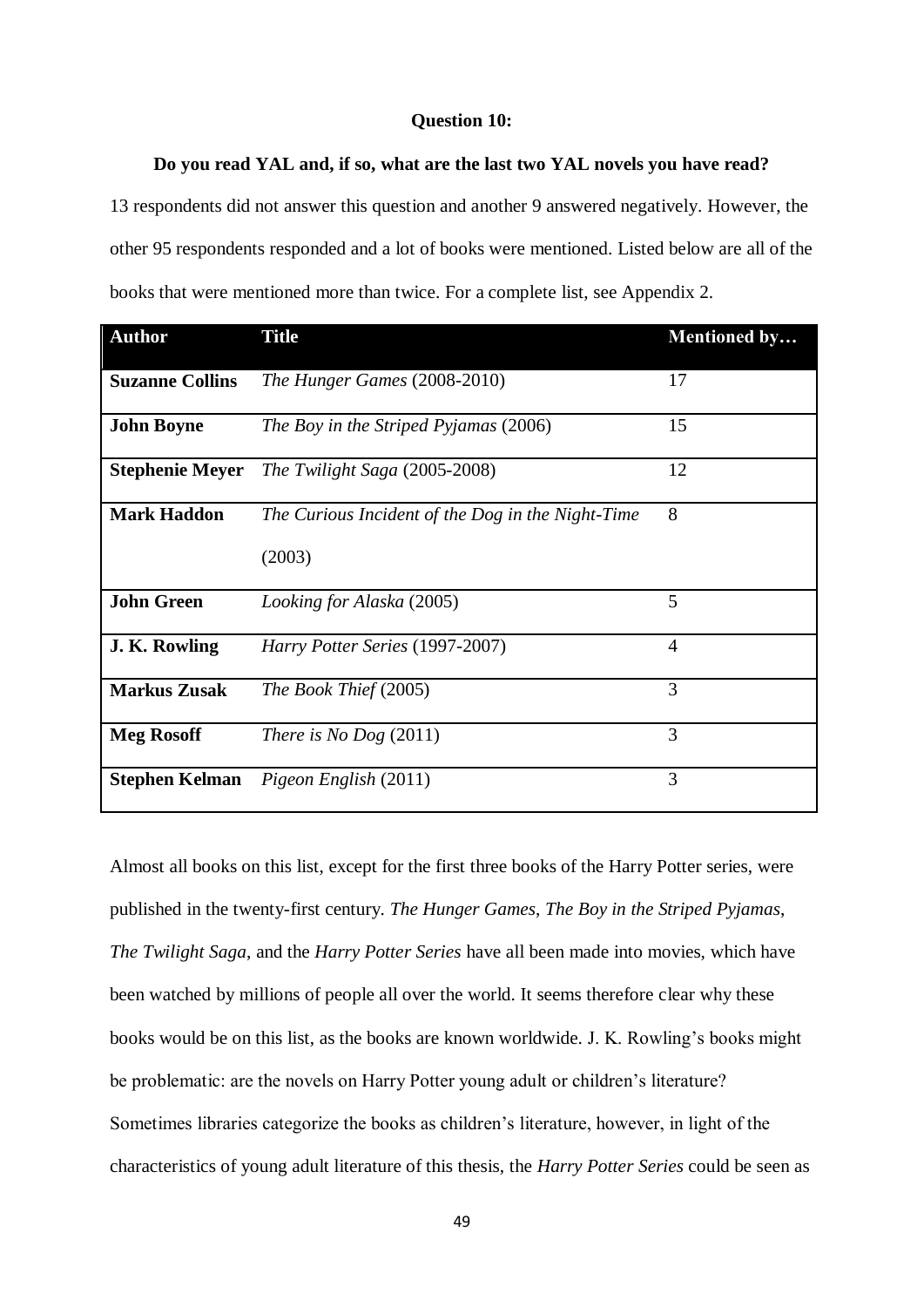YAL. The *Curious Incident of the Dog in the Night-Time* is quite well known as well: it won twelve book awards, such as the 2003 Whitbread Book of the Year award and the Guardian's Children's Fiction Prize ("Mark Haddon"). The novel *Looking for Alaska* was awarded with the 2006 Michael L. Printz Award and listed in the 2006 Top 10 Best Book for Young Adults list and the 2006 Teens' Top 10 Award list ("Looking for Alaska"). The book was also translated into Dutch, which might have helped its popularity in the Netherlands. *The Book Thief* has received similar literary merit. It was awarded with the 2006 Commonwealth Writers Prize for Best Book, the 2007 Michael L. Printz Honor Book and the Australian literature prize Kathleen Mitchell Award, "dedicated to encouraging young Australian authors to achieve their dreams" ("Kathleen Mitchell Award for Young Writers"). From its publication, it has also been on the New York Times' Best Seller List of Children's Paperback Books for 247 weeks ("Children's Paperback Books"). Both the book *There is No Dog* and *Pigeon English* were only published last year, but have already been nominated for shortlists. Meg Rosoff's novel has been chosen for the YALSA's Best Fiction for Young Adults list ("Best Fiction for Young Adults Nominations"), and Stephen Kelman's book has been shortlisted for the Man Booker Prize, an award for the best YAL book of the year ("About the Prize"). Since teachers have mentioned the use of websites, newspapers and award lists as sources for new YAL books, it does not come as a surprise that these award winning books have gathered the respondents' attention. It also seems that most teachers truly try to keep up with good works of young adult books, for their own gain as much as that of their students.

### **Question 11:**

**Do you regard young adult books as literature? If so, why, and if not, why not?** 96 respondents (82%) answered this question with yes or no, while another 11 did not decide on one option, but still gave their opinion on the matter. Of the 96 respondents, 77% answered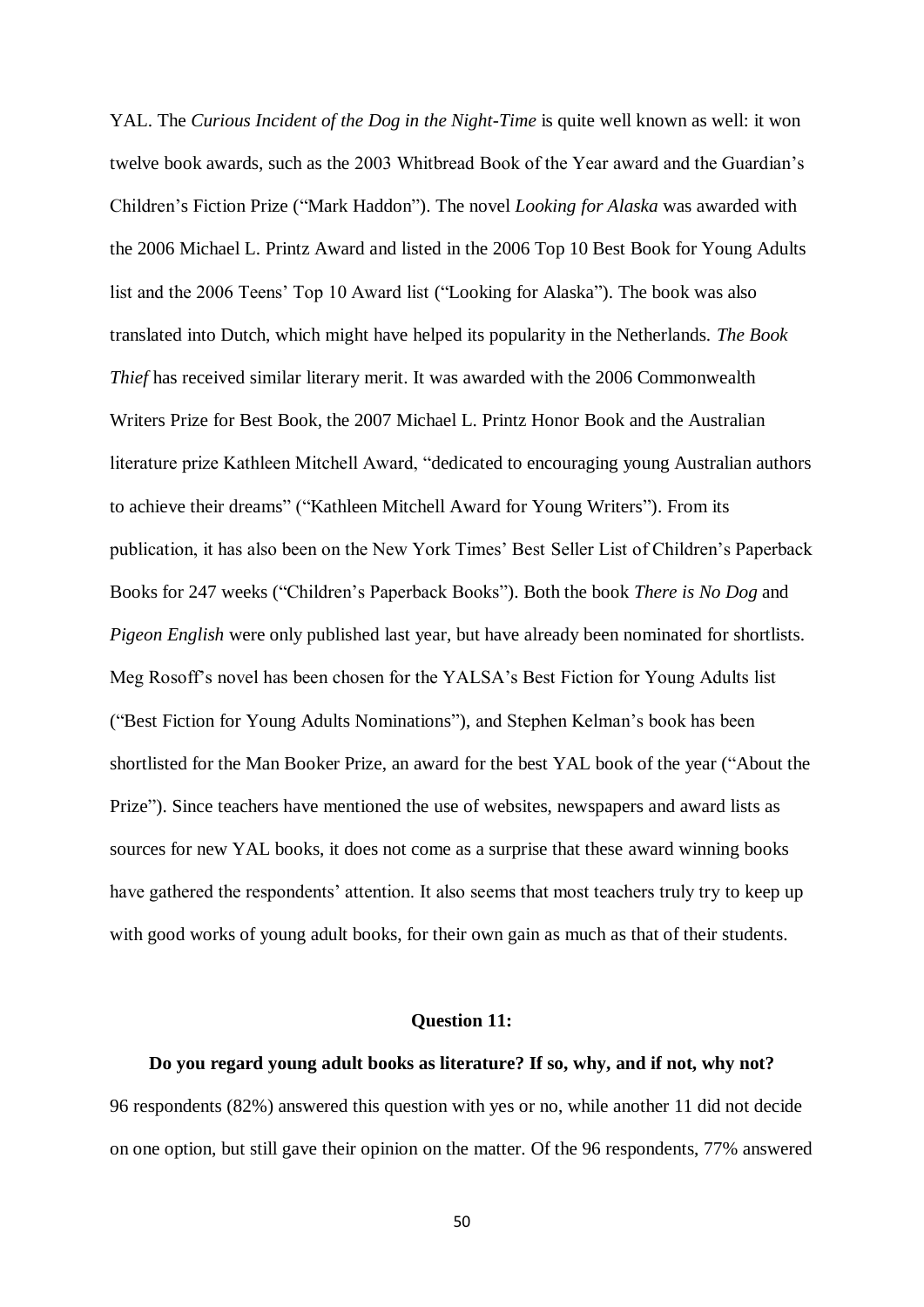positively. While 7 respondents did not give an explanation, all others did. The responses varied a lot, but have been categorized into 6 possibilities in chart 6.





Most respondents believed that YAL can be seen as literature, since it works for adolescent readers. It has themes adolescents can relate to, understandable vocabulary, and helps students gain reading pleasure. 20 respondents claimed that not all YAL books have an adequate literary level. They believed that whether or not a YAL book is literature, depends on what book one evaluates. Some have been found to have high standing literature elements, but others were seen as garbage. Another 9 respondents gave other opinions, explaining how students could benefit from YAL. One respondent answered that YAL presents universal themes, and another simply mentioned that it makes students read. 6 respondents claimed that YAL stands on an equal footing with adult literature, while 5 other teachers believe that the term "literature" is too hard to define. Therefore, they are not certain whether or not YAL should be included.

While 74 respondents answered positively, 22 respondents (23%) answered with a negative answer. 12 of these believe that YAL does not have enough literary depth to attain the title "literature". 8 respondents claim that YAL has a different literary value than adult or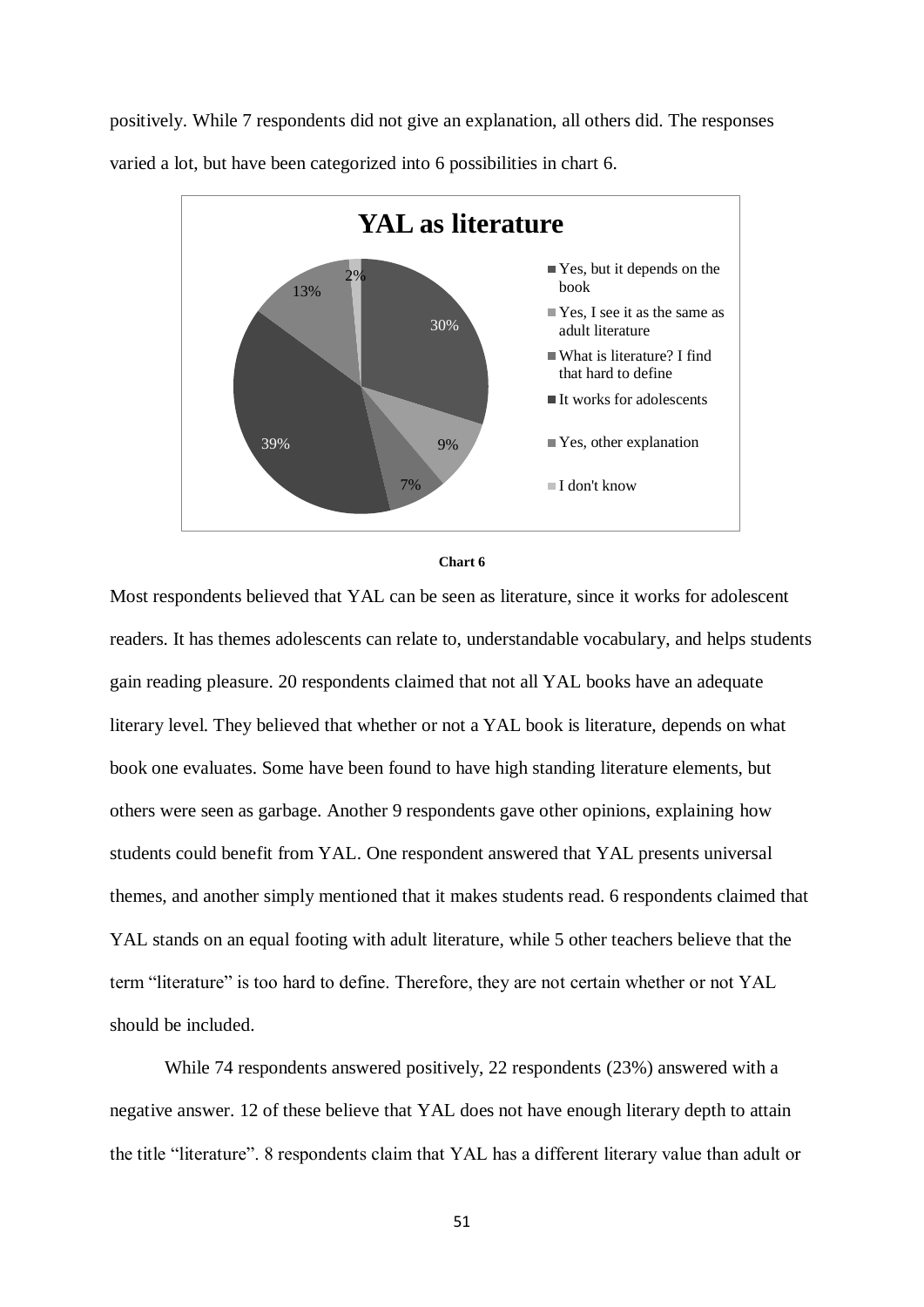"true" literature. The last two respondents did not add any explanation to their answer. As said before, 11 did not choose yes or no but their explanations do resemble the ones already given. 2 respondents also believed that it depends on which YAL book you evaluate. 3 respondents maintained that literature is hard to define, and one respondent claimed that the YAL books that he read were not of an adequate level to be called literature.

### **Question 12:**

# **Do you believe that there is a qualitative difference between young adult literature and adult literature? If so, which ones, and if not, why not?**

This question delves into the possible difference between the two literary categories, to see how teachers stand on this matter. 95 respondents answered this question with yes or no, and of these 95 62% believe that there is a difference. The language used in YAL books is seen as easier to read and understand than that used in adult books; adult literature contains more themes than YAL books, while young adult books usually only revolve around adolescent themes. Adult literature is seen as having more depth, both in its plot and its meaning, while YAL is regarded as more shallow. However, three respondents stressed that these differences do not need to be seen as only negative: since YAL centers on themes that interest teenagers, and have been written in straightforward and attractive ways, students can learn more from YAL books than from adult books.

36 respondents (38%) believed there to be no qualitative difference between YAL and adult literature. 10 respondents claimed that the two categories differ on the basis of reading level and assumed audience. They maintained that YAL books have a completely different audience, namely an adolescent one, and that these books do have great value for their readers. They found it hard to compare the two categories, as they saw them as having different purposes. One, the adult fiction, attracts adults, while the other, the young adult one,

52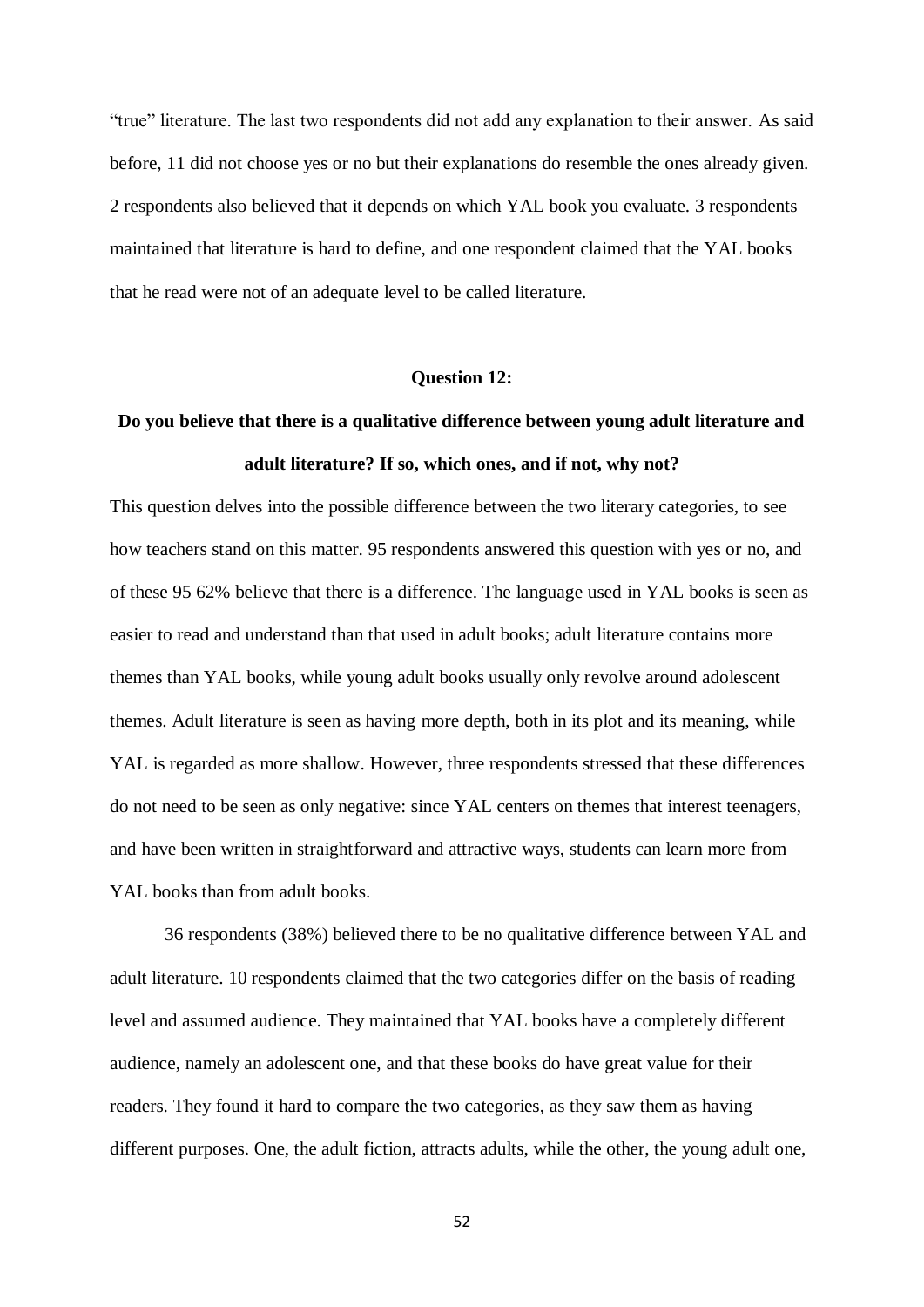engages teenagers. 9 respondents thought that for both categories, good and bad quality books exist. This made them somewhat comparable. 2 teachers refrained from answering by stating that they have not read enough on the topic, and 7 did not respond at all.

#### **Question 13:**

# **Do you believe that there is a qualitative difference amongst young adult books? If so, which ones, and if not, why not?**

76% of the respondents answered with a yes or a no, while 24% did not choose one or the other. Of this last group, 11 respondents did not answer at all. Another 3 answered that they have no idea, and 5 responded that there are differences amongst YAL books, just like with any other literary category. 10 respondents (8,5%) answered negatively. It would have been interesting to see what made them decide this, but unfortunately all those who opted for this answer did so since they did not have enough knowledge on YAL. However, there were still 79 respondents (67,5%) who answered positively. 16% believe that there is a difference amongst YAL books, as there is always a difference amongst books of any literary category. 28% answered that sometimes YAL books hold very low literary standards. These books are considered "pulp", books written purely for economic success. Whenever a teacher gave an example of these pulp books, more than half of the times he or she referred to Stephenie Meyer's *Twilight Saga*. Other reasons for differences amongst YAL books were: the literary depth varies a lot, some are written in very simple language, and some only portray shallow and superficial themes or plots.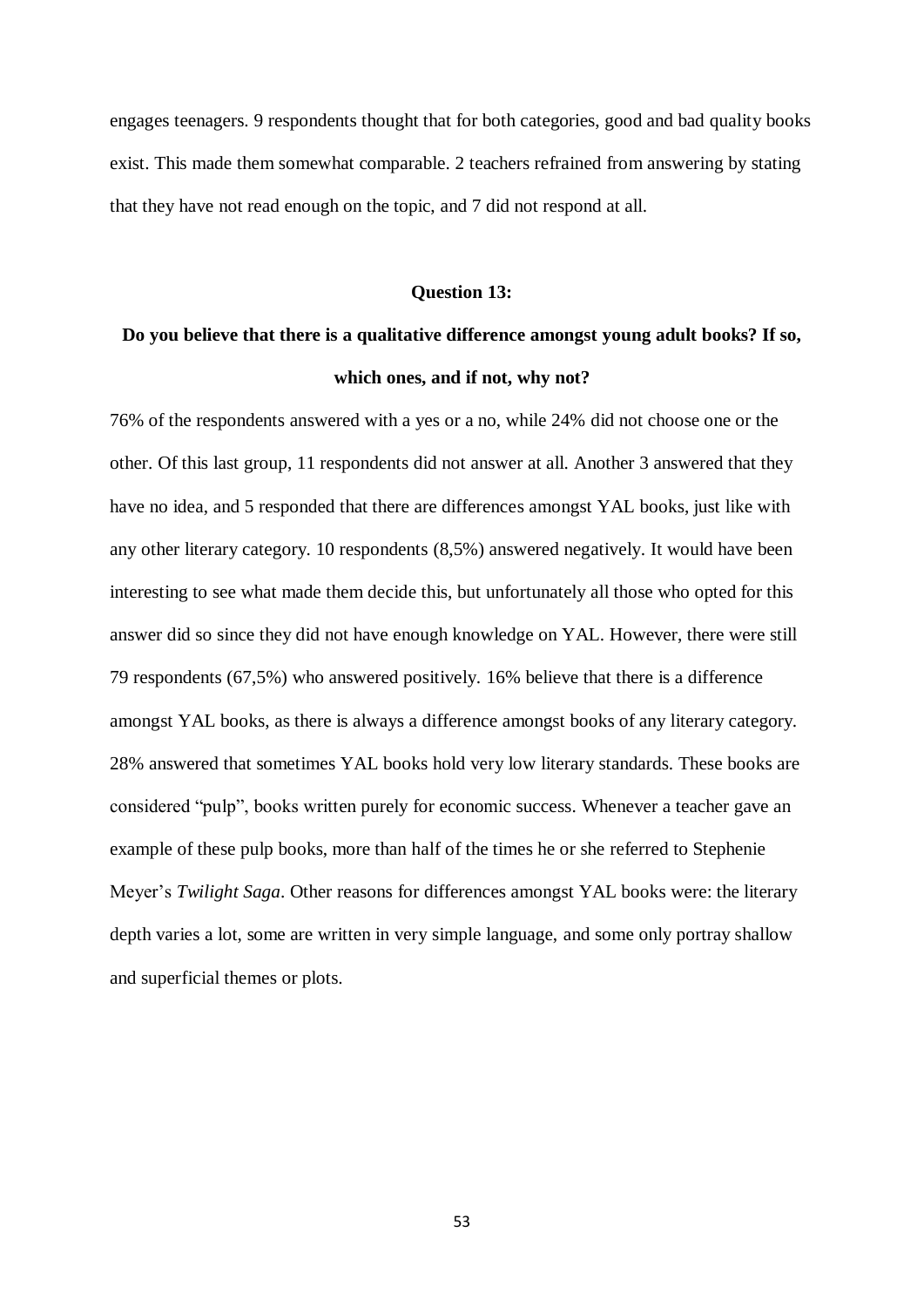# **Question 14:**

# **Do you allow your students to read Classic works that have been simplified or modified**

# **with more contemporary language? If so, why, and if not, why not?**

This question was asked to see if teachers allowed books other than the original Classics in their literature lessons. All teachers answered, and the result can be seen in Chart 7. Some teachers answered the question for both the first three years of the HAVO and VWO and the latter ones, but these answers have been filtered to relate only to the "bovenbouw".





20% of the teachers answered positively, meaning that they let their students read the Classics in simplified or modernized versions. The reasons varied a lot: 6 teachers felt that original versions of Classics would remain unattainable for their students, 5 teachers claimed that with these versions the themes and plots still remained the same, 4 teachers stated that they used the simplified versions to prepare students for the original ones later in life, and 2 teachers responded that they preferred their students to read these books over nothing at all. 7 other teachers gave other answers, or answered only in relation to specific students, namely dyslectic ones.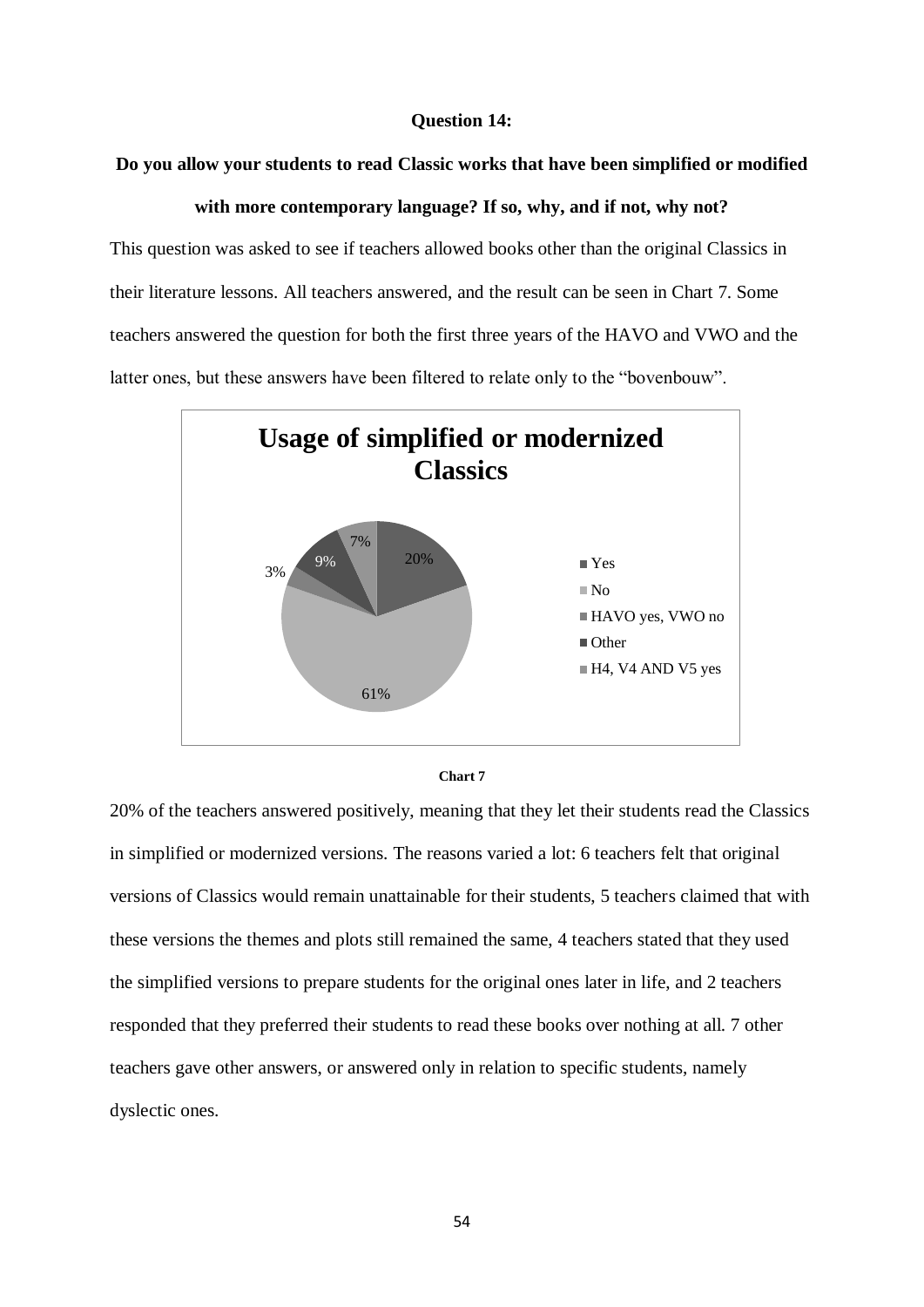A majority of teachers (80%) responded negatively. Some did specify that simplified or modernized versions were allowed for classes one to three, but not for "Tweede Fase" students. By then, students should have reached a particular reading level for which only original versions of the Classics suffice. Noteworthy is how much value judgments were given: using simplified and modernized versions of the Classics has been named an impoverishment, an abomination, a mutilation and even a "rape" in regards to the original versions. One teacher answered that modified versions were not literature anymore. 4 teachers felt that simplified or modernized versions could be used for the HAVO but not for the VWO reading level, while another 8 respondents claimed that these versions could be used for the "Tweede Fase" years prior to the exam years (HAVO 4 and VWO 4 and 5). Apparently, these respondents believe there to be quite a difference in reading levels between, on the one hand, the HAVO and VWO students, and, on the other, the first years of the "Tweede Fase" and the later ones. 11 respondents gave other reasons, or did not specify their reasons.

## **Question 15:**

# **Do you believe that modified Classic works and young adult books can be compared, based on reading difficulty level? If so, why, and if not, why not?**

This question was asked to see how teachers view YAL, in comparison to modified Classics. It ties into the previous question, as it reviews the preconceptions teachers have towards both YAL and modernized Classics. 92 respondents answered this question with yes or no, and of these, 35% believe the two types of books to be comparable. Of these, 9 did not give any reason for their answer. 3 teachers stated that they had not read enough of both types of books to give any judgment. 4 respondents claimed that both books are simple, or more simple in regards to the Classics. Other similarities were seen in the language level, narrative and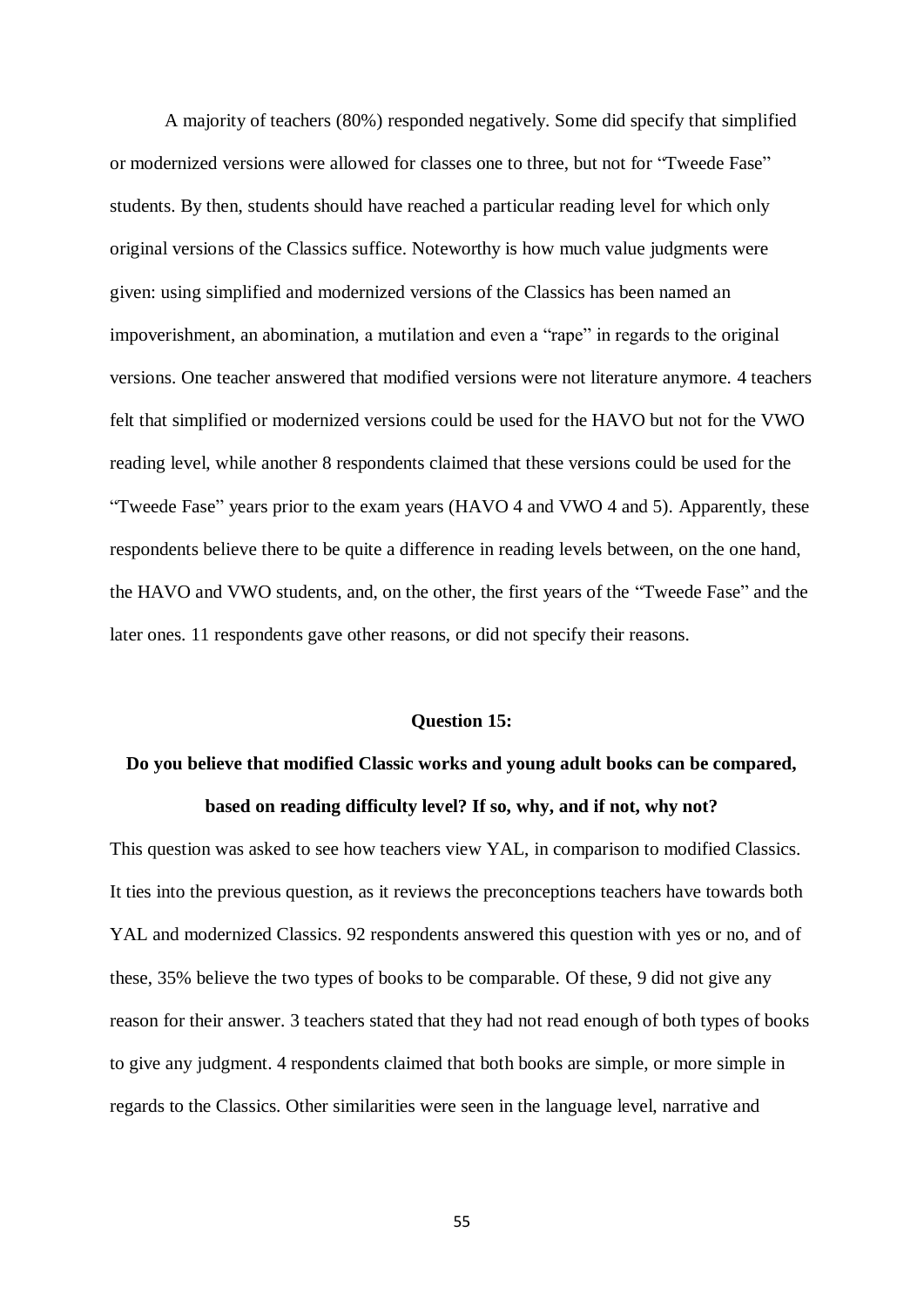vocabulary. One respondent answered that both are written in regards to a particular age group. 3 teachers still maintained that they preferred using the original version of Classics.

60 respondents (65%) answered negatively to this question. 10 respondents did not explain their choice and 8 answered that they did not know enough about modified Classics to answer the question. 1 respondent answered that he did not understand the question. Still, 41 respondents gave an explanation for their negative choice. 12 respondents claimed that YAL books still function as actual narratives, while modified Classics were seen as "unpure" or less well readable than YAL. 2 respondents answered that these modified Classics did not live up to their original versions, and that they therefore could not be comparable to YAL. Yet another 2 respondents claimed that modifying Classics also changes their intention. 7 respondents believed that YAL and modified Classics differ on the basis of language, topic and the life experiences of characters. 5 respondents mentioned a lower reading level and a smaller variety of vocabulary, but did not specify to which book type they related these values. 5 other respondents did mention a specific book type: 3 respondents answered that the Classics were more difficult than YAL books, 1 respondent answered that modified Classics still hold a higher cultural level than YAL books, and only 1 respondent claimed that YAL books are richer and better than modified Classics. 8 respondents gave other answers.

#### **Question 16:**

### **Are you familiar with the following works? Choose from either of these three options:**

**a. yes, I have read it**

## **b. yes, I have heard of it**

### **c. No**

- **Mark Twain,** *The Adventures of Huckleberry Finn* **(1884)**
- **J.D. Salinger,** *The Catcher in the Rye* **(1951)**
- **Harper Lee,** *To Kill a Mockingbird* **(1960)**
- **Judy Blume,** *Are You There God? It's Me, Margaret* **(1970)**
- **Jonathan Safran Foer,** *Extremely Loud and Incredibly Close* **(2005)**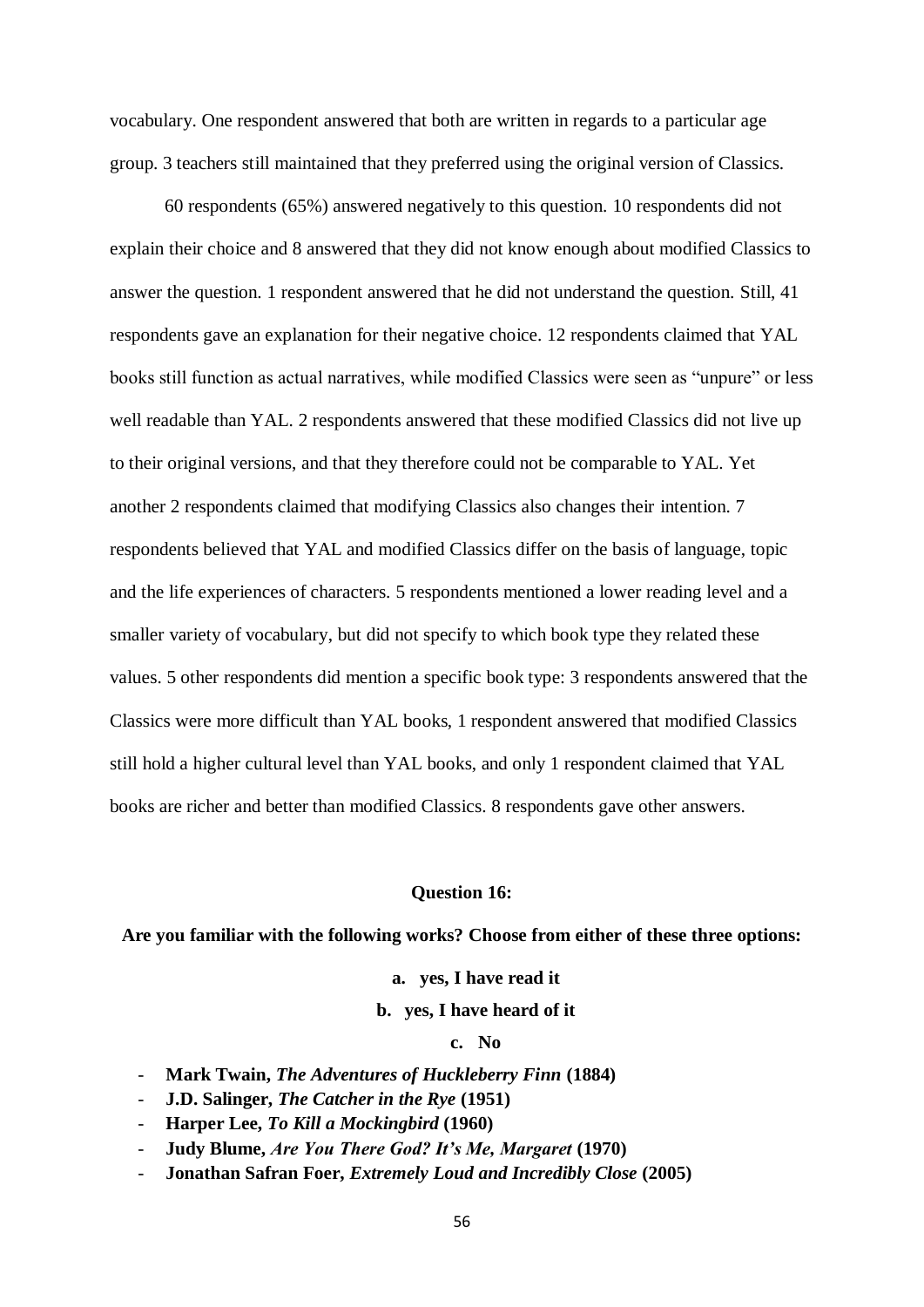- **Stephenie Meyer,** *Twilight* **(2005)**
- **John Boyne,** *The Boy in the Striped Pyjamas* **(2006)**
- **Suzanne Collins,** *The Hunger Games* **(2008)**

For this question, eight books were chosen at random. These books include one Classic that has not been classified as a young adult book while its protagonist and plot might determine otherwise, namely Mark Twain's *Huckleberry Finn*; three books from the twentieth century, the Classics *The Catcher in the Rye* and *To Kill a Mockingbird*, and typical YA novel *Are You There God? It's Me, Margaret* that have "initiated" the YAL category; and four YAL books from the twenty-first century that have either been acclaimed for their high literary value (*Extremely Loud* and *The Boy in the Striped Pyjamas*) or had great commercial success but a low(er) literary reputation (*Twilight* and *The Hunger Games*). As can be noted, these books vary a lot. This was done, to see what reactions they would evoke from the respondents. Would most only know the Classics and the highly acclaimed books? Or will the modern books be read more? One respondent only answered for Suzanne Collins' novel, and two other respondents left one book each unanswered (Harper Lee and Stephenie Meyer's novel). Still, all other respondents did answer. Chart 8 shows how many respondents read each book.



**Chart 8**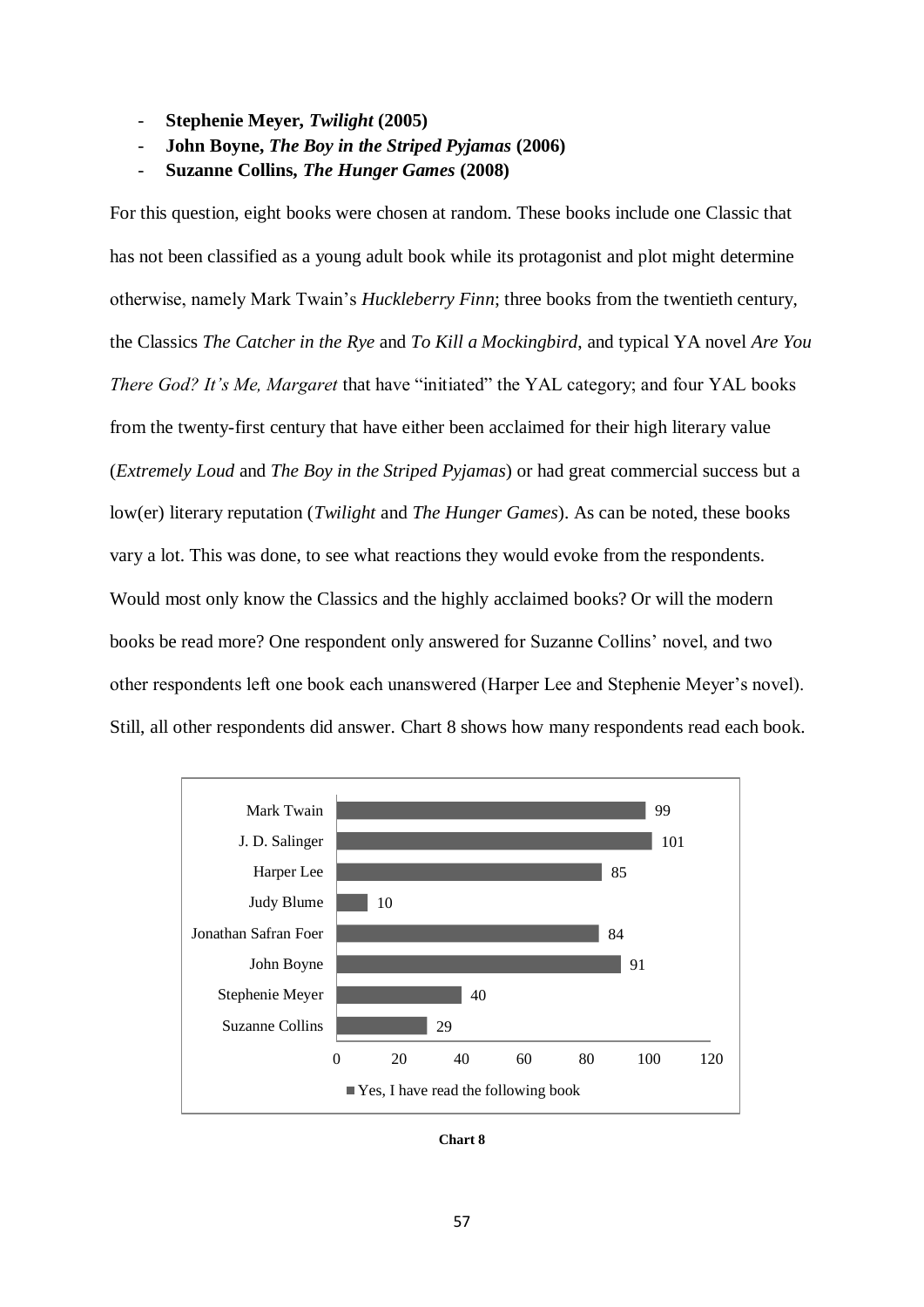As can be seen, the first hypothesis has proved to be right. Mark Twain, J. D. Salinger, Harper Lee, Jonathan Safran Foer and John Boyne are the authors whose works have been read the most. These books were marked more than 70% of the time with the option "yes, I have read it" with J. D. Salinger's novel *The Catcher in the Rye* as the most read with 87%. Apparently, the Classics (Mark Twain, J. D. Salinger and Harper Lee) and the more recently published books of Jonathan Safran Foer and John Boyne appeal most to the teachers. Judy Blume's novel, well known for being a typical young adult novel, and Stephenie Meyer's *Twilight* and Suzanne Collins' *The Hunger Games* have been read the least. It could be that Collins' novel has not been read much since it only appeared five years ago. But the small number of *Twilight* readers could show a literacy level preference: the higher acclaimed *Extremely Loud and Incredibly Close* and *The Boy in the Striped Pyjamas*, which have been published a year after *Twilight*, have been read much more. Respectively 72% and 78% of the respondents read these well valued novels, against 35% of the respondents who read Meyer's novel. Are the least read novels at least well known?





Chart 9 shows this to be partly true. The first number shows, again, how many respondents have read the book, while the second number shows how many respondents have only heard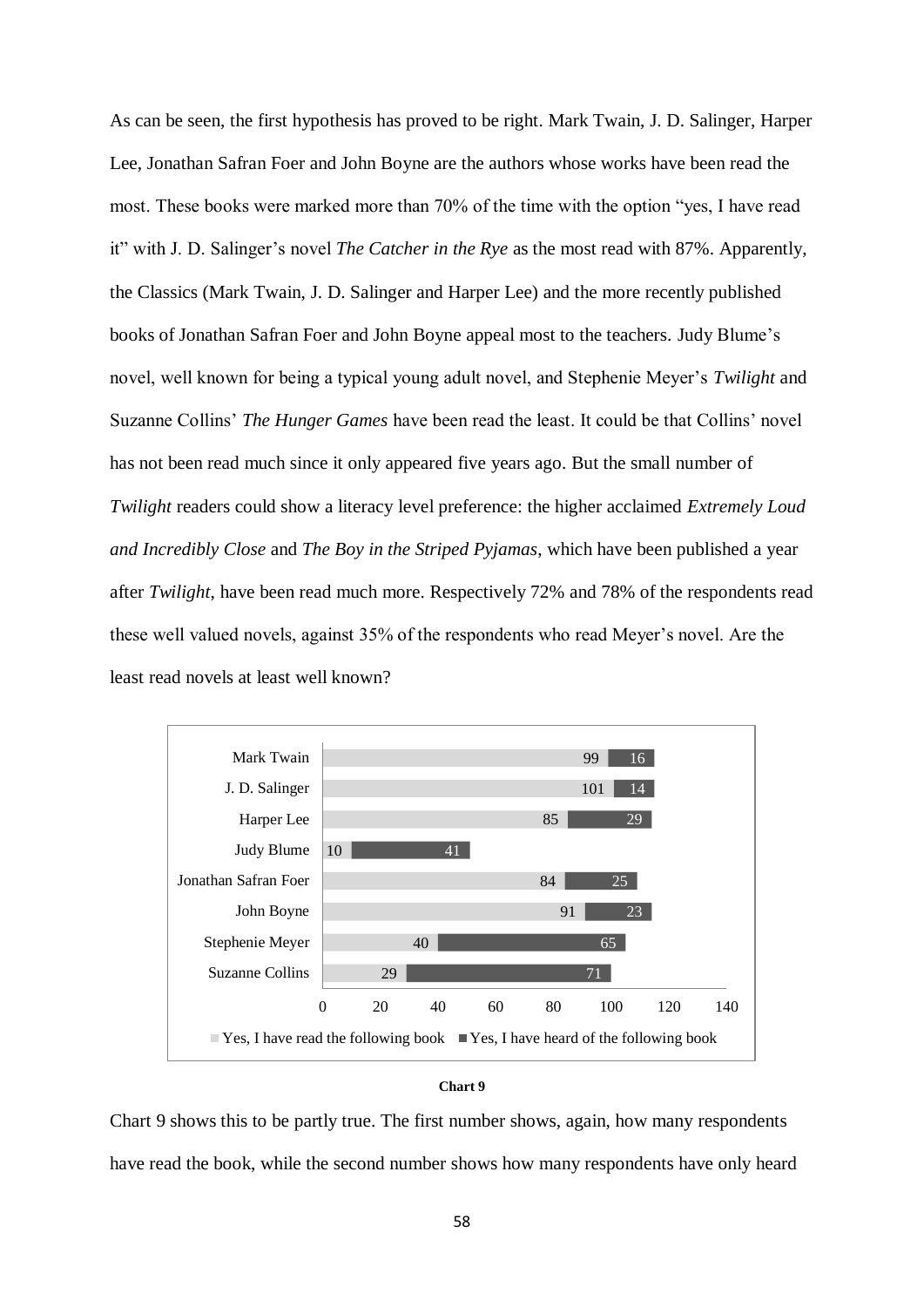of the book. Together, the two numbers show how well known a particular book is. More than half of all respondents have heard about *Twilight* (57%) and *The Hunger Games* (61%). As mentioned at question 10, this could have to do with the fact that both books have recently been made into films. However, only 35% of the respondents know about Judy Blume's novel *Are You There God? It's Me, Margaret*. This novel appears, overall, to be the least well known next to being one of the least read. The respondents could not give any reasoning for their choice, so it remains unclear why this is so. Perhaps protagonist Margaret's overly teenage troubles (boys, bras and school) and her age and school year (paralleled to the Dutch school system, Margaret should be in "group" 8 of elementary) fail to appeal to the "Tweede Fase" teachers. However, this is just one possible reason. Another reason could be that teachers have simply never heard of the book. The numbers on the Classics and the highly acclaimed books show how popular these books are: when added to the number of respondents that have read the book, the total encompasses almost all respondents. Chart 10 underlines this result, as it shows which respondents choose the option "No" for the eight chosen books.



**Chart 10**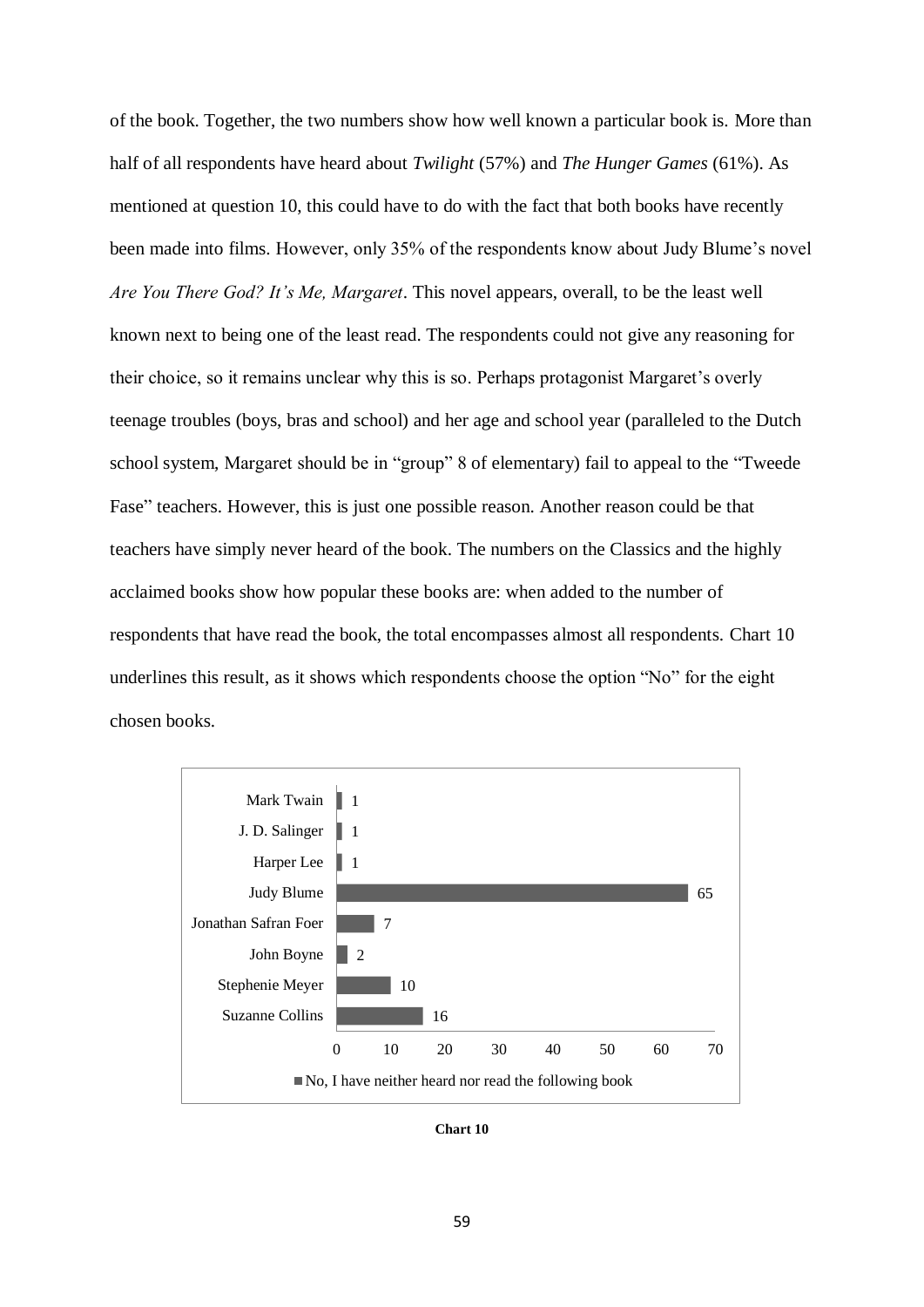Almost all teachers have either read or heard of the Classic books, and the same goes for John Boyne's *The Boy in The Striped Pyjamas*. Safran Foer's and Meyer's novels are quite well known as well: less than 10% of all respondents claimed they had never heard of the book. 14% of all respondents had never heard of Collins' novel, but that percentage still pales in comparison to Blume's percentage: more than half of all respondents (56%) had never heard or read about *Are You There God? It's Me Margaret*.

Some of the chosen titles had already come up at question 10, where respondents were asked to list the last two YAL books that they had read most recently. The top 3 of that list was made up of Suzanne Collins', John Boyne's and Stephenie Meyer's novel. This clearly shows that many respondents have read these books. Two respondents felt the need to respond to this question, by writing their thoughts down at an earlier question. One of these respondents claimed that a few of the chosen titles were "definitely not YAL" and complained about the great difference in literary quality of the books. She also added that her students could only read the last three titles (*Twilight*, *The Boy in the Striped Pyjamas* and *The Hunger Games*) until the fourth class, were not allowed to read Judy Blume's novel at all, and that she viewed the other titles as "literature". The second respondent mentioned that she had noticed that *Tom Sawyer* and *Catcher in the Rye* were labeled as YAL, but felt that these two books were "real" literature. Yet, the chapter on YAL has shown how arbitrary literary categories can be.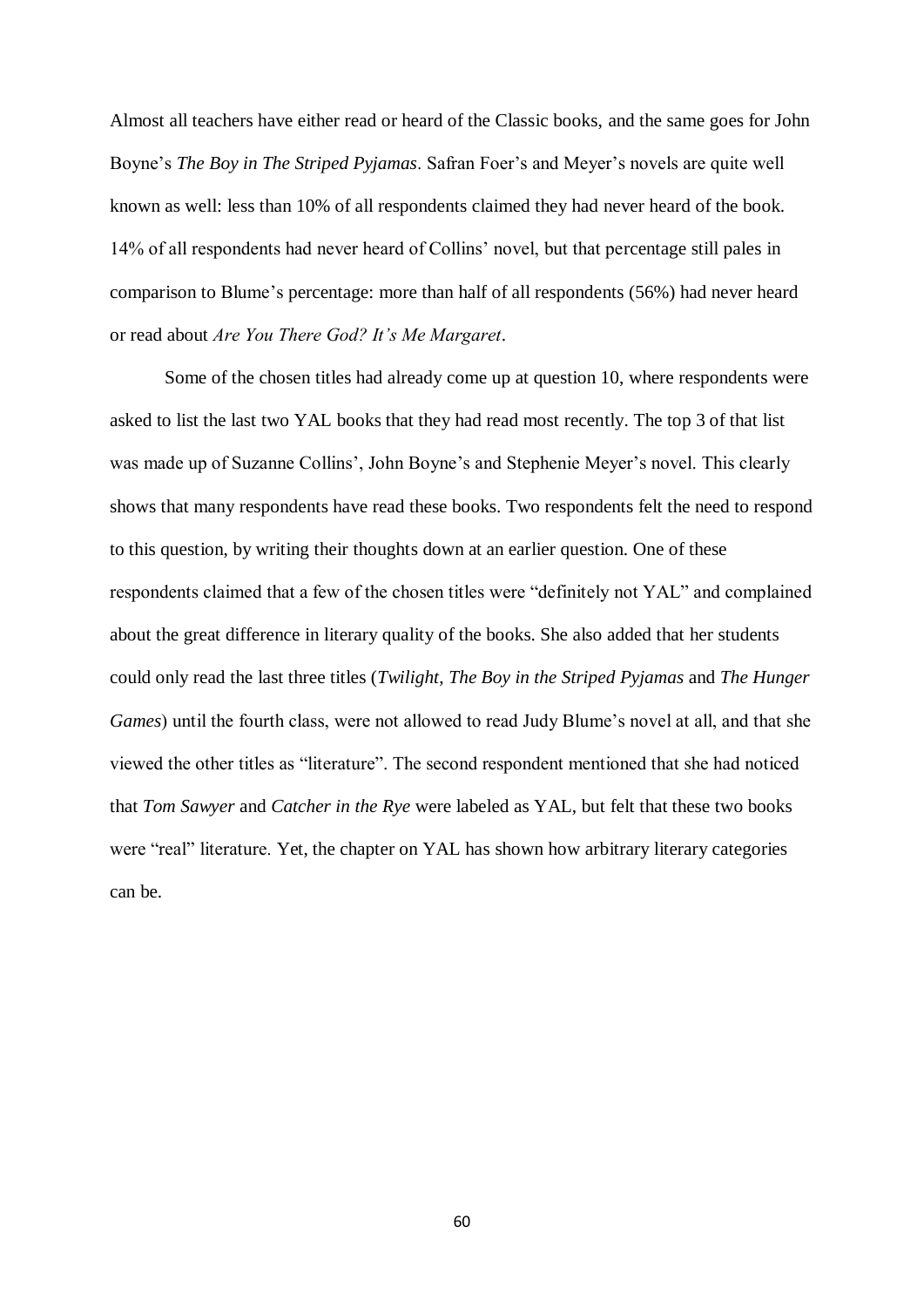#### **A comparison with results on YAL amongst teachers of Dutch literature**

As mentioned before, this questionnaire was based on Marjan Sikkema's one. She researched how Dutch teachers that teach Dutch literature viewed YAL. How do teachers of Dutch literature and teachers of English literature compare? Do they hold the same feelings towards YAL, or is there a difference? This chapter will delve into this matter, and show what similarities and differences exist between the two groups. Sikkema gathered 118 teachers as her respondents, almost exactly the same number as this research. Her questionnaire consisted of nine questions, while this questionnaire added another six to further research the respondents' attitudes towards YAL and literature in general. Additionally, Sikkema's last question cannot be compared to the last question of this questionnaire since the language of the book titles varies. Thus, only eight questions will be compared hereafter.

#### **Question 1:**

# **What do you regard as the most prominent aim of your literary education?**

While this questionnaire let teachers respond with multiple answers, Sikkema made teachers choose only one. Her findings are the following: individual development was chosen most (24,6% of the times), followed by reading pleasure (22,9%), literary-esthetical formation (22,9%) and cultural transfer (18,6%). Societal awareness was only chosen by 1,7% of the respondents, while 9,3% of all respondents choose the option "other". Of course, the fact that Sikkema's questionnaire only tolerated one option, while this questionnaire left teachers free to choose more than one aim, makes a proper comparison quite difficult. However, some results are still significant.

Surprisingly, teachers of English literature value reading pleasure a lot more than teachers of Dutch literature. 65% of the 117 respondents of this study choose for that aim,

61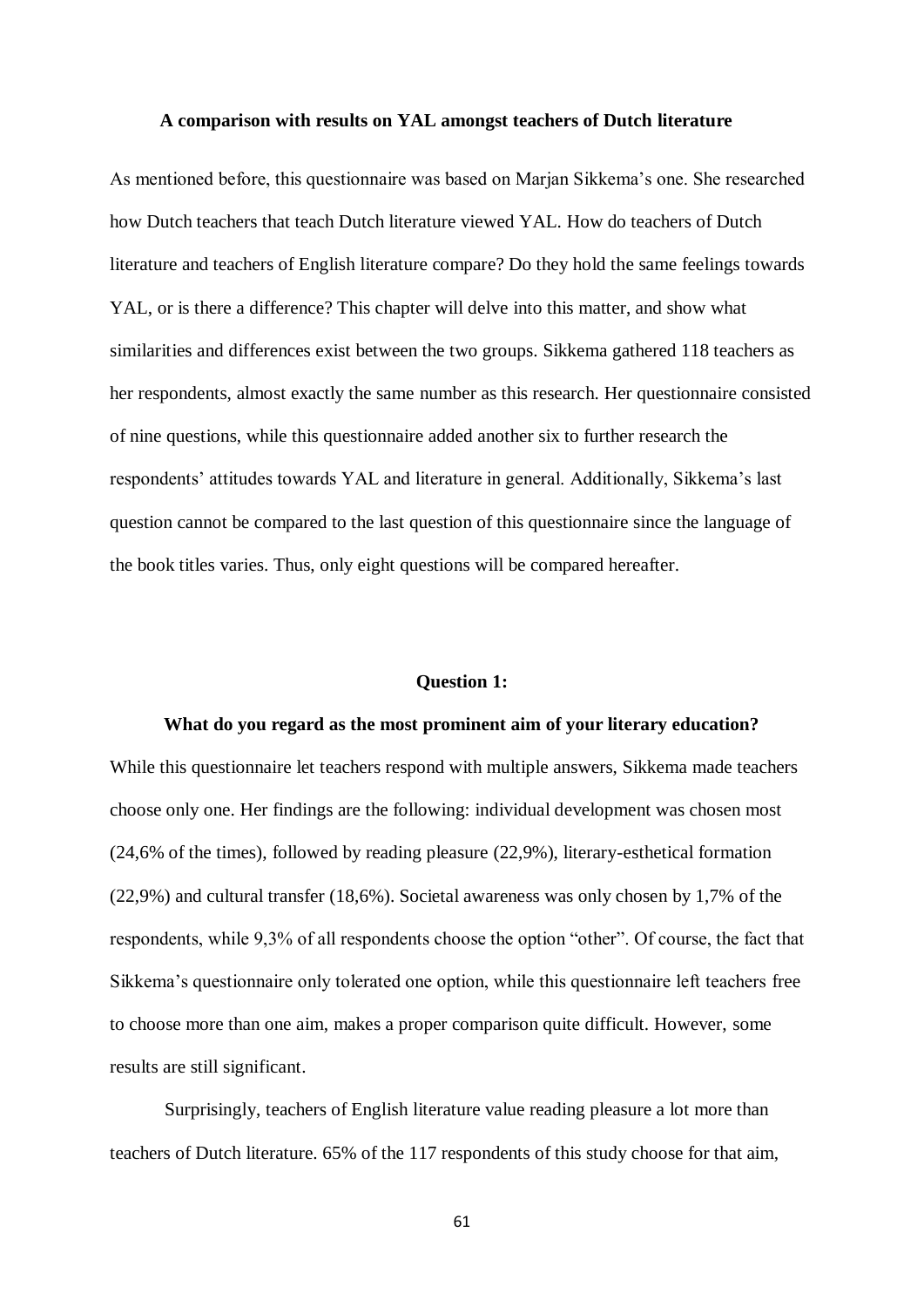while only 22,9% of Sikkema's 118 respondents valued this aim most. Also, cultural transfer appears more times in this questionnaire than in Sikkema's: 44% of this study's respondents choose that option, against 18,6% of Sikkema's respondents. Another noteworthy difference concerns the aim of individual development: teachers of the English language only choose it 37% of the times, making it the third most chosen option, while Sikkema's respondents valued it most, as 24,6% of Sikkema's respondents choose this option as their aim. It seems that individual development matters more to teachers of Dutch literature. The aim of literaryesthetical formation was found second most prominent in Sikkema's study (22,9%), whereas in this study it comes at the last place with only 25% of the votes. Societal development comes last in Sikkema's study with 1,7% of the votes, and second last in this one with 33% of the votes. Chart 11 and 12 show the differences in votes of Sikkema's study and this study.



Thus, teachers of Dutch literature and teachers of English literature appear to have very different aims. But this could have occurred because of the difference between choosing one option or multiple. Perhaps, when confronted with only one possible choice, respondents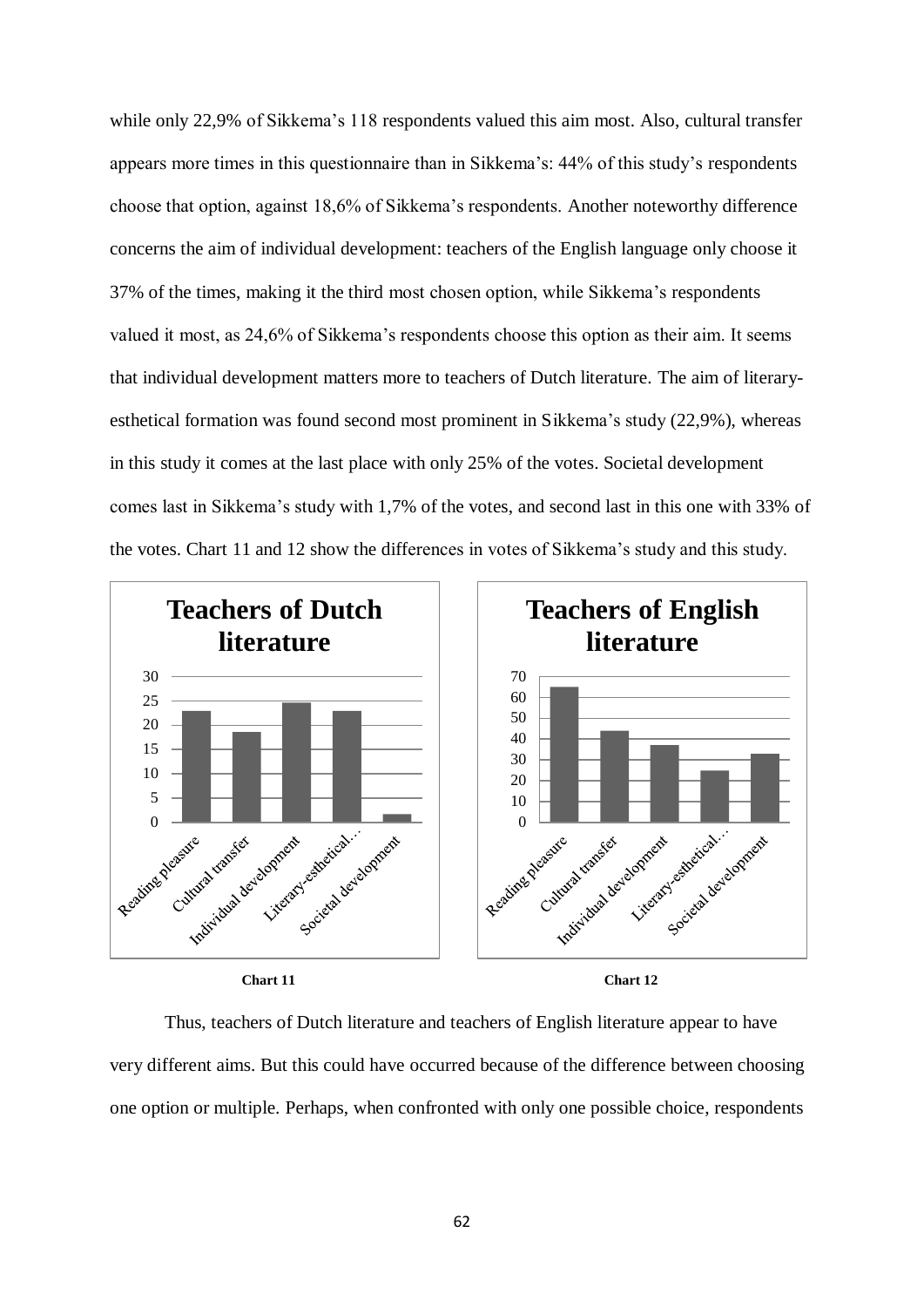feel that certain aims come second, or even third or fourth in their list of aims. They would then not appear in Sikkema's study. However, they did come up in this study.

# **Question 2:**

#### **In what ways do your students choose a book for their reading list?**

Again, this study let teachers choose multiple options while Sikkema's only accepted one. In both studies, the option "I let my students choose their book by themselves" was chosen most: Sikkema's respondents choose it 41,5% of the times, against this study's 58%. Notable in Sikkema's study is that 29,7% of all respondents choose for "other" and clarified that they used a combination of the above mentioned ways. Apparently, teachers felt Sikkema's single choice too limiting. Another striking difference can be seen at the option "they all read the same book": this study reports that 43% of all teachers use this way to choose a book for their students, while Sikkema's study pointed out that only one teacher out of 118 used this method. The other options ("they have to read from a predetermined list of books" and "I give my students a short book number as advice" ) gathered a rather similar number of respondents, as both the teachers of Dutch literature as the teachers of English literature choose it less than 20% of the times.

#### **Question 3:**

# **Do you allow your students of the Tweede Fase HAVO/VWO/Gymnasium to read young adult literature for their reading list?**

This question only allowed teachers to answer with either "yes" or "no", so both studies can easily be compared. Chart 13 shows how the teachers responded.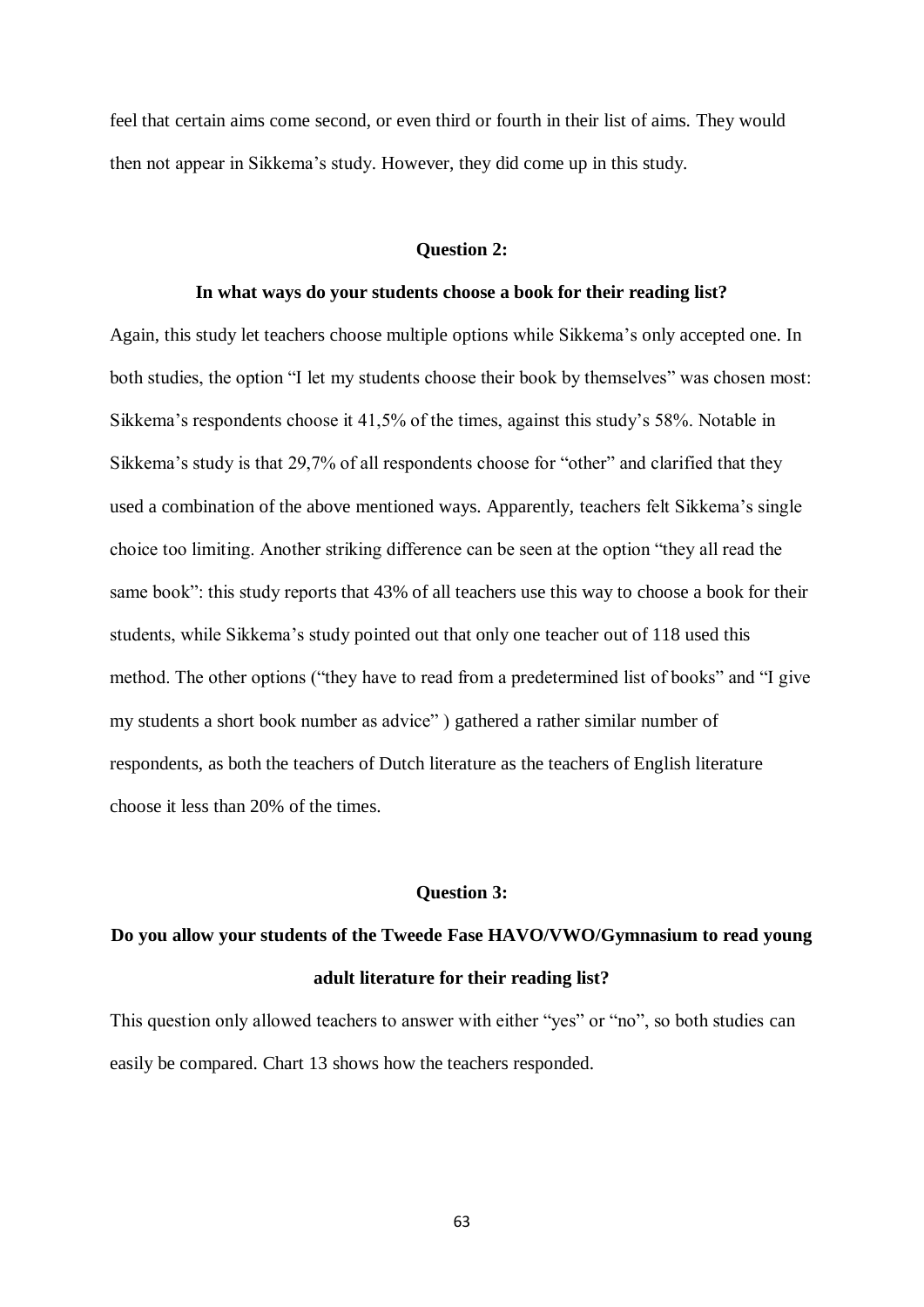



61% of the teachers of Dutch literature responded positively, against 81% of the teachers of English literature. Thus, while both studies show a large number of teachers tolerating YAL in their literature lessons, teachers of the English language still outnumber their Dutch literature colleagues. Even the number of teachers that would accept YAL for limited years, for example only the fourth or fourth and fifth year, is larger for teachers of English literature than for teachers of Dutch literature. 34,7% of Sikkema's respondents answered positively to limitations to YAL in "Tweede Fase" years, while 50% of this study's respondents answered this way. Still, far more than half of both types of teachers would allow YAL in their classes.

# **Question 5:**

# **Do you think it could be useful to use YAL in classes of the Tweede Fase?**

Just like the previous question, this one shows that teachers of the English language only slightly surpass their Dutch literature colleagues. 90% of this study's respondents felt that YAL could be useful in classes of the "Tweede Fase", against 79,7% of Sikkema's respondents. Sikkema also categorizes her respondents' reasoning into five main arguments.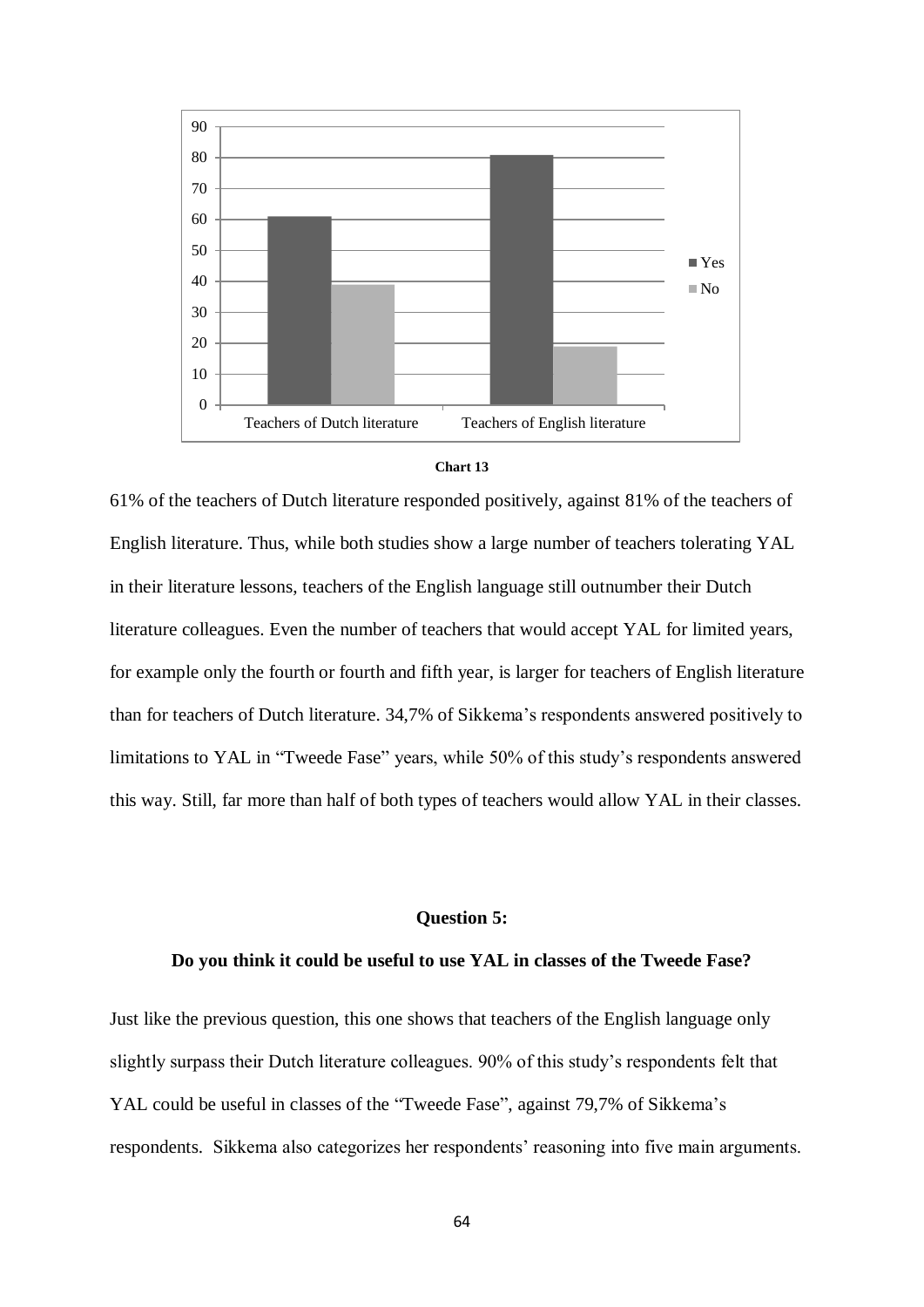33,1% of her respondents answered that YAL could be useful in classes of the "Tweede Fase", since it can function as a "bridge" towards adult literature. 21,2% believed that YAL can stimulate a student's reading pleasure, 16,1% claimed that YAL books could be valuable since students will easily identify themselves with the protagonists, and only 9,3% explained that YAL could be useful because of its literary quality. This study showed too many different opinions and has therefore decided not to categorize the arguments. However, the majority of respondents who answered positively to this question claimed that it could stimulate reading pleasure. While this answer did not receive most votes in Sikkema's study, it did appear as relatively important as well.

### **Question 8:**

#### **Do you keep track of newly published young adult books?**

The results of this question are very similar. In this study, 60% of the respondents answered positively to this question. In Sikkema's study, this percentage was just slightly higher, namely 68,7%. While this study categorizes the ways through which teachers could keep track of YAL, Sikkema only mentioned some responses. She reports that the majority of teachers kept track by reading journals and magazines, by visiting bookstores, and by asking the librarian of their school. The more obvious way, the Internet, was not mentioned. This study shows a few differences. 29% of all teachers reported using the Internet to gather information on YAL, another 21% mentioned the media (magazines, journals or newspapers) and 16% explained that they kept track through known publishers of YAL books. Thus, the top 3 of ways to keep track of YAL looks slightly different.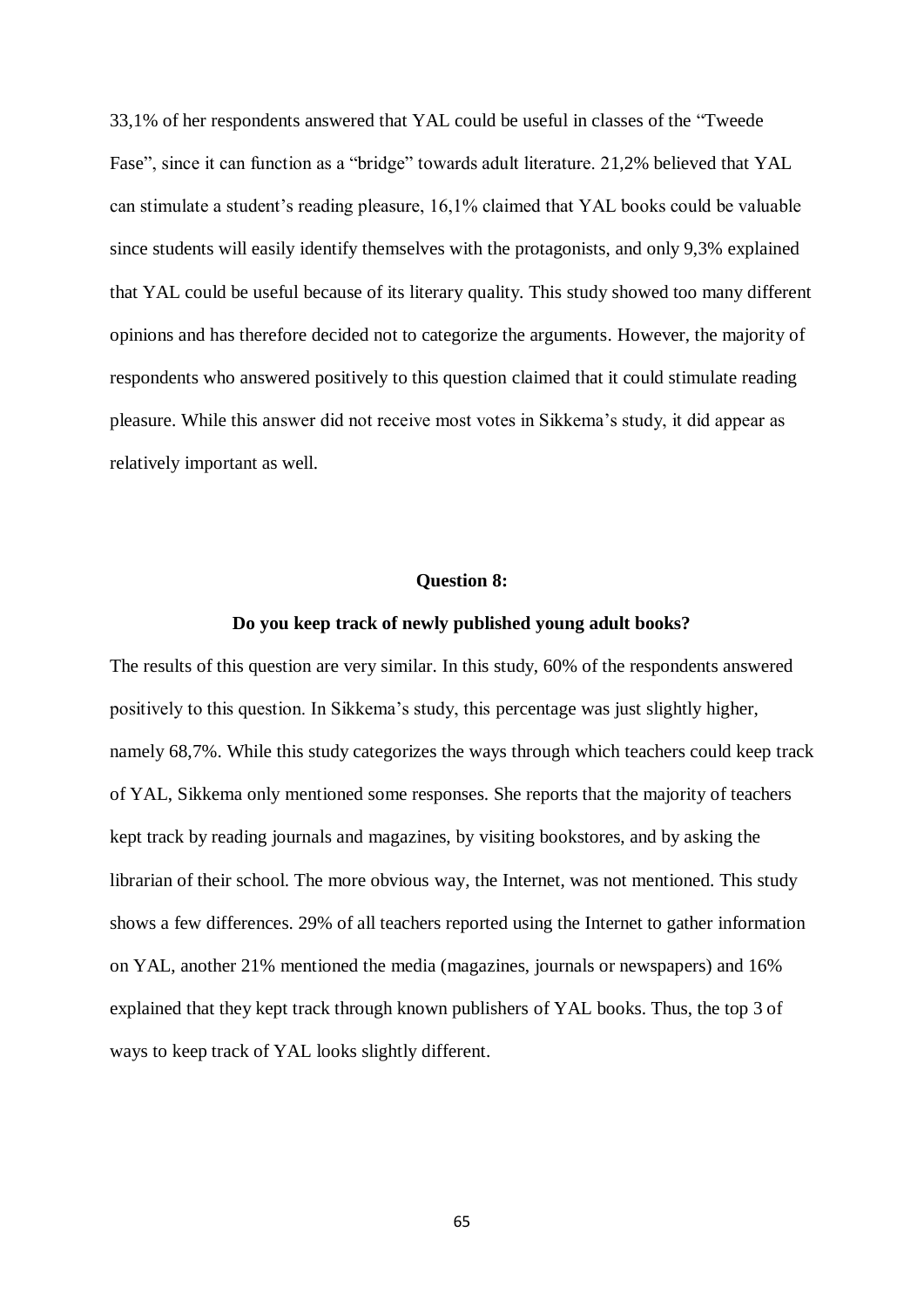#### **Question 10:**

# **Do you read YAL and, if so, what are the last two YAL novels you have read?**

61% of Sikkema's respondents answered this question positively, while this study gained a larger percentage, namely 81% of all 117 respondents. In Sikkema's study 57 titles were cited and, again, this study surpasses that number: 76 titles were mentioned by the respondents of this study. Except for one Dutch novel, these were all novels of English writers, while Sikkema accepted both Dutch and international authors. Comparing the book titles has no sense here, since the two studies have book titles of two different languages. Still, Dutch teachers of English literature seem to read more YAL than Dutch teachers of Dutch literature.

# **Question 11:**

**Do you regard young adult books as literature? If so, why, and if not, why not?** This was the last question that both studies had in common, and it shows that slightly more teachers of Dutch literature regard YAL as literature. Chart 14 shows how the two studies differ.



**Chart 14**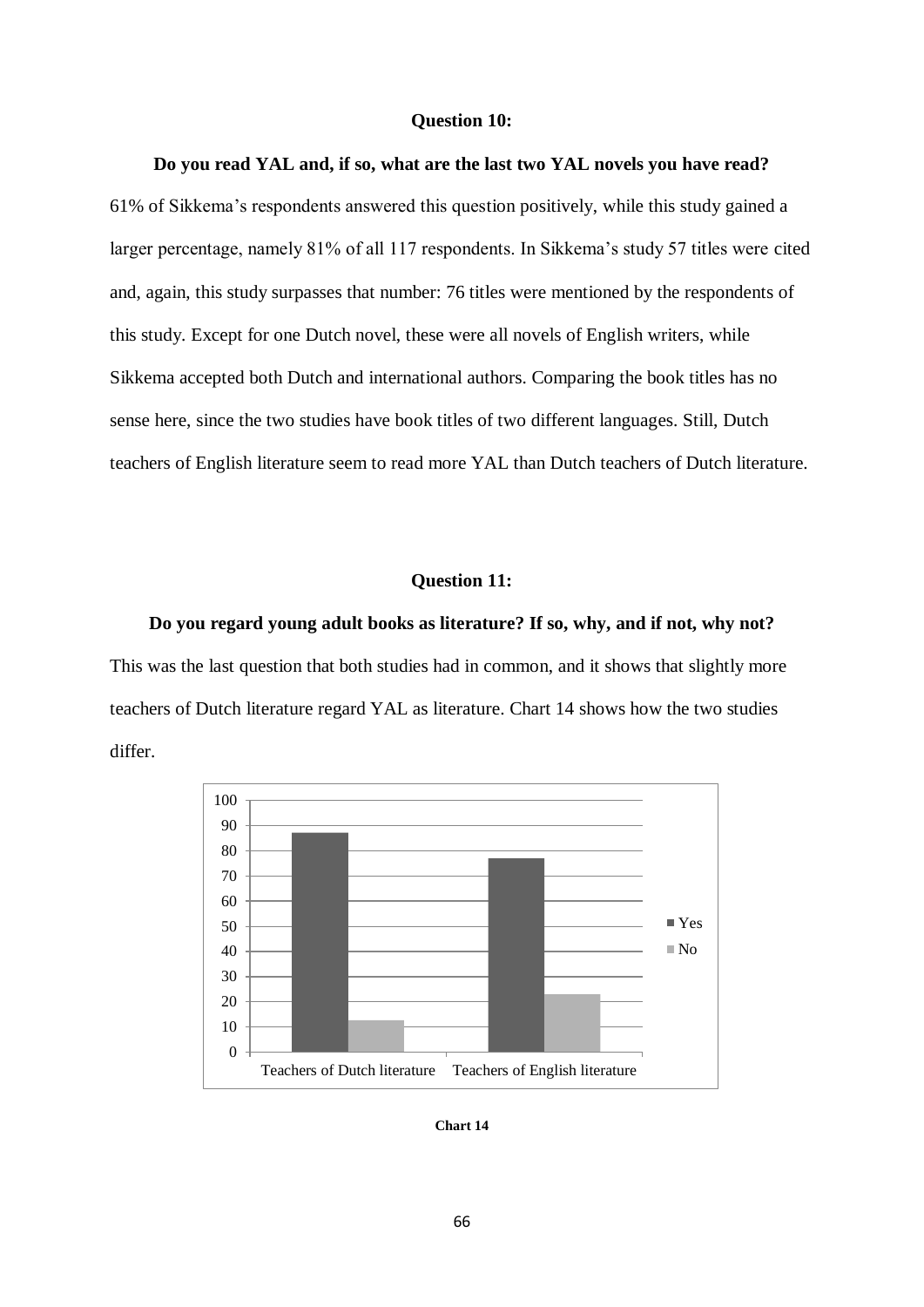While Sikkema's percentage of positive responses was a strikingly high 87,3%, this study showed a slightly smaller number, namely 77%. Of the positive responses of Dutch literature teachers, 29,7% mentioned that YAL could be literature but that it depends on what book you evaluate. 27% of the English literature teachers made the same point. 12,7% of Sikkema's respondents did not see YAL as literature, and 23% of this study's respondents agree. However, a large majority of teachers of Dutch literature and English literature still regards YAL as literature.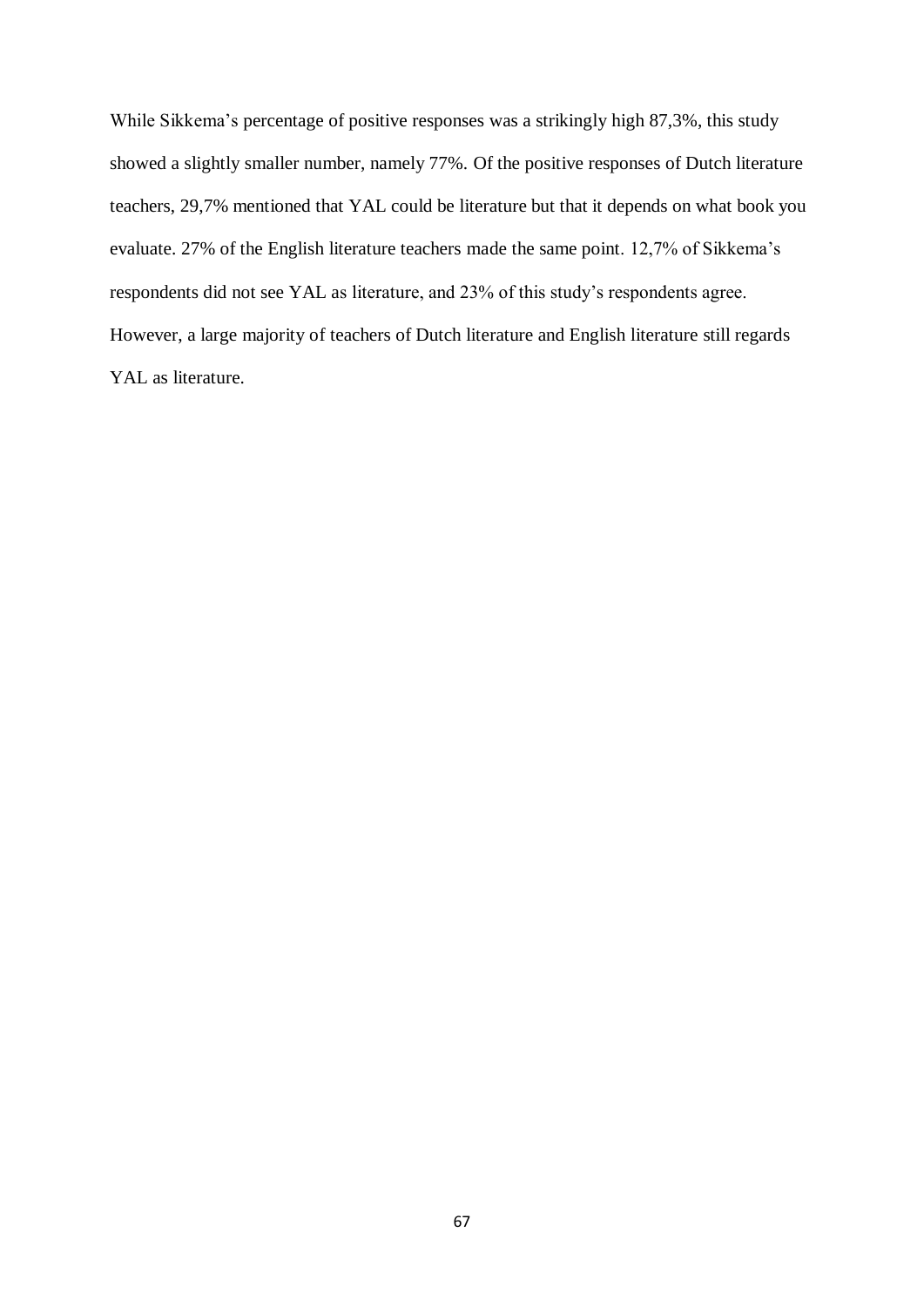# **Conclusion**

Just like Marjan Sikkema's research, this study has found that Dutch teachers are very interested in YAL and in what it could offer to students of the "Tweede Fase". The theoretical chapter of this study had already shown the importance of YAL for literary lessons, but the results of the questionnaire have shown that most Dutch teachers of the English language already know this. As mentioned before, 65% of the respondents value "reading pleasure" as their most important literary aim. They see it as their personal aim to instill a pleasure towards reading in the hearts of their students, and 81% of all respondents therefore lets their students read YAL for their official reading list as the plots and language used in YAL connects more with students than those of adult literature. The attractive features of YAL which were listed in the introduction, that protagonists have the same age as students of the "Tweede Fase" and that the themes relate more to students, are also mentioned by the respondents.

An astonishingly high percentage of 90% of all respondents claimed that YAL could be fruitful for their literary lessons. However, information and education on YAL is lacking and teachers have had to deal with this loss. A meager 25% had received some information on YAL, while the other 75% was left to look into the subject by themselves. Fortunately, 64% of all respondents actually does this. Sometimes for their own reasons (19%) but more times for the sake of their students (34%). Unfortunately, 10 respondents lamented that they do not have the time to keep track of YAL. Perhaps occasional information through the Digischool mailing list could help satiate the interest of this group.

The hypothesis that teachers might prefer the Classics, or modified Classics, has proven to be partly untrue. While the aim of "cultural transfer", often connected to the preference and usage of Classics, was still chosen 44% of the times, 80% of the respondents answered negatively to the question if they allowed modified Classics to be read. Reasons varied, but a sixth of these respondents mentioned that these books could not be seen as true

68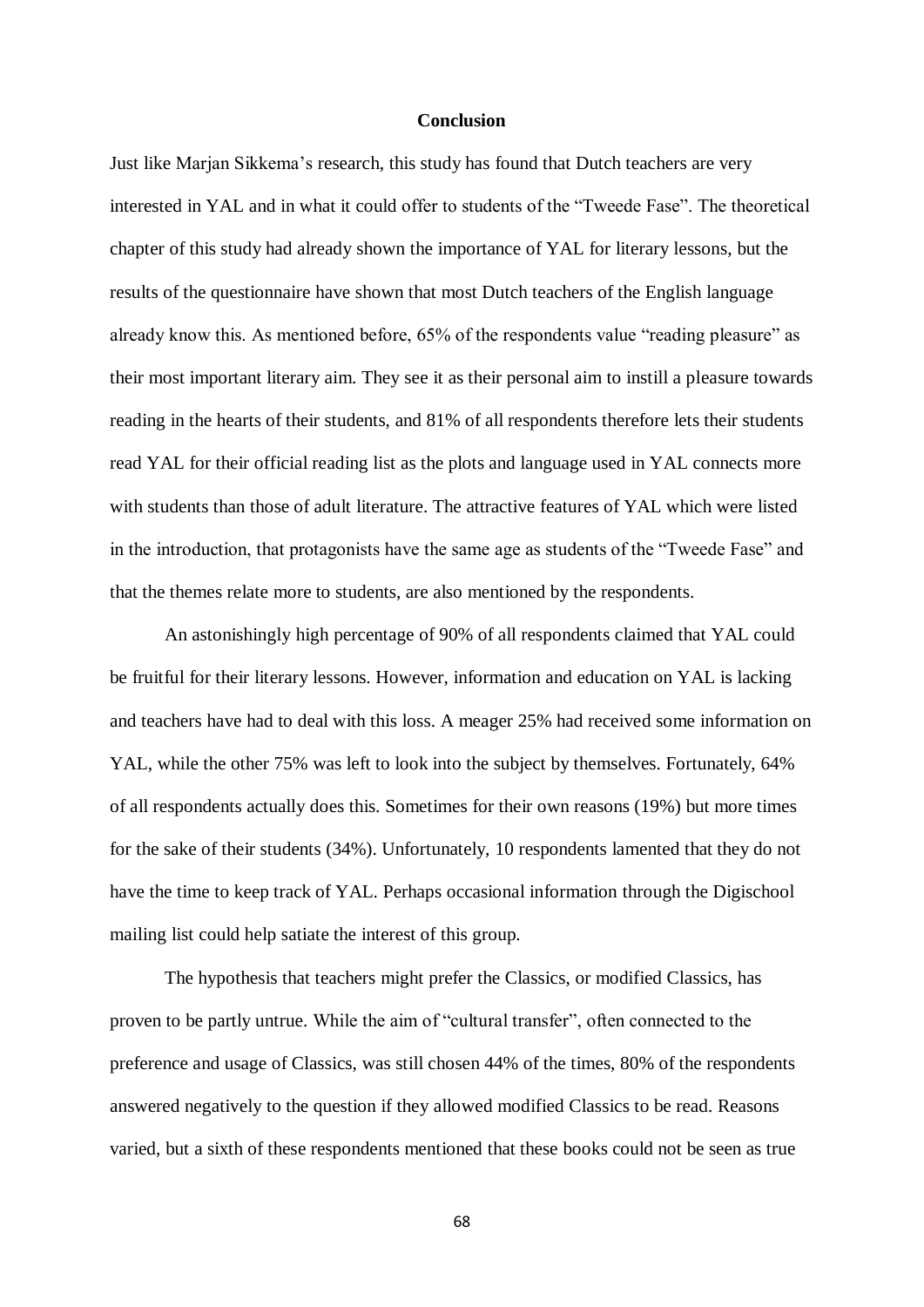"literature" or actual narratives anymore. They were modified far too much. Instead, these teachers would prefer YAL books.

Ultimately, all these positive responses show one thing: that teachers have understood how valuable YAL could be, and that they have chosen to allow this literary category in their classrooms. Even if YAL has only recently been credited with a high literary level, Dutch teachers of English have understood the importance and necessity of these type of books. Luckily, the final exams do not restrict the use of YAL. It should not come as a surprise then, if the usage of YAL will grow even more. Perhaps in the future all school curricula will consist of YAL and, for the sake of the students, this change will only prove fruitful.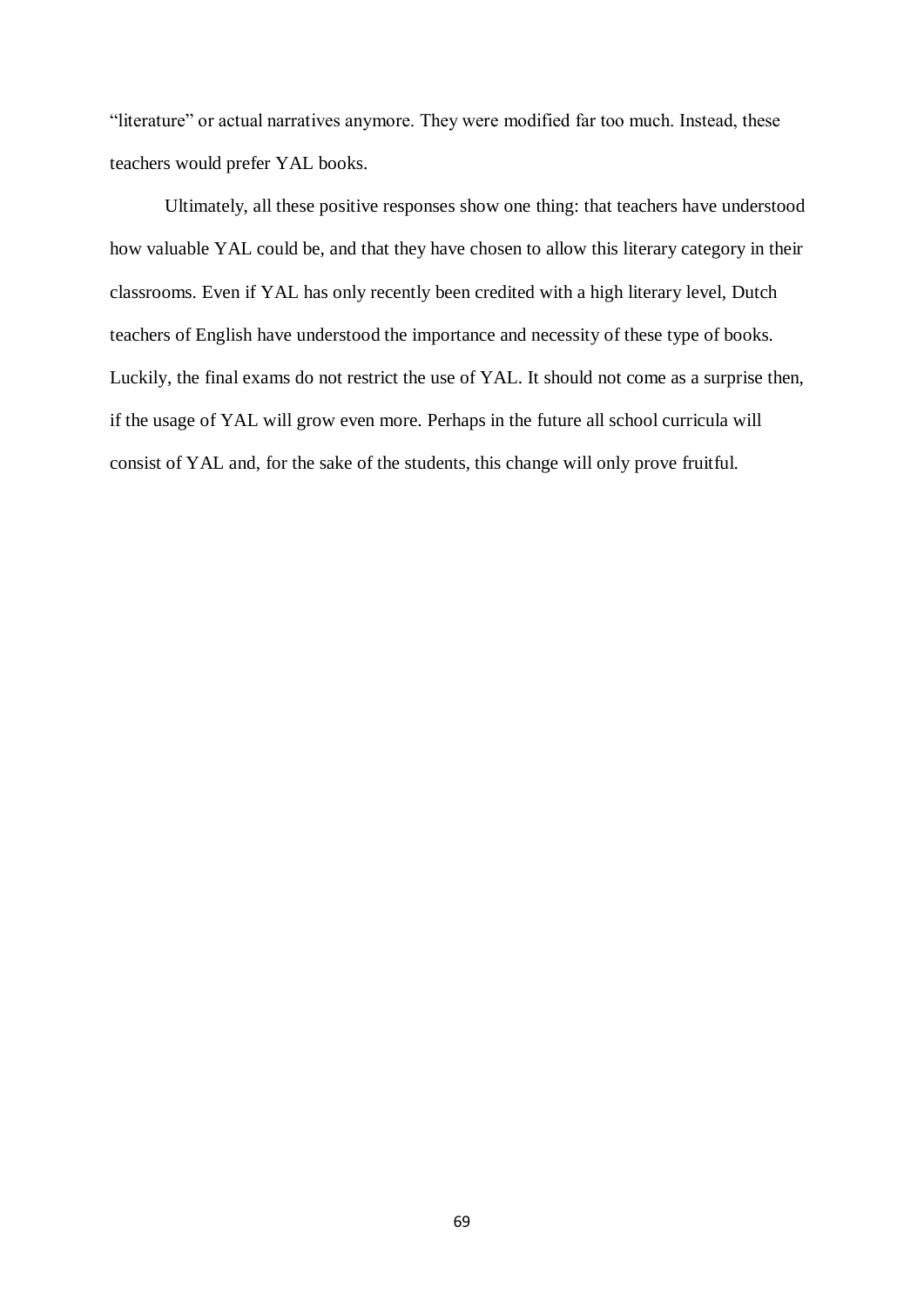# **Discussion Points**

This study has tried to show the importance of YAL and its present-day usage by Dutch teachers of English literature. Of course, teachers should be granted the freedom to teach their students literature in ways that they deem fit, but the results of the questionnaire show that YAL's qualities are not (well) known to all. Why have educational studies shied away from YAL? Or have current studies updated their courses to include YAL as well? This could be an interesting topic for further research. However, teachers that have finished their teacher training should also be offered courses on YAL, to better their knowledge on the subject. As one respondent stated: "You do not only learn during your study, you learn all through life, especially if you work in the educational system." Brief courses on how YAL could be introduced in the English literature lesson, or step-by-step YAL lesson plans could be beneficiary for these teachers.

Of course, this study has not been able to address all or a large number of Dutch teachers of the English language because of time limitations. In the future, it could be worthwhile to repeat the study to see how a larger number of teachers thinks about YAL and if opinions have changed over time. Additionally, it would have been interesting to see what definition each teacher had of YAL. The questionnaire contained a small flaw: it had not clarified what the study saw as "YAL". The theory chapter of this study has already shown that various definitions exist, and the respondents must have had different views on what YAL could be as well. For future research then, it would be useful to specify what definition of YAL is used.

Another interesting discussion point is how students fit into this debate about the importance of YAL. Do they read YAL in and outside of the classroom? Do they even know what it is, and how do they come into contact with these types of books? In comparison to the Classics: how many YAL books make it on a student's book list? Do students mimic the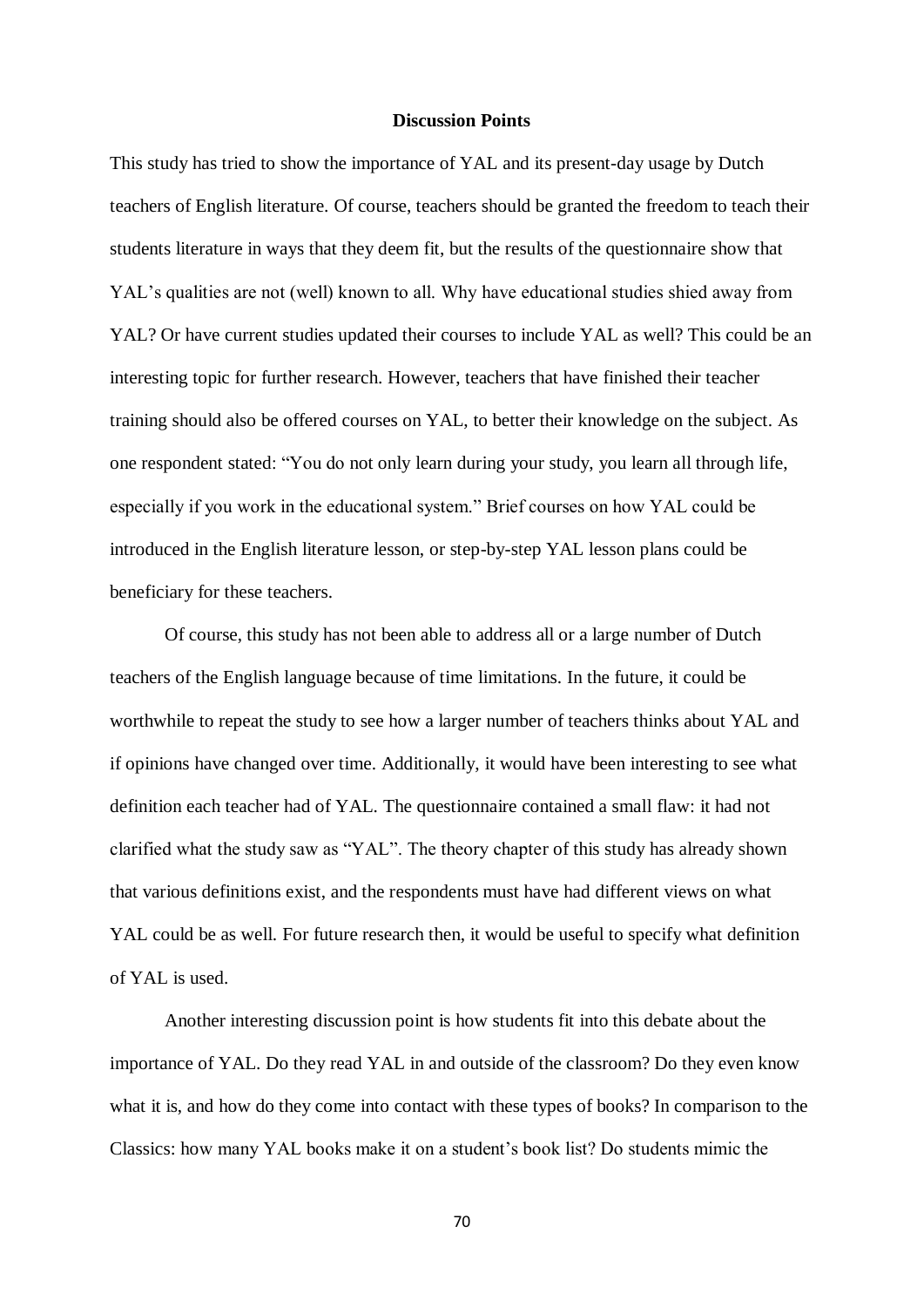preferences of their teachers, ignoring YAL books for their lists if their teachers disregard them as well, or do they read them in spite of their teacher? Or is this another misconception on YAL, and do teachers fully embrace YAL for their students' book lists? All of these questions could be answered with a study on students' attitudes towards YAL, which would definitely be an interesting read. As with all the fuss on how teachers react to YAL, not much has been written on how students see the category. Stoter, Kamphuis and Kamphuis have tried to see what attitudes students of modern languages had towards YAL. They asked students of three Dutch high school and found out that these students preferred YAL over adult fiction. Thus, YAL could be useful for students of the third to the fifth (HAVO) or sixth (VWO) year. However, the researchers still stressed that more research should be done on the matter.

Ultimately, enough can be said and done on the topic of Young Adult Literature. While previous studies and articles have successfully shone a light on the, previously, underexposed topic, there still remains enough to look into. Hopefully, the future will bring more on this valuable topic.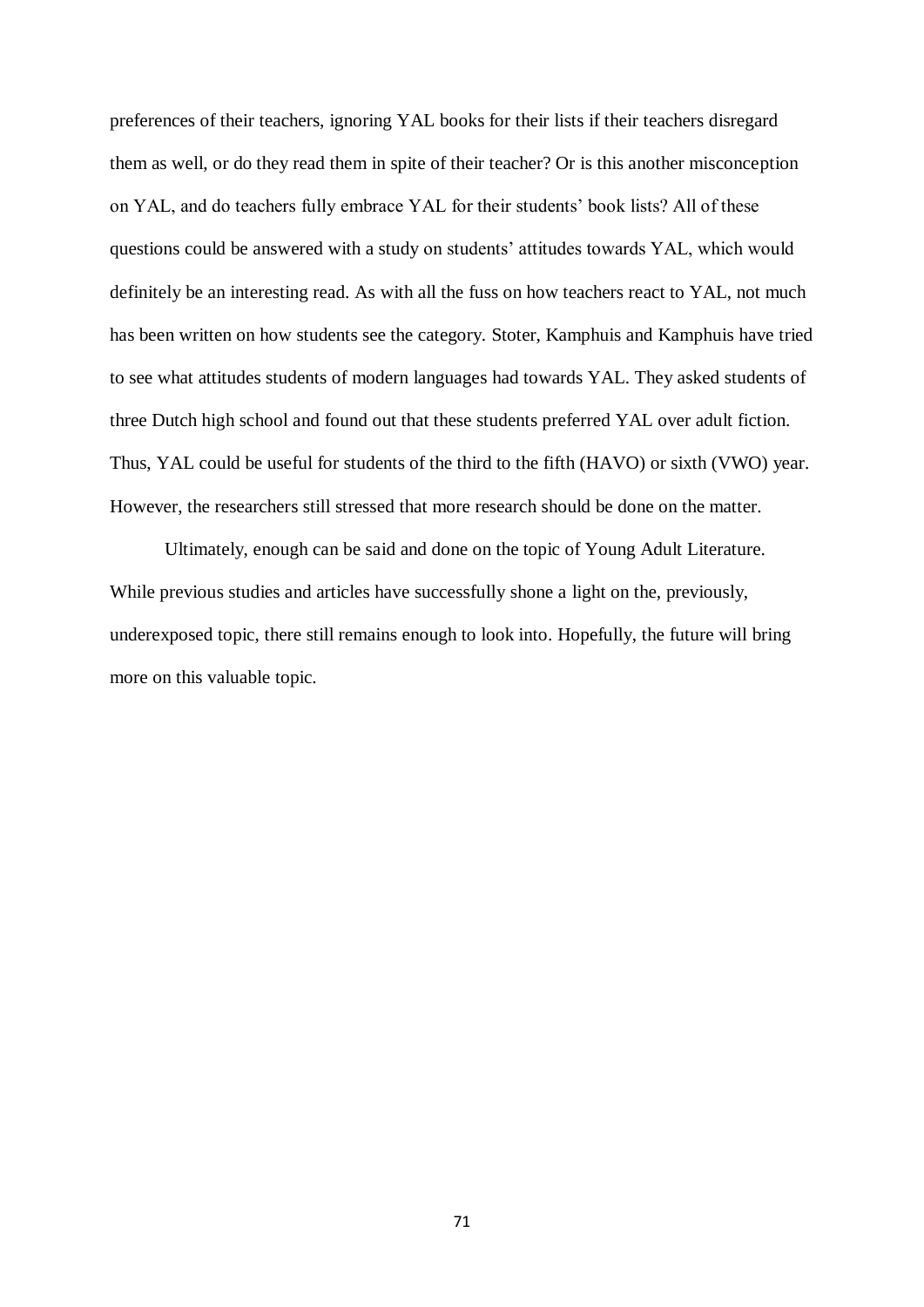# **Bibliography**

- "About the Cybils Awards." *The Cybils: Children's and Young Adult Bloggers' Literary Awards*. 2011. 12 June 2012. http://dadtalk.typepad.com/cybils/about-the-cybilsawards.html.
- "About the Prize." *The Man Booker Prizes*. 2012. 28 June 2012. http://themanbookerprize.com/the-man-booker-prize-2012.
- "About YALSA." *YALSA: Young Adult Library Services Association*. 1997-2011. 10 June 2012. http://www.ala.org/yalsa/aboutyalsa.
- Alsup, Janet. "Identification, Actualization, or Education: Why Read YAL?" *Young Adult Literature and Adolescent Identity Across Cultures and Classrooms: Contexts for the Literary Lives of Teens*. New York: Routledge, 2010.
- Berkhout, Ernest, Peter Berkhout and Dinand Webbink. "The Effects of a Dutch High School Curriculum Reform on Performance in and After Higher Education." *De Economist* 159 (2011): 41-61.
- "Best Fiction for Young Adults Nominations." *Young Adult Library Services Association*. 1997-2012. 28 June 2012. http://www.ala.org/yalsa/bfya/2012.
- Boekhout, L. and M. van Hattum. "Een Onderzoek naar de Problematie Rond de Overgang van Jeugd- naar Volwassenliteratuur." *Spiegel* 10.1 (1992): 107-118.
- Bonset, Helge. *Nooit met je Rug naar de Klas! Een Boekje over ons Schoolse Schoolsysteem*. 2nd ed. Amsterdam: De Bezige Bij, 1969.
- Brown, Jean E. and Elaine C. Stephens. *Teaching Young Adult Literature: Sharing the Connection*. Belmont, CA: Wadsworth, 1995.
- Brown, Matthew D. "I'll Have Mine Annotated, Please: Helping Students Make Connections with Texts." *English Journal* 96.4 (2007): 73-78.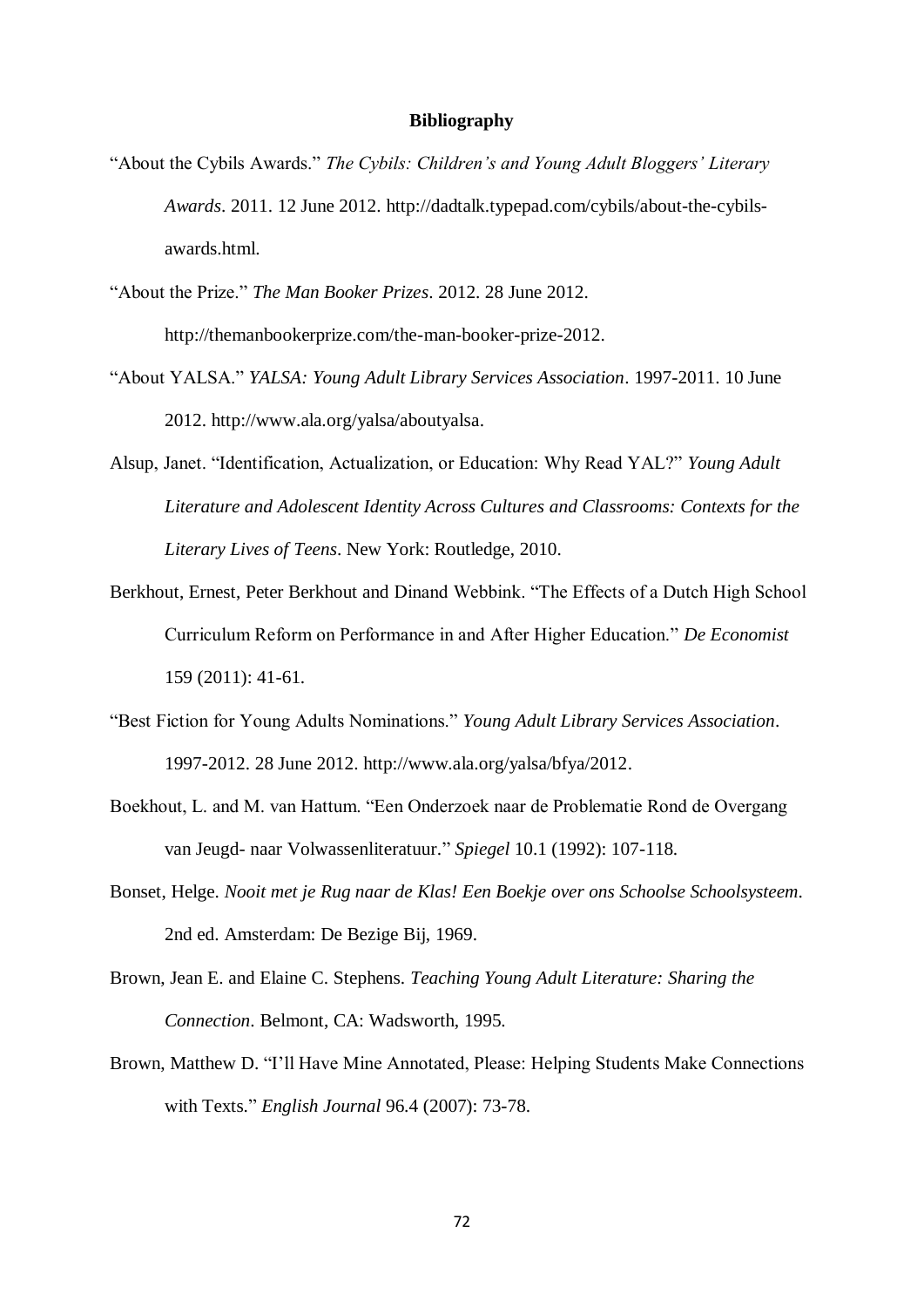- Byrne Bull, Kelly. "Connecting with Texts: Teacher Candidates Reading Young Adult Literature." *Theory into Practice* 50.3 (2011): 223-231.
- Byrne Bull, Kelly. "Identifying Obstacles and Garnering Support: Young Adult Literature in the English Language Arts Classroom." *Teaching Young Adult Literature Today: Insights, Considerations, and Perspectives for the Classroom Teacher*. Ed. Hayn, Judith A. and Jeffrey Kaplan. Plymouth: Rowman & Littlefield, 2012. 61-78.
- Campbell, Patty. "The Sand in the Oyster: Rescuing Young Adult Literature." *Horn Book Magazine* May/June 1997: 363-370.
- Cart, Michael. *Young Adult Literature: From Romance to Realism*. Chicago: American Library Association, 2010.
- Carter, Ronald A. and Michael N. Long. *Teaching literature*. New York: Longman, 1991.
- "Children's Paperback Books." *The New York Times Best Seller*. 17 June 2012. New York Times Online. 20 June 2012. http://www.nytimes.com/best-sellers-books/2012-06- 17/paperback-books/list.html.
- Christenbury, Leila. *Making the Journey: Being and Becoming a Teacher of English Language Arts*. 3rd ed. Portsmouth: Heinemann, 2006.
- Cole, Pam B. *Young Adult Literature in the 21st Century*. New York: McGraw-Hill, 2009.
- College voor Examens. *Moderne Vreemde Talen HAVO: Syllabus Centraal Examen 2012*. Utrecht: College voor Examens, 2010.
- College voor Examens. *Moderne Vreemde Talen VWO: Syllabus Centraal Examen 2013.* Utrecht: College voor Examens, 2011.

"Costa Book Awards." Costa Coffee 2011. 28 July 2012. http://www.costabookawards.com/.

Council of Europe. Education and Languages. *Common European Framework of Reference for Languages: Learning, Teaching, Assessment (CEFR)*. Cambridge: Cambridge University Press, 2000.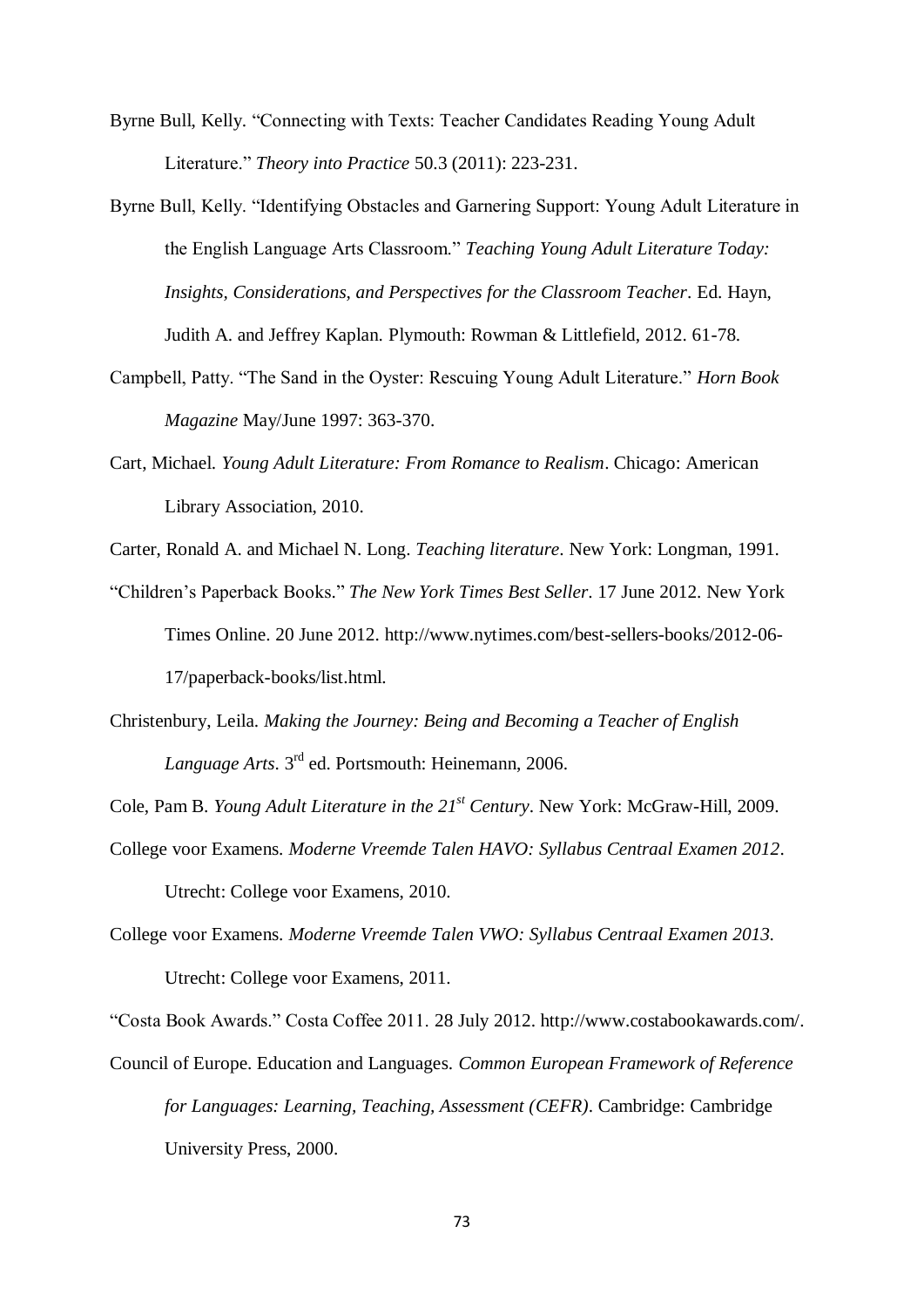- Dekkers, Geertje and Hasan Evrengun. "Middelbaar Onderwijs in Nederland: een Halve Eeuw Strijd tussen Beleidsmakers en Scholen." *Historisch Nieuwsblad* 7 2002. 1 July 2012 http://www.historischnieuwsblad.nl/nl/artikel/5953/middelbaar-onderwijs-innederland-een-halve-eeuw-strijd-tussen-beleidsmakers-en-scholen.html.
- Dirksen, Joop. "Leerlingen, Literatuur en Literatuuronderwijs." *Forum of arena, opvattingen over literatuuronderwijs: een stand van zaken in 2007*. Ed. Hans Goosen. VON-Cahier 1. http: www.vonmoer.nl/voncahiers.htm. 2007. 12-24.
- Edwards, Margaret A. "The Rise of Teen-Age Reading." *Saturday Review* 13 November 1954: 88-89.
- Forman, Jack. "Paul Zindel." *Twentieth-Century Young Adult Writers*. Ed. Laura Standley Berger. Detroit: Saint James Press, 1994. 931-933.
- Gallo, Don, Ted Hipple and Jennifer L. Claiborne. "Bold Books for Teenagers: The Best Young Adult Novels of All Time, or 'The Chocolate War' One More Time." *English Journal* 94.3 (2005): 99-102.
- Gemert, Lia van. "De canon voorbij. Nieuwe kansen voor historische literatuur." *Tsjip/Letteren* 12.1 (2002): 24-29.
- Ghesquière, Rita. *Jeugdliteratuur in Perspectief*. Leuven: Acco, 2009.
- Glencoe Literature Library. *Study Guide for* '*The Pigman'*. New York: McGraw-Hill, 2000.
- Hayn, Judith A., Jeffrey S. Kaplan, and Amanda Nolen. "Young Adult Literature Research in the 21st Century." *Theory into Practice* 50.3 (2011): 176-182.
- Herz, Sara K. and Don Gallo. *From Hinton to Hamlet: Building Bridges Between Young Adult Literature and the Classics*. Westport, CT: Greenwood Press, 1996.
- Holloway, Susan M. and Christopher J. Greig. "Literary Text Selections in Secondary School Classrooms: Exploring the Practices of English Teachers as Agents of Change." *Brock Education* 20.2 (2011): 25-42.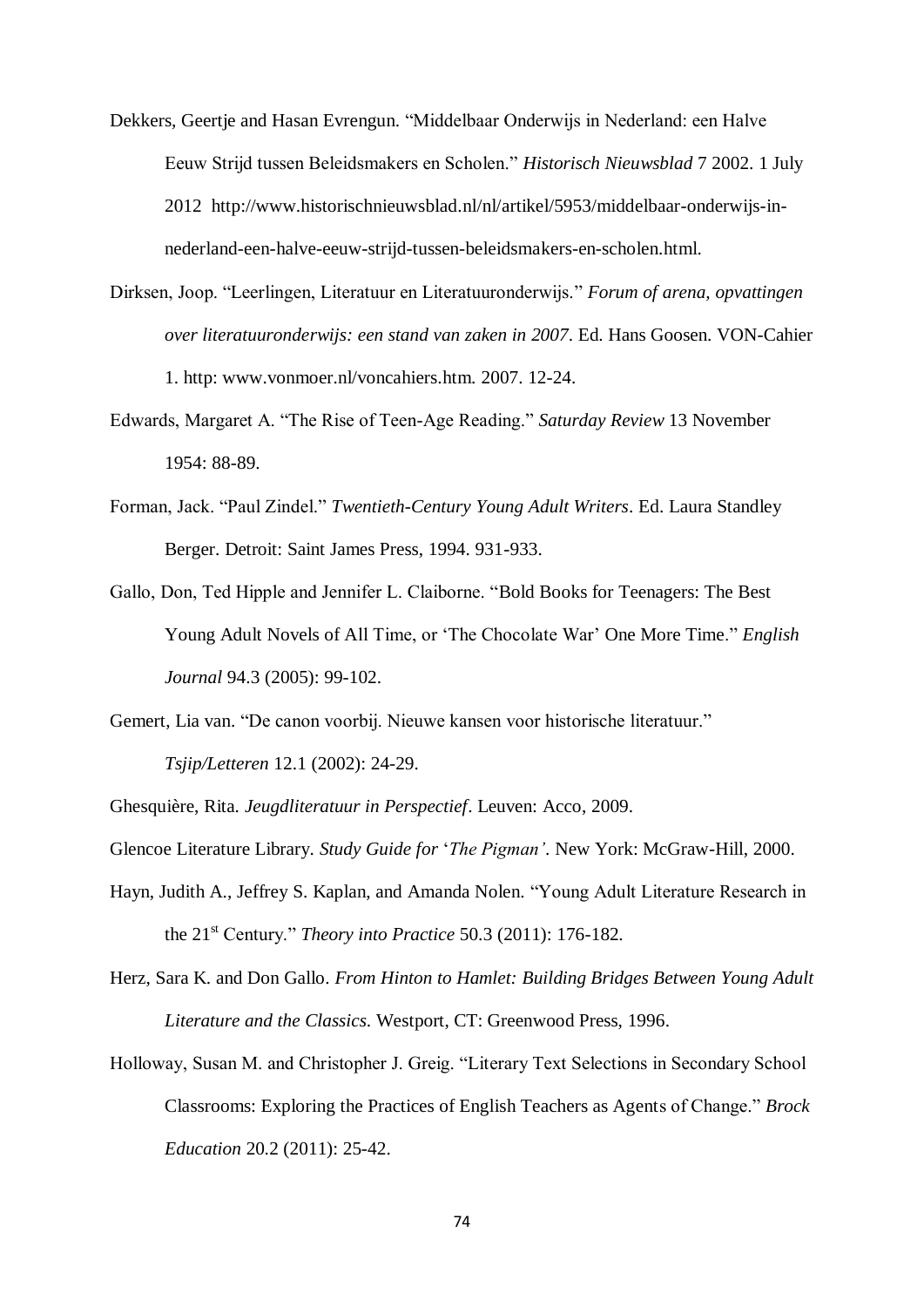Hoogeveen, Mariëtte and Helge Bonset. *Het Schoolvak Nederlands Onderzocht. Een Inventarisatie van Onderzoek naar Nederlands als Eerste en Tweede Taal in Nederland en Vlaanderen.* Leuven-Apeldoorn: Garant, 1998.

- Ivey, Gay and Karen Broaddus. "'Just Plain Reading': A Survey of What Makes Students Want To Read in Middle School Classrooms. *Reading Research Quarterly* 36.4 (2001): 350-77.
- Janssen, Tanja. *Literatuuronderwijs bij Benadering: Een Empirisch Onderzoek naar de Vormgeving en Opbrengsten van het Literatuuronderwijs Nederlands in de Bovenbouw van het Havo en Vwo*. Diss. U of Utrecht, 1998.
- Jennings, Frank G. "Literature for Adolescents Pap or Protein?" *English Journal* 45.9 (1956): 526-531.
- Kaplan, Jeffrey S. "The Changing Face of Young Adult Literature: What Teachers and Researchers Need to Know to Enhance Their Practice and Inquiry." *Teaching Young Adult Literature Today: Insights, Considerations, and Perspectives for the Classroom Teacher*. Plymouth: Rowman & Littlefield, 2012.
- "Kathleen Mitchell Award for Young Writers." The Trust Company Online. 2012. 28 June 2012. http://thetrustcompany.com.au/philanthropy/awards/kathleen\_mitchell.asp.
- Knulst, Wim and Gerbert Kraaykamp. *Leesgewoonten. Een Halve Eeuw Onderzoek naar het Lezen en Zijn Belagers*. Rijswijk: Sociaal en Cultureel Planbureau, 1996.
- Koelling, Holly. *Best Books for Young Adults*. 3rd ed. Chicago: American Library Associations, 2007.
- Kraaykamp, Gerbert. "Leesbevordering en Leesniveau. De Invloed van Ouders, Bibliotheek en School." *Lezen en leesgedrag van adolescenten en jongvolwassenen.* Ed. Anne-Mariken Raukema, Dick Schram & Cedric Stalpers. Delft: Eburon, 2002. 209-232.

Laarakker, Karin. "Baart Oefening Kunst? De Rol van Literaire Jeugdliteratuur bij de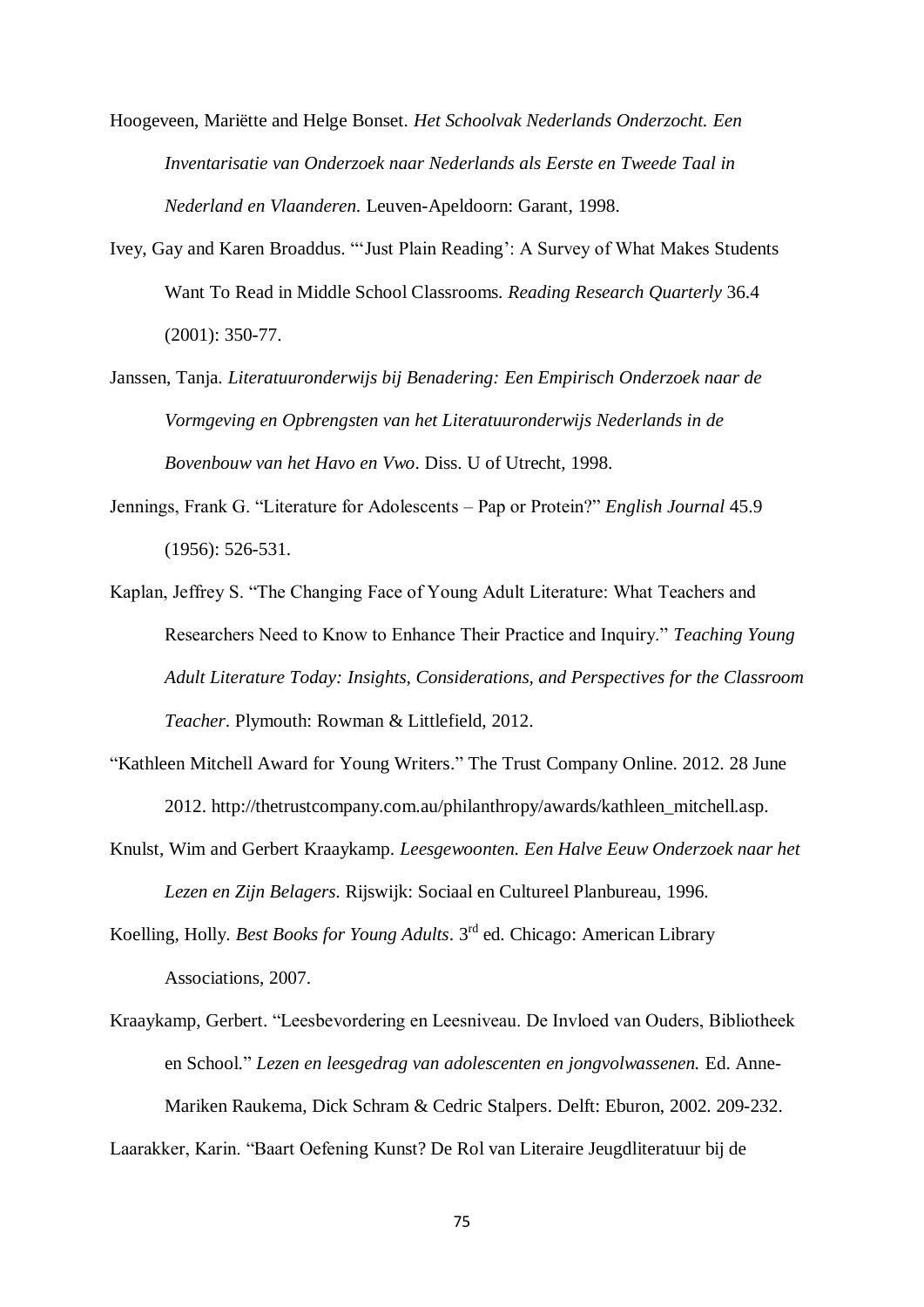Overgang naar Volwassenenliteratuur." *Dat Moet je Gelezen Hebben: Literaire en Educatieve Canonvorming in de (Jeugd)literatuur*. Ed. Helma van Lierop-Debrauwer, Piet Mooren and Harry Bekkering. Leidschendam: Biblion, 2004. 107-119.

- Lapp, Diane and Douglas Fisher. "It's All about the Book: Motivating Teens to Read." *Journal of Adolescent and Adult Literacy* 52.7 (2009): 556-561.
- Lierop-Debrauwer, Helma van and Neel Bastiaansen-Harks. *Over Grenzen: De Adolescententoman in het Literatuuronderwijs.* Delft: Eburon, 2005.
- "Looking for Alaska." *John Green Online*. 2012. John Green. 28 June 2012. http://johngreenbooks.com/looking-for-alaska/.
- Luijkx, Ruud and Manon de Heus. "The Educational System of the Netherlands." *The International Standard Classification of Education*: *An Evaluation of Content and Criterion Validity for 15 European Countries*. Ed. Silke L. Schneider. Mannheim: MZES, 2008. 47-75.
- "Margaret A. Edwards Award." *YALSA: Young Adult Library Services Association*. 1997- 2011. 11 June 2012. http://www.ala.org/yalsa/edwards.
- "Mark Haddon." *British Council Online*. 2011. 15 July 2012. http://literature.britishcouncil.org/mark-haddon.
- Monseau, Virginia and Gary Salvner. *Reading Their World: The Young Adult Novel in the Classroom*. Portsmouth, NH: Heinemann, 2000.
- Moors, Hanneke, Laurine Siermann and Karien de Smet. *Literatuuronderwijs in de Tweede Fase*. Diss. U of Utrecht, 2006.
- Mulder, Jan and Monique Wijffels. *Literatuur en Persoonlijke Ontwikkeling*. Amsterdam: VU, 1992.
- Mulder, Jan. *Literatuur in het Studiehuis: Een Introductie.* Zutphen: Thiememeulenhoff, 1997.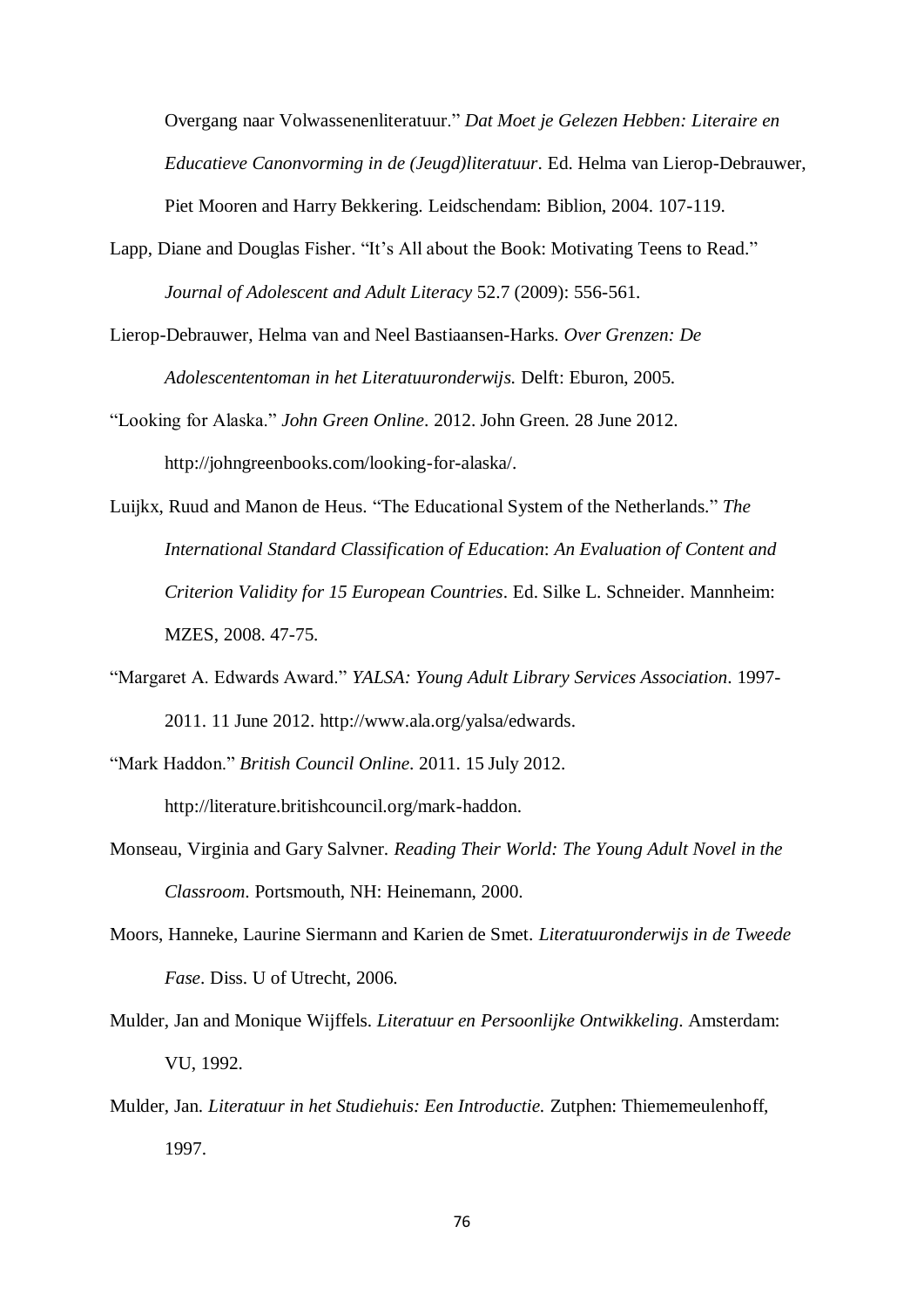- Nicolaas, Martijn and Steven Vanhoren. *Het Literatuuronderwijs in Nederland en Vlaanderen: Een stand van Zaken*. Den Haag: Nederlandse Taalunie, 2008.
- Nilsen, Alleen Pace and Kenneth L. Donelson. *Literature for Today's Young Adults*. 8<sup>th</sup> ed. Boston: Pearson Education, 2009.
- Nimon, Maureen. "Finding the Acceptable Boundaries: The Challenge in Young Adult Literature." *Orana* 34.2 (1998): 18-24.
- Netherlands. Ministerie van Onderwijs, Cultuur en Wetenschap. *Rijksleerplan. Eindexamenprogramma*. Den Haag, 1970. AVO 441542.
- O'Hara, Michael. "'Anything Goes'… Connecting Children to Literature: A Personal View." *Children's Literature in Education* 21.2 (1990): 119-127.
- Santoli, Susan P. and Mary Elaine Wagner. "Promoting Young Adult Literature: the Other "Real" Literature." *American Secondary Education* 33.1 (2004): 65-75.
- Schooten, Erik van, and Ron Oostdam. "Leerlingen in de basisvorming over fictie en fictieonderwijs." *Spiegel* 16.1 (1998): 47-82.
- Sikkema, Marjan. *De Opmars van Adolescentenliteratuur in het Onderwijs: Onderzoek naar de Huidige en Mogelijke Rol van Adolescentenliteratuur in het Literatuuronderwijs Nederlands*. Diss. U of Utrecht, 2012.
- Soter, A. and S. Connors. "Beyond Relevance to Literary Merit: Young Adult Literature as 'Literature.'" *ALAN Review* 37.1 (2009): 62-67.
- Stallworth, B. Joyce. "The Relevance of Young Adult Literature." *Teaching the Tweens* 63.7 (2006): 59-63.
- Stoter, Marten, Kamphuis, Alma and Lisa Kamphuis. *Puberaal (Lees)gedrag: de Invloed van Adolescentenliteratuur op het MVT-Onderwijs*. Diss. U of Utrecht, 2008.

Tatum, Alfred. "Adolescents and Texts." *English Journal* 98.2 (2008): 82-85.

Tellegen, Saskia and Lieven Coppejans. *Verbeeldend lezen*. Den Haag: NBLC, 1992.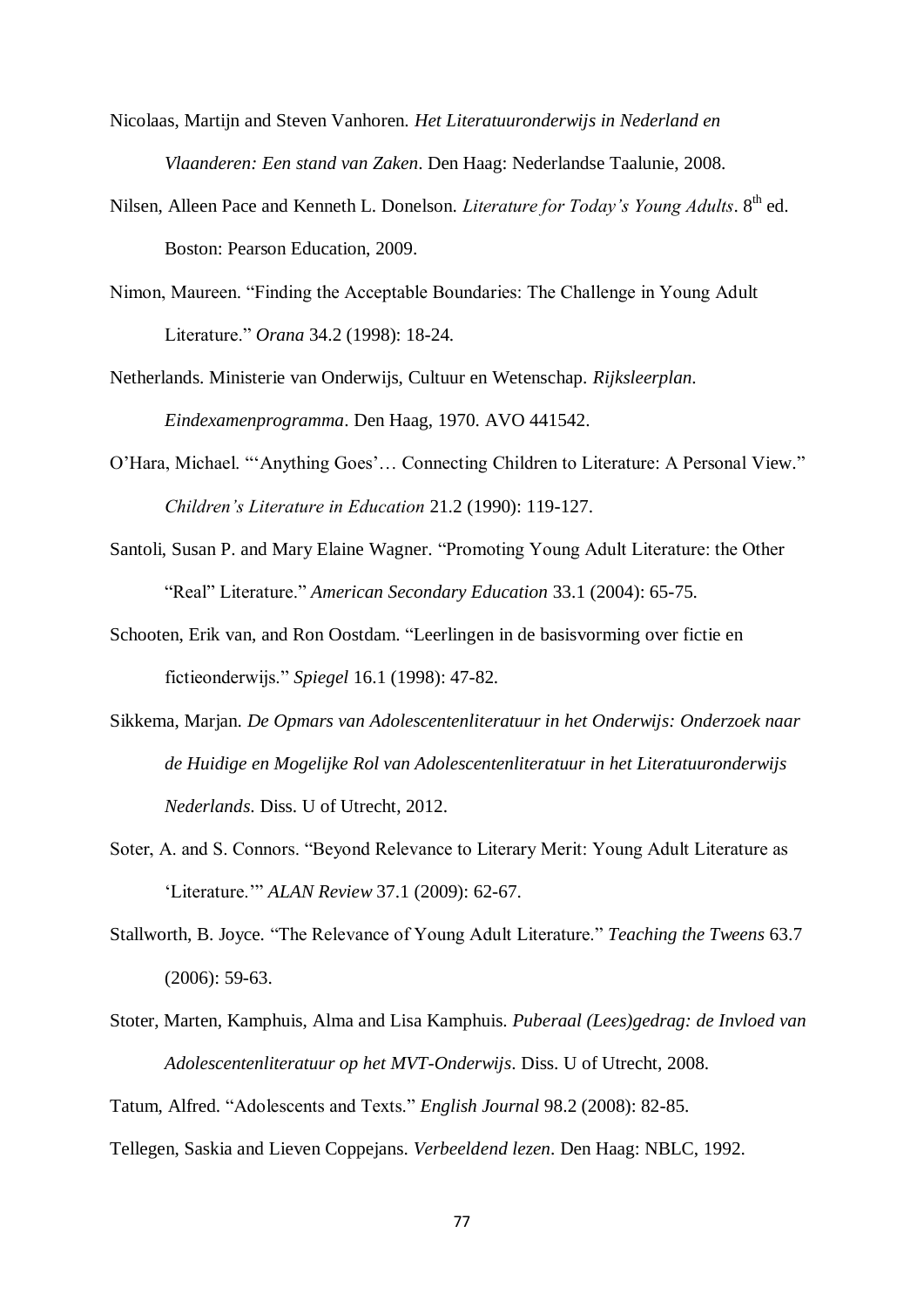- "Van Mammoetwet tot VMBO." Cindy Castricum Online. 2007. Cindy Castricum. 28 June 2012. http://cindycastricum.wordpress.com/2007/03/15/van-mammoetwet-tot-vmbo/.
- Verboord, Marc. *De Invloed van Literatuuronderwijs en Ouders op het Lezen van Boeken Tussen 1975 en 2000.* Diss. U of Utrecht, 2003.
- Vriend, Gerard de. "Ingevoerd in de Canon." *Dat Moet je Gelezen Hebben: Literaire en Educatieve Canonvorming in de (Jeugd)literatuur*. Ed. Helma van Lierop-Debrauwer, Piet Mooren and Harry Bekkering. Leidschendam: Biblion, 2004. 18-29.
- "VWO and HAVO." Government of the Netherlands Online. 2012. Government of the Netherlands. 10 June 2012. http://www.government.nl/issues/education/vwo-andhavo.
- Williams, Lunetta, Wanda Hedrick and Linda Tuschinski. Motivation: Going Beyond Testing to a Lifetime of Reading. *Childhood Education* 84.3 (2008): 135-141.
- Witte, Theo. *Het Oog van de Meester: een Onderzoek naar de Literaire Ontwikkeling van Havo- en Vwo-Leerlingen in de Tweede Fase van het Voortgezet Onderwijs*. Groningen: Universitair Onderwijs Centrum/Rijksuniversiteit Groningen, 2008.
- Witte, Theo. "Literaire Ontwikkeling in het Studiehuis." *Ontwikkelingsstadia in het Leren van Kunst, Literatuur en Muziek*. Ed. Folkert Haanstra et al. Utrecht: Cultuurnetwerk Nederland, 2005.
- Witte, Theo. "Op Zoek Naar een 'Gezond' Curriculum voor het Literatuuronderwijs." *Forum of arena, opvattingen over literatuuronderwijs: een stand van zaken in 2007*. Ed. Hans Goosen. VON-Cahier 1. http: www.vonmoer.nl/voncahiers.htm. 2007.
- Woerkom, Márgitka van. "De Leesautobiografie als Spiegel van de Leescarrière." *Neem en Lees. Literaire Competentie, het Doel van Literatuuronderwijs*. Ed. Márgitka van Woerkom and Wim de Moor. Den Haag: NBLC, 1992. 182-197.

Wu, Yongan. *Teaching Young Adult Literature to ESL Students: An Experiment*. Ann Arbor,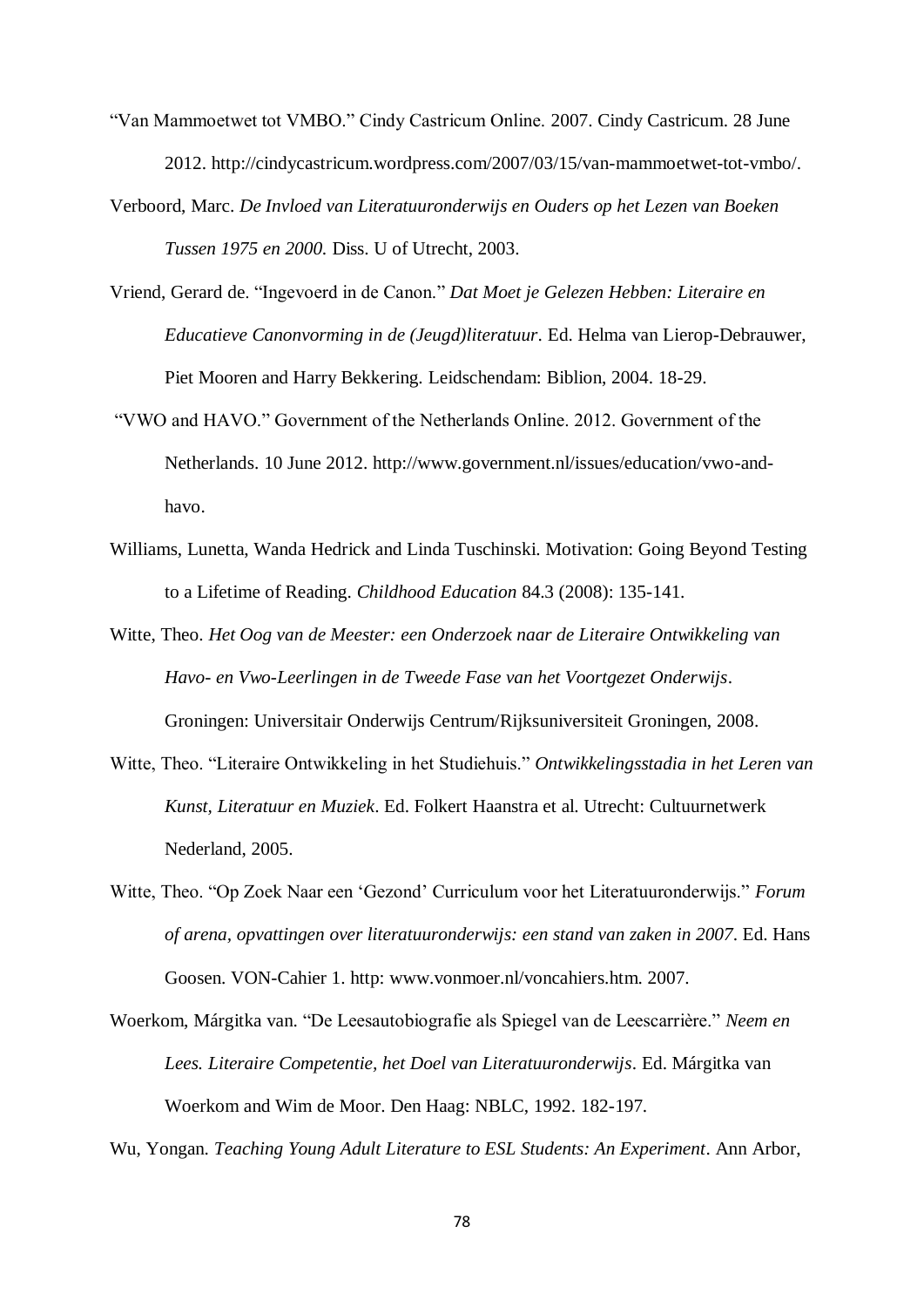MI: ProQuest LLC, 2008.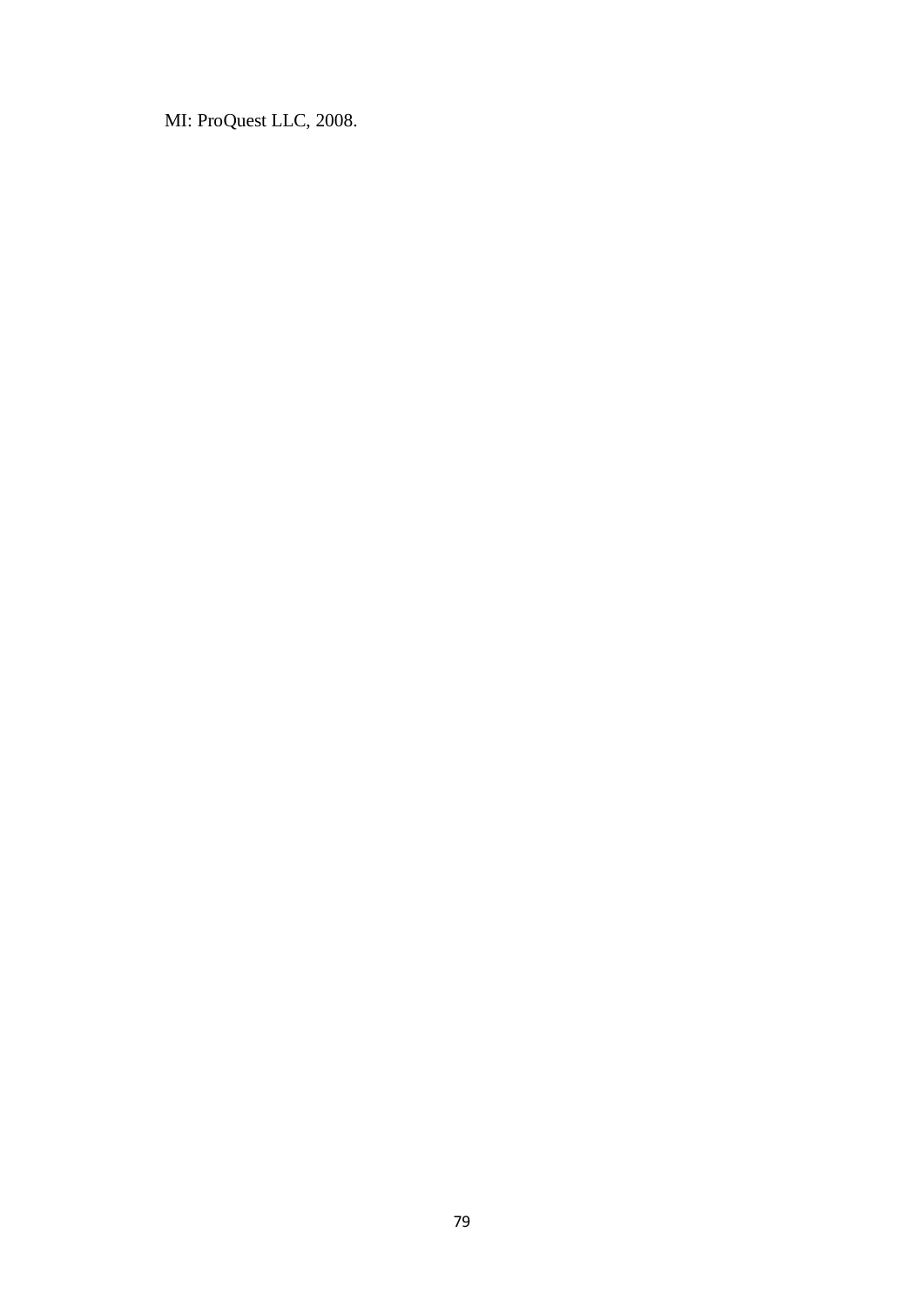## **Appendix 1**

Enquête 2012 Link enquête: www.thesistools.com/web/?id=267410

Algemene gegevens

Leeftiid: Geslacht: Aantal jaren leservaring bovenbouw havo/vwo/gymnasium: Opleiding: hbo tweedegraads hbo eerstegraads universitair eerstegraads

Invulling literatuuronderwijs Tweede Fase

- 1. Wat ziet u als de uw voornaamste doelstelling van het literatuuronderwijs? A) Leesplezier
	- B) Cultuuroverdracht
	- C) Individuele ontplooiing
	- D) Literair-esthetische vorming
	- E) Maatschappelijke bewustwording
	- F) Andere doelstelling, namelijk:
- 2. Op welke manier maken uw leerlingen een keuze voor het lezen van boeken voor de leeslijst?
	- A) ze moeten boeken kiezen uit een verplichte literatuurlijst
	- B) ik adviseer mijn leerlingen een beperkt aantal boeken
	- C) ze lezen allemaal hetzelfde boek, ik heb dus de keuze voor hen gemaakt

D) ze mogen zelf een boek kiezen en ik beslis of ze dat boek mogen lezen voor hun leeslijst

E) anders, namelijk…

Bekendheid met en aandacht voor jeugdliteratuur en in het bijzonder de adolescentenroman

- 3. Mogen uw leerlingen in de bovenbouw van havo/vwo/gymnasium adolescentenromans voor hun leeslijst lezen? Zo ja, waarom wel, zo nee, waarom niet?
- 4. Vindt u dat adolescentenromans alleen bij bepaalde leerjaren passen, bijvoorbeeld alleen bij de vierde klas? Zo ja, waarom wel, zo nee, waarom niet?
- 5. Denkt u dat het nuttig kan zijn om adolescentenliteratuur in de bovenbouw in te zetten? Zo ja, waarom wel, waarom niet?
- 6. Werd in uw opleiding aandacht besteed aan adolescentenliteratuur?
- 7. Was dat vanuit een positieve houding t.a.v. dit verschijnsel?
- 8. Blijft u op de hoogte van wat er in de jeugdliteratuur verschijnt? Zo nee, waarom niet en ga door naar vraag 10, zo ja, waarom wel?
- 9. Hoe blijft u op de hoogte van wat er in de jeugdliteratuur verschijnt?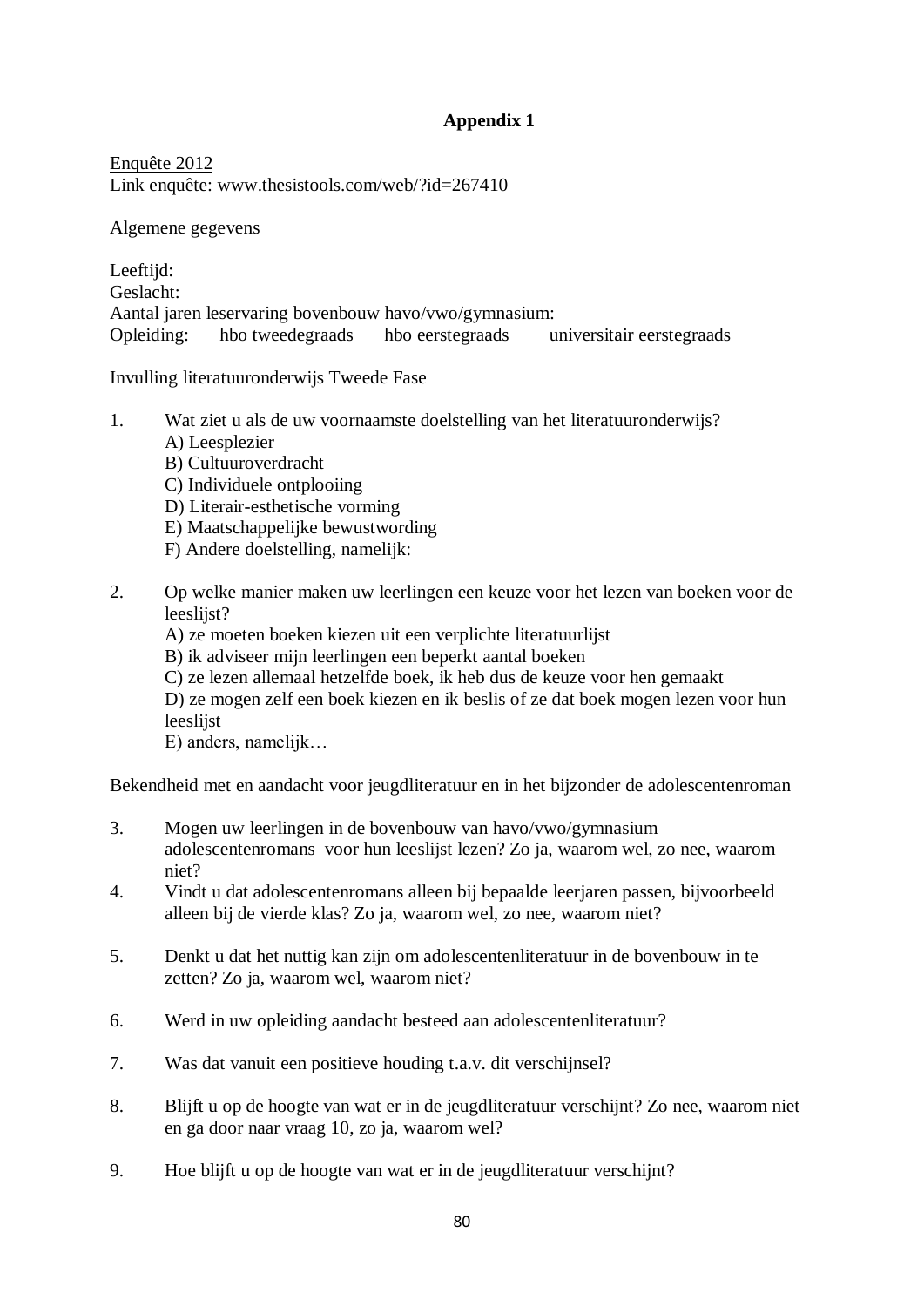- 10. Leest u zelf adolescentenromans? Zo ja, wat zijn de laatste twee adolescentenromans die u heeft gelezen?
- 11. Beschouwt u adolescentenromans voor jongeren als literatuur? Waarom wel of waarom niet?
- 12. Vindt u dat er een (kwalitatief) verschil bestaat tussen adolescentenliteratuur en volwassenliteratuur? Zo ja, welke dan, zo niet, waarom niet?
- 13. Vindt u dat er een (kwalitatief) verschil bestaat tussen boeken binnen de adolescentenliteratuur? Zo ja, waarom wel, zo nee, waarom niet?
- 14. Mogen uw leerlingen Klassiekers in een eigentijds jasje of met versimpeld taalgebruik lezen? Denk hierbij bijvoorbeeld aan de Blackbirds Classics. Zo ja, waarom wel, zo nee, waarom niet?
- 15. Vindt u dat aangepaste Klassiekers en adolescentenliteratuurboeken vergelijkbaar zijn wat betreft leesniveau? Zo ja, waarom wel, zo nee, waarom niet?
- 16. Kent u de volgende werken? Kies voor elk werk uit een van onderstaande opties A) Ja, gelezen
	- B) Ja, wel eens van gehoord

C) Nee

- Mark Twain, *The Adventures of Huckleberry Finn* (1884)
- J.D. Salinger, *The Catcher in the Rye* (1951)
- Harper Lee, *To Kill a Mockingbird* (1960)
- Judy Bloom, *Are You There God? It's Me, Margaret* (1970)
- Jonathan Safran Foer, *Extremely Loud and Incredibly Close* (2005)
- Stephenie Meyer, *Twilight* (2005)
- John Boyne, *The Boy in the Striped Pyjamas* (2006)
- Suzanne Collins, *The Hunger Games* (2008)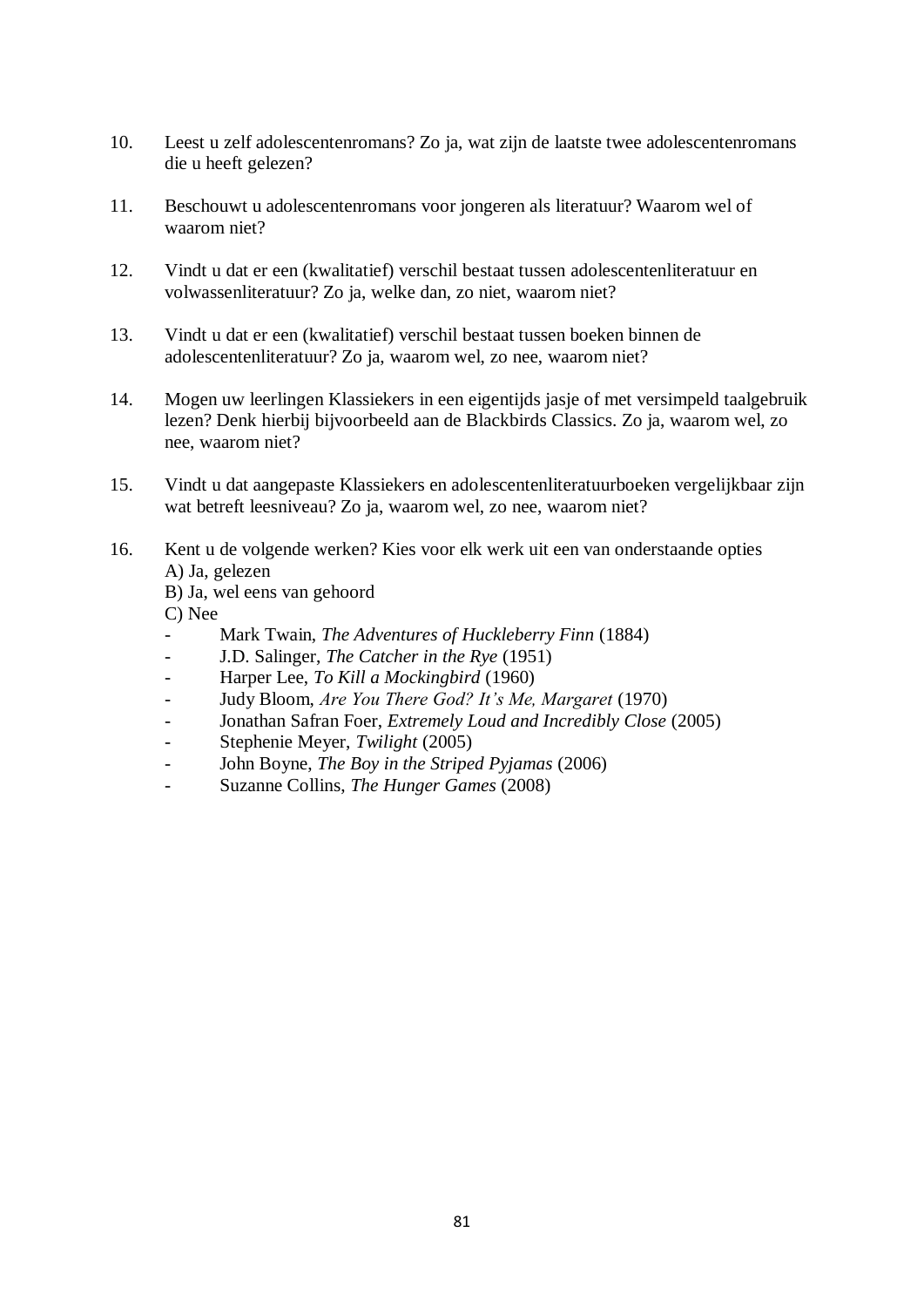## **Appendix 2**

## **(in order of appearance)**

| <b>Author</b>           | <b>Title</b>                                  | <b>Mentioned by</b> |
|-------------------------|-----------------------------------------------|---------------------|
| <b>Suzanne Collins</b>  | The Hunger Games (2008-2010)                  | 17                  |
| <b>John Boyne</b>       | The Boy in the Striped Pyjamas (2006)         | 15                  |
| <b>Stephenie Meyer</b>  | The Twilight Saga (2005-2008)                 | 12                  |
| <b>Mark Haddon</b>      | The Curious Incident of the Dog in the Night- | 8                   |
|                         | Time (2003)                                   |                     |
| <b>John Green</b>       | Looking for Alaska (2005)                     | 5                   |
| J. K. Rowling           | Harry Potter Series (1997-2007)               | $\overline{4}$      |
| <b>Markus Zusak</b>     | The Book Thief (2005)                         | 3                   |
| <b>Meg Rosoff</b>       | There is No Dog $(2011)$                      | 3                   |
| <b>Stephen Kelman</b>   | Pigeon English (2011)                         | 3                   |
| <b>Jeff Kinney</b>      | Diary of a Wimpy Kid (2007)                   | $\overline{2}$      |
| <b>Malorie Blackman</b> | Noughts and Crosses (2001)                    | $\overline{2}$      |
| <b>John Green</b>       | The Fault in Our Stars (2012)                 | $\overline{2}$      |
| <b>Jonathan Safran-</b> | Extremely Loud and Incredibly Close (2005)    | $\overline{2}$      |
| Foer                    |                                               |                     |
| <b>Louis Sachar</b>     | Holes (1998)                                  | $\overline{2}$      |
| <b>Nick Hornby</b>      | Slam (2007)                                   | $\overline{2}$      |
| <b>John Green</b>       | Paper Towns (2008)                            | $\overline{2}$      |
| J. D. Salinger          | Catcher in the Rye (1951)                     | $\overline{2}$      |
| <b>Emma Donoghue</b>    | Room (2010)                                   | $\overline{2}$      |
| <b>Melvin Burgess</b>   | Sara's Face (2006)                            | $\overline{2}$      |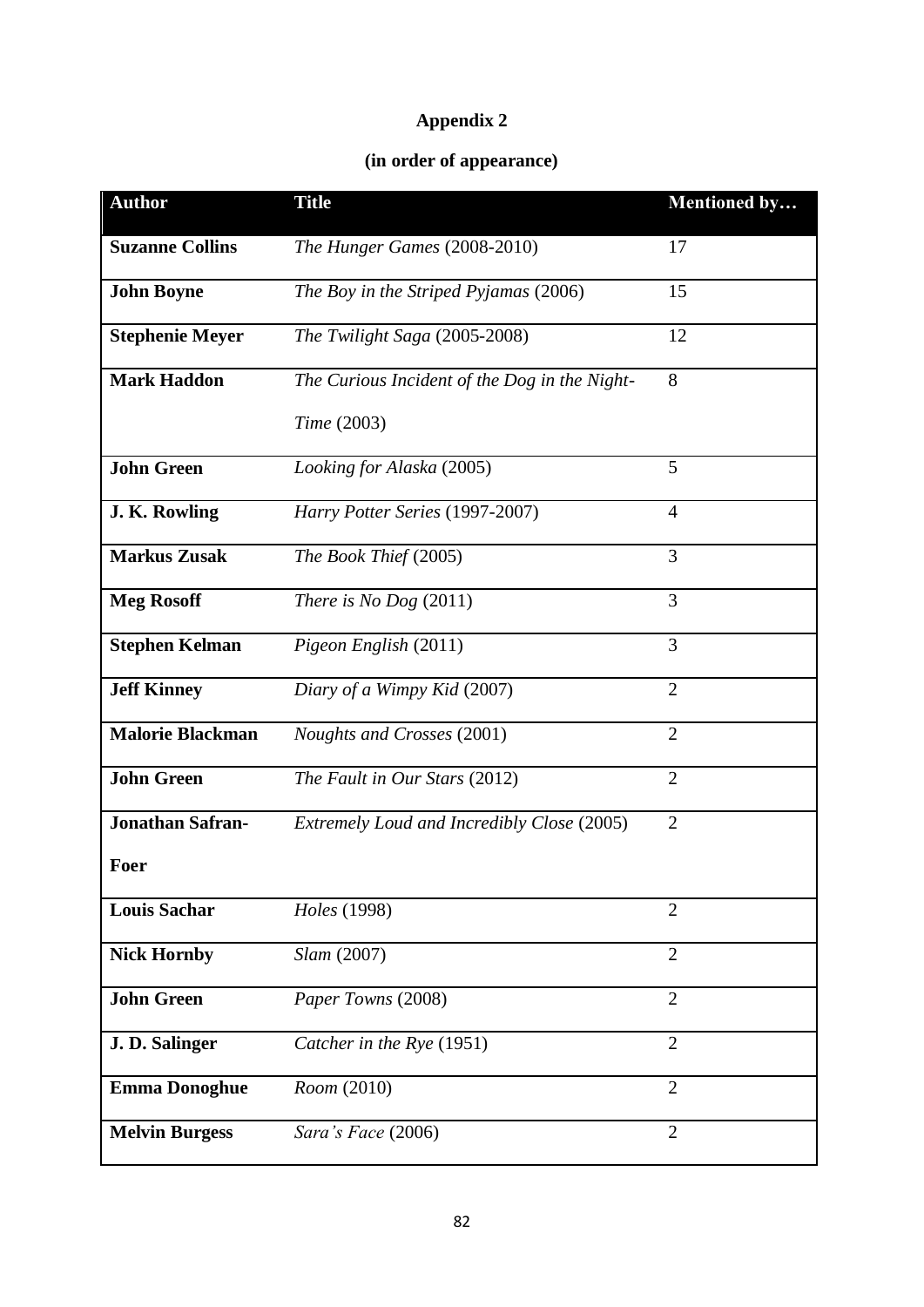| <b>Philip Pullman</b>   | The Golden Compass/Northern Lights (1995)   | $\overline{2}$ |
|-------------------------|---------------------------------------------|----------------|
| <b>Tim Winton</b>       | That Eye, the Sky (1986)                    | $\mathbf{1}$   |
| <b>Michael Grant</b>    | Fear(2012)                                  | $\mathbf{1}$   |
| C. C. Hunter            | Taken at Dusk (2012)                        | $\mathbf{1}$   |
| <b>Siobhan Dowd</b>     | Solace of the Road (2009)                   | $\mathbf{1}$   |
| <b>Elizabeth Hyde</b>   | Crazy as Chocolate (2002)                   | 1              |
| <b>Carolyn Mackler</b>  | The Earth, My But, and Other Big Round      | $\mathbf{1}$   |
|                         | Things $(2003)$                             |                |
| Witi Imihaera           | The Whale Rider (1987)                      | $\mathbf{1}$   |
| <b>Sapphire</b>         | <i>Push</i> (1996)                          | $\mathbf{1}$   |
| <b>André Aciman</b>     | Call Me by Your Name (2007)                 | $\mathbf{1}$   |
| <b>Paul Murray</b>      | Skippy Dies (2010)                          | $\mathbf{1}$   |
| <b>Melvin Burgess</b>   | Kill All Enemies (2011)                     | $\mathbf{1}$   |
| <b>Clare Sambrook</b>   | Hide and Seek (2005)                        | $\mathbf{1}$   |
| <b>Stephen Herrick</b>  | Cold Skin (2006)                            | $\mathbf{1}$   |
| <b>John Green</b>       | An Abundance of Katherines (2006)           | $\mathbf{1}$   |
| <b>Louis Sachar</b>     | Small Steps (2006)                          | $\mathbf{1}$   |
| <b>Richard Milward</b>  | Apples (2007)                               | 1              |
| <b>Neil Gaiman</b>      | The Graveyard Book (2008)                   | 1              |
| <b>Markus Zusak</b>     | The Messenger (2002)                        | 1              |
| <b>Danielle Steel</b>   | The Kiss $(2001)$                           | 1              |
| <b>Kathryn Stockett</b> | The Help (2009)                             | $\mathbf{1}$   |
| <b>Junot Díaz</b>       | The Brief Wondrous Life of Oscar Wao (2007) | $\mathbf{1}$   |
| <b>Arjen Lubach</b>     | Magnus (2011)                               | $\mathbf{1}$   |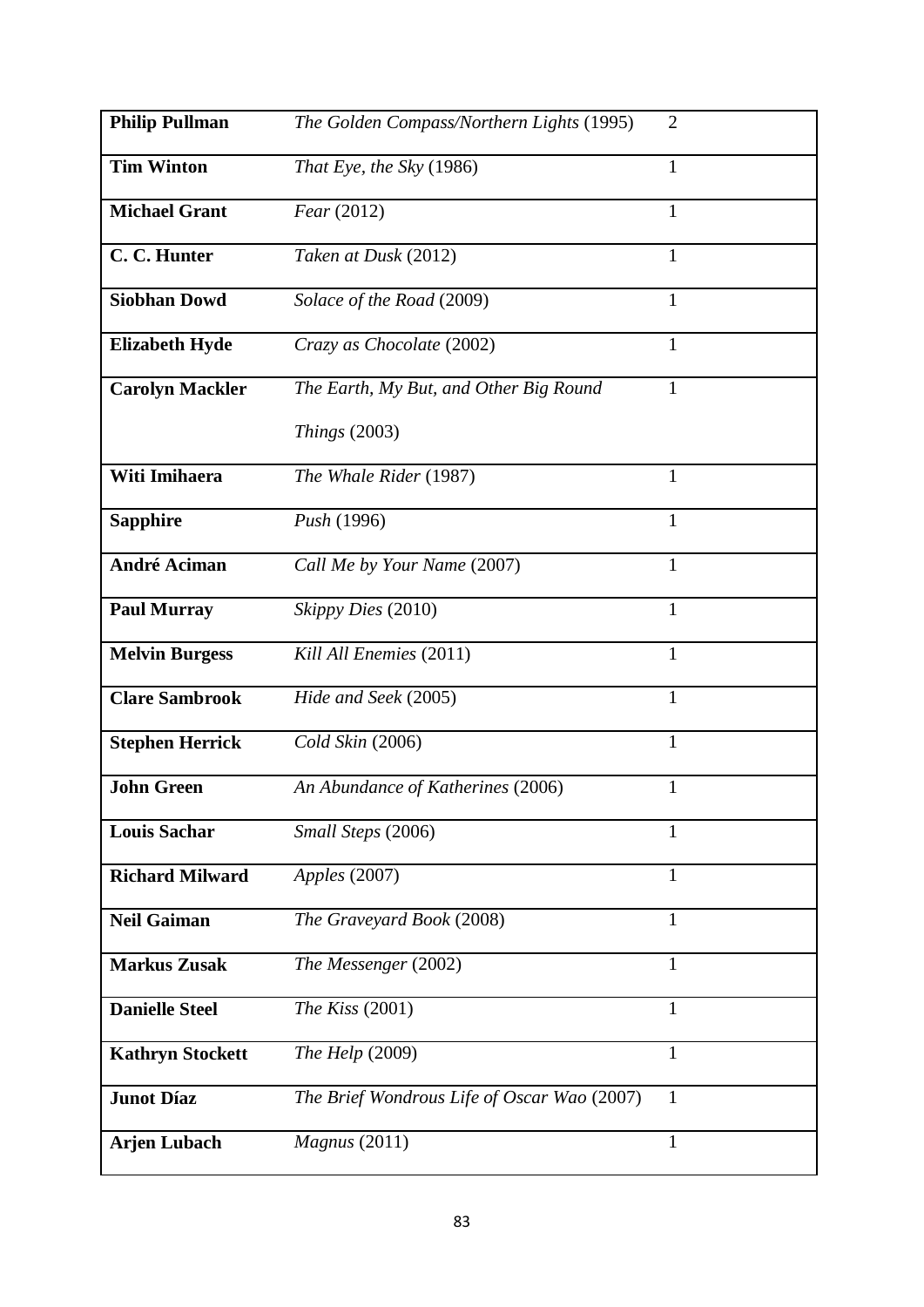| <b>Robert Cormier</b>      | Beyond the Chocolate War (1985)<br>$\mathbf{1}$          |  |
|----------------------------|----------------------------------------------------------|--|
| <b>Caroline B. Cooney</b>  | On the Seas to Troy (2004)<br>1                          |  |
| <b>Robert Swindells</b>    | Stone Cold (1993)<br>1                                   |  |
| D. C. Pierson              | The Boy Who Couldn't Sleep and Never Had<br>$\mathbf{1}$ |  |
|                            | To (2010)                                                |  |
| <b>Anna Perera</b>         | Guantanamo Boy (2009)<br>1                               |  |
| <b>Michael Grant</b>       | Gone (2008)<br>$\mathbf{1}$                              |  |
| <b>Beatrice Sparks</b>     | 1<br>It Happened to Nancy: By an Anonymous               |  |
|                            | Teenager (1994)                                          |  |
| <b>Tony DiTerlizzi and</b> | $\mathbf{1}$<br>The Spiderwic Chronicles (2003-2009)     |  |
| <b>Holly Black</b>         |                                                          |  |
| <b>Khaled Hosseini</b>     | The Kite Runner (2003)<br>1                              |  |
| Pam Muñoz Ryan             | $\mathbf{1}$<br>Esperanza Rising (2000)                  |  |
| <b>Oliver Bowden</b>       | Assassin's Creed Series (2009-2011)<br>$\mathbf{1}$      |  |
| <b>John Boyne</b>          | $\mathbf{1}$<br>Noah Barleywater Runs Away (2010)        |  |
| <b>Mark Haddon</b>         | Boom (2009)<br>$\mathbf{1}$                              |  |
| <b>Michael Morpurgo</b>    | War Horse (1982)<br>1                                    |  |
| <b>Christopher Paolini</b> | Inheritance (2011)<br>1                                  |  |
| P. C. Cast and             | House of Night Series – Destined (2011)<br>1             |  |
| <b>Kristin Cast</b>        |                                                          |  |
| <b>Laurell K. Hamilton</b> | Guilty Pleasures (1993)<br>1                             |  |
| <b>Alice Sebold</b>        | $\mathbf{1}$<br>The Lovely Bones (2002)                  |  |
| <b>Jay Asher</b>           | 1<br>Th1rteen R3asons Why (2007)                         |  |
| <b>Sharon Creech</b>       | Walk Two Moons (1994)<br>$\mathbf{1}$                    |  |